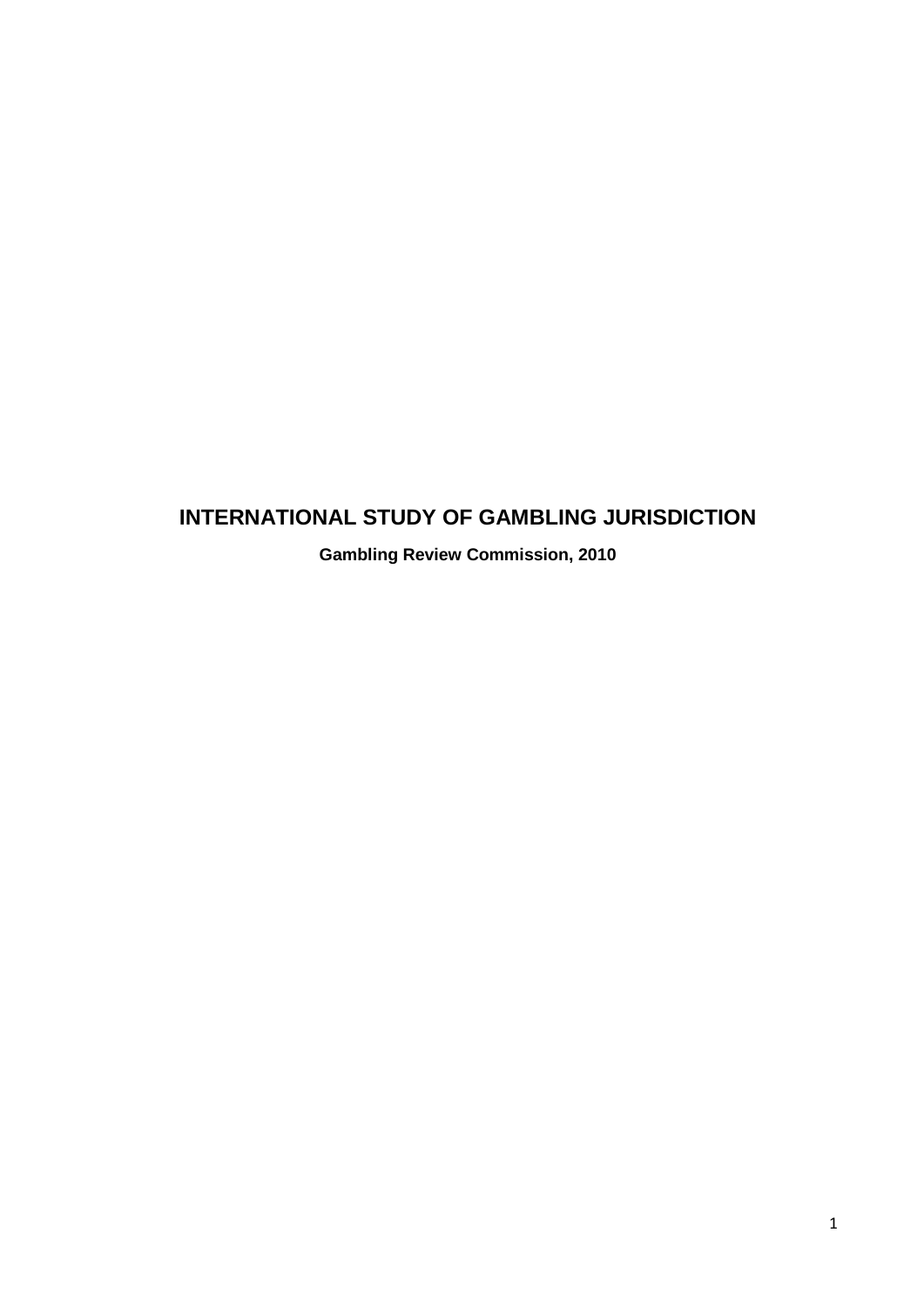# **Table of Contents**

| 1.   | The objectives of the international study of gambling jurisdictions were to: 4                                              |  |
|------|-----------------------------------------------------------------------------------------------------------------------------|--|
| 2.   |                                                                                                                             |  |
| 2.1. |                                                                                                                             |  |
| 2.2. |                                                                                                                             |  |
| 2.3. |                                                                                                                             |  |
| 3.   |                                                                                                                             |  |
| 4.   |                                                                                                                             |  |
| 4.1. |                                                                                                                             |  |
| 4.2. |                                                                                                                             |  |
| 4.3. |                                                                                                                             |  |
| 4.4. |                                                                                                                             |  |
| 5.   |                                                                                                                             |  |
| 5.1. |                                                                                                                             |  |
| 5.2. |                                                                                                                             |  |
| 5.3. |                                                                                                                             |  |
| 5.4. |                                                                                                                             |  |
| 5.5. |                                                                                                                             |  |
| 5.6. |                                                                                                                             |  |
| 6.   |                                                                                                                             |  |
| 6.1. |                                                                                                                             |  |
| 6.2. |                                                                                                                             |  |
| 6.3. |                                                                                                                             |  |
| 6.4. |                                                                                                                             |  |
| 7.   |                                                                                                                             |  |
| 7.1. |                                                                                                                             |  |
| 7.2. |                                                                                                                             |  |
| 7.3. |                                                                                                                             |  |
| 7.4. |                                                                                                                             |  |
| 8.   |                                                                                                                             |  |
|      | Australia: Review of a prevalence study of problem gambling of the indigenous people's<br>8.1.<br>participation in gambling |  |
| 8.2. | Canada: Review of a Canadian study prevalence study on problem gambling31                                                   |  |
| 8.3. |                                                                                                                             |  |
| 8.4. |                                                                                                                             |  |
| 8.5. |                                                                                                                             |  |
| 8.6. |                                                                                                                             |  |
| 9.   |                                                                                                                             |  |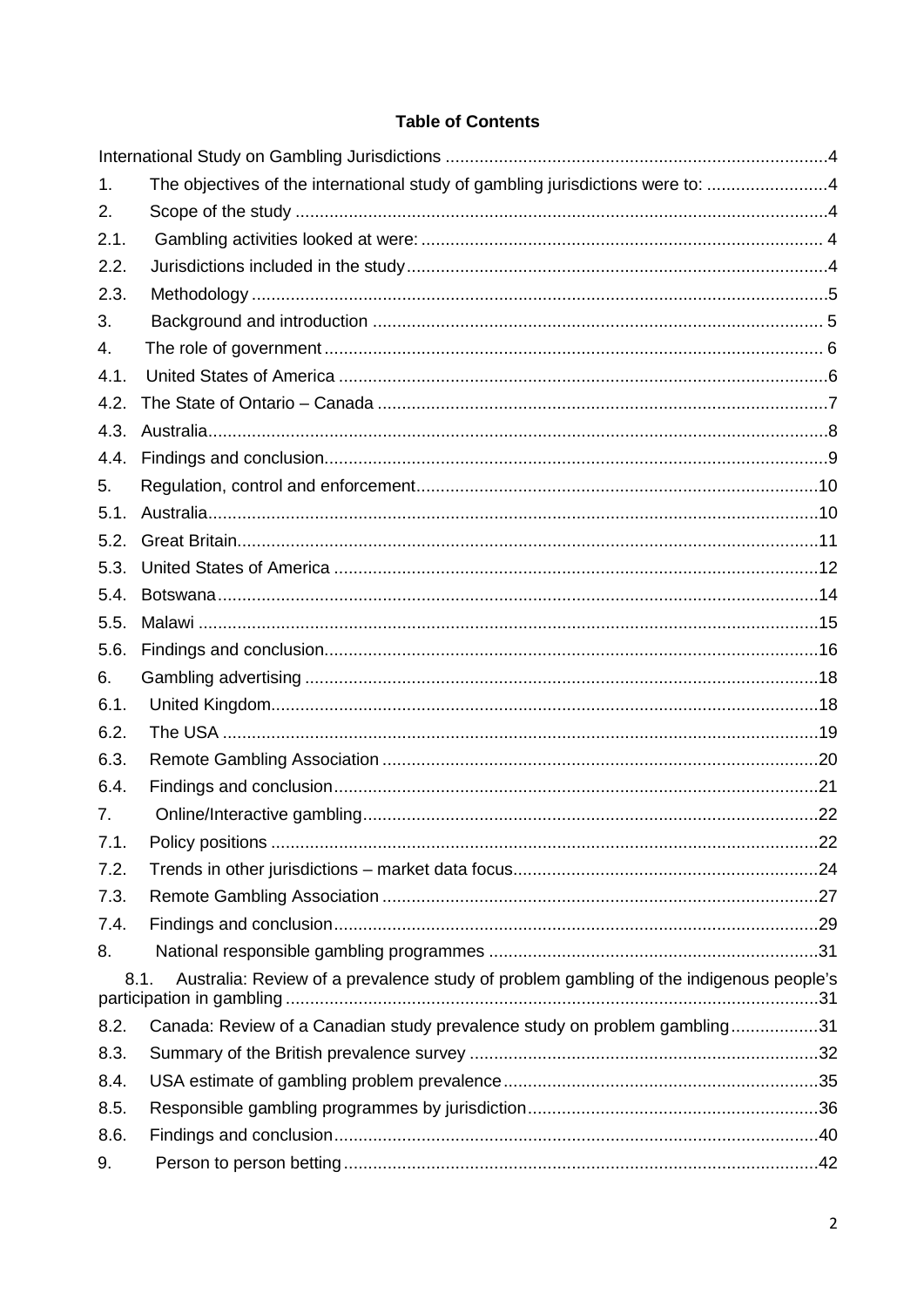| 9.1.  |  |
|-------|--|
| 9.2.  |  |
| 9.3.  |  |
| 9.4.  |  |
| 9.5.  |  |
| 10.   |  |
| 10.1. |  |
| 10.2. |  |
| 10.3. |  |
| 10.4. |  |
| 10.5. |  |
| 10.6. |  |
| 10.3. |  |
|       |  |
|       |  |
| 11.   |  |
| 11.1. |  |
|       |  |
| 11.3. |  |
|       |  |
|       |  |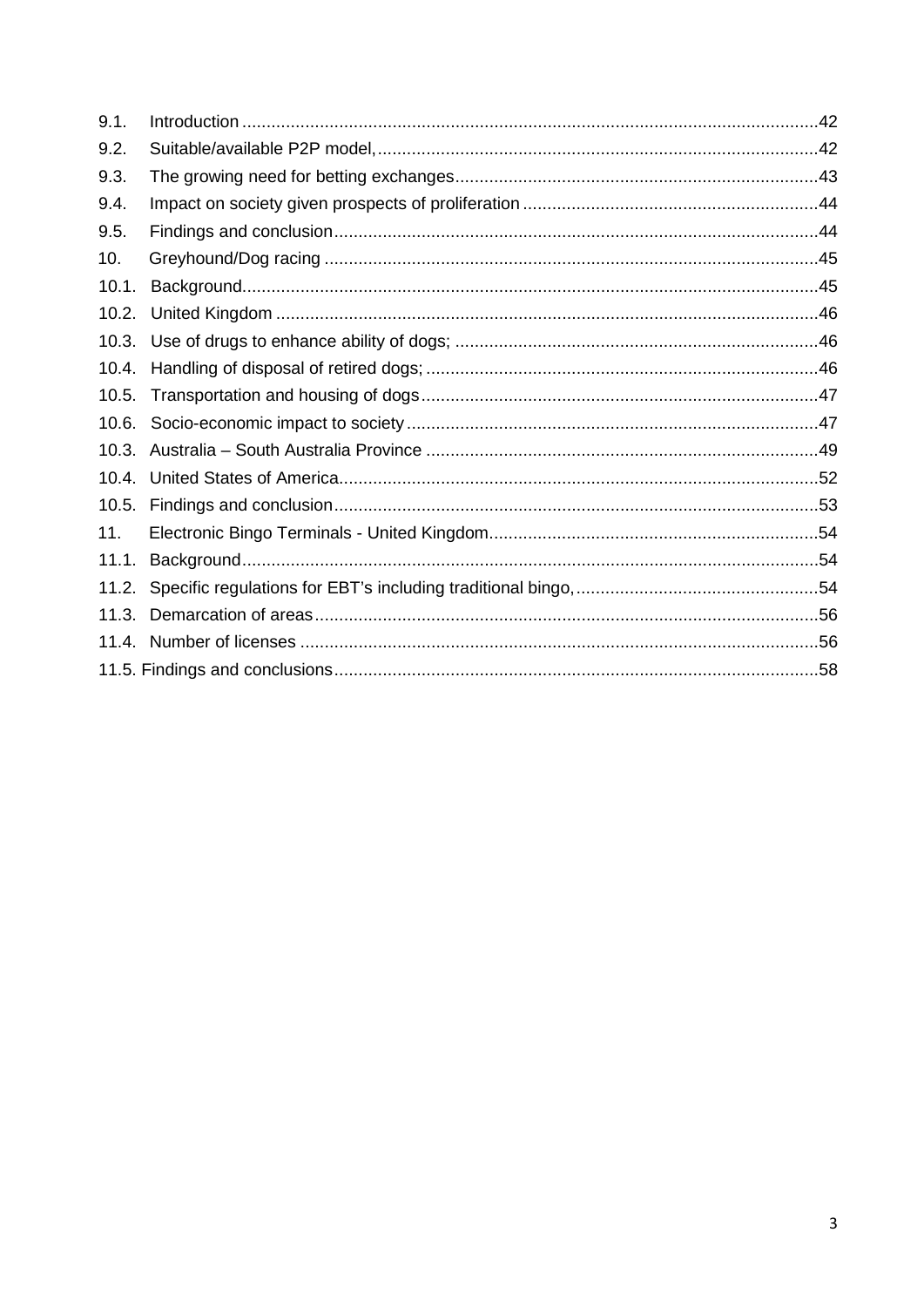# **International Study of Gambling Jurisdictions**

# <span id="page-3-1"></span><span id="page-3-0"></span>**1. The objectives of the international study of gambling jurisdictions were to:**

- Establish best policy approaches in other jurisdictions in the gambling industry, discuss and deliberate best-practices on various regulatory aspects
- Recommend policy positions in the gambling industry based on the study findings.

# <span id="page-3-2"></span>**2. Scope of the study**

# <span id="page-3-3"></span>**2.1. Gambling activities looked at were:**

- Role of government in gambling
- Requiatory, control and enforcement aspects of gambling
- **Interactive/online gambling regulation to curb easy access; advertising; proliferation** thru phones, computers and television; measures and structures to protect players, minors and prevent money laundering and impact of activity on e-commerce
- Gambling advertising look at current regulatory regime; impact on minors and addiction; norms and standards for compliance with legislation; gaps in legislation and adequacy of government to challenge content and approval of adverts
- Person to person betting look at suitable/available P2P model, establish growing need for activity and impact on society given prospects of proliferation
- Greyhound racing regulation of over-breeding of dogs; use of drugs to enhance ability of dogs; handling of disposal of retired dogs; transportation and housing of dogs; need to introduce other forms of animal racing; cost to government of regulation; socio-economic impact to society
- NRGP impact on problem gamblers; appropriateness of legislation; redefinition of scope of programme to meet target market
- EBT's specific regulations for EBT's including traditional bingo, demarcation of areas and number of licenses

# <span id="page-3-4"></span>**2.2. Jurisdictions included in the study are:**

- Australia is said to have the most secure and lucrative gaming market in the South Pacific. A visit to one state, to explore the horse and dog racing environment and how they are trying to eliminate problem gambling since they had the highest rate of problem gamblers.
- Britain is said to have the largest gaming industries in Europe
- Alderney is said to be one of the leading countries to introduce interactive gambling. Will be interesting to note how they regulate and the infrastructure they have in place to curb abuses by hackers and minors trying to gamble on line.
- Swaziland With the oldest legislation that was enacted before internet gambling they have online gambling licenses. It will be interesting to know how they regulate and what are their objectives and attitude towards regulation including advertising by online operators are.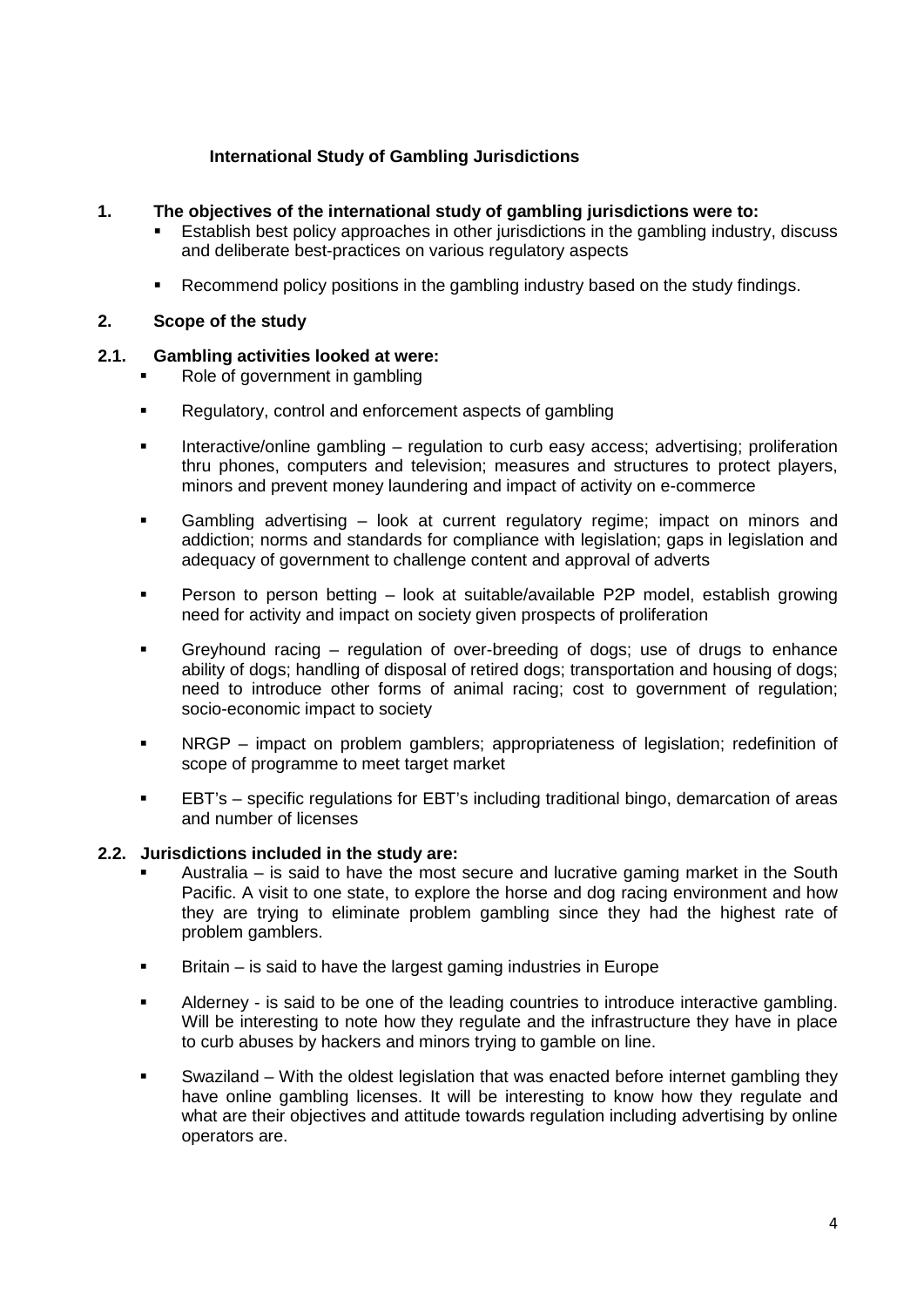- Botswana is said to be operating casinos only and is currently benchmarking with South Africa and other jurisdictions on enhancing the gambling industry. Ascertain the reasons why they only operate casinos and whether they have plans to expand.
- Malawi is said to be closely aligned to South Africa and even using a model similar to the NRGP. Ascertain whether the NRGP program works for them.
- Netherlands is said to have the most sophisticated, best run and well-rounded casino gaming in all of Europe
- USA the US is experiencing tremendous expansion in gambling in particular, gaming
- Canada establish the role of government on gambling in an accountable and socially responsible manner that takes into account the public interest
- Italy They have legalized online gambling and are refining the regulatory framework. Establish how they are managing

## <span id="page-4-0"></span>**2.3. Methodology**

The study was conducted by:

- Desktop review of existing data in the identified jurisdictions
- Site visits to some of the jurisdictions and interviews with the relevant officials

Note should be made of the fact that because of time constraints site visits were restricted to UK, Italy, Alderney, Australia, Hong Kong and Singapore. The site visits and interviews assisted greatly in facilitating in-depth discussions to clarify issues and obtain additional information on the regulatory practices and how they are enabled. It should also be noted that because a limited number of jurisdictions were visited, the information gathered may not be comprehensive in all material aspects. However the information provided, was that needed to identify aspects and issues to enable an informed discussion on aspects of the South African gambling regulation that needed to be improved on.

#### **3. Background and introduction**

<span id="page-4-1"></span>For decades legal gambling was limited to a handful of locations around the world. In the past ten years legalized gambling has exploded faster than ever with gambling revenues now topping \$80 billion and still rising. A number of factors have caused legalized gambling to spread and these include rising consumer spending in developing economies, the end of authoritarian rule in many countries resulting in liberalization of social mores, the arrival of the internet and the growing competitiveness of the global tourism industry. Russia in the east of Europe has about 800 casinos, the European Casino Association reported 1000 casinos in Europe, casinos are spreading across Africa with revenues in South Africa topping \$1.1 billion in 2006, in Latin America Argentina has nearly 80 gambling facilities, while Costa Rica has become a global hub for online gambling, rapid economic growth is making Asia the biggest gaming market, and casinos abound in countries from Australia, Burma to Vietnam and even Korea has a few casinos.

As gambling globalizes, its modernization and consolidation can minimize the illegal component and the crime that come with it., but at the same time its legalization has deeper consequences including the undermining of a country's fiscal and political stability by fostering massive consumer debt and enabling a country's political or business leaders to capture massive profits and create a new marginalised class of have-nots. For these to be avoided, casino centers around the world will have to adapt, because if they do not then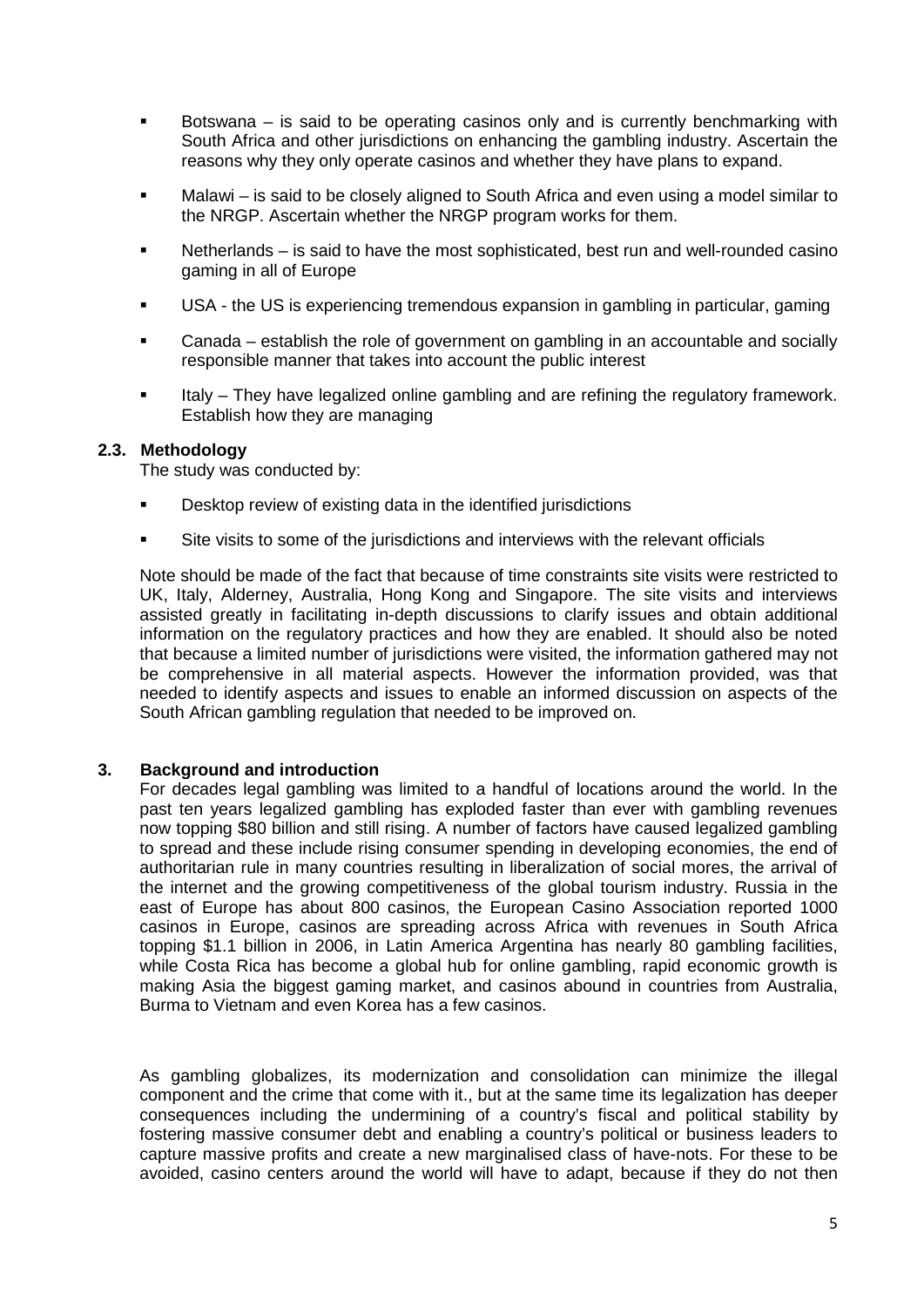these new problems will make old vices such as mobsters and gangsters seem like minor irritations.

If they do change then developing nations may find that gambling can help them thrive in the global economy. However it should be noted that the introduction of commercial gambling will not necessarily erase organized crime and money laundering but can help reduce their influence  $(Kurlantzick)^1$  $(Kurlantzick)^1$ 

# <span id="page-5-0"></span>**4. The role of government**

#### <span id="page-5-1"></span>**4.1. United States of America**

Government's decisions have influenced the expansion of gambling in America and influencing those decisions is the principal objective of most of the public debates on the role of government in gambling. Gambling requires special rules and treatment and an enhanced scrutiny by both government and the electorate. Unlike other businesses in which the market has been the principal determinant, the shape and operation of legalized gambling has been largely the product of government decisions. State lotteries are a case in point where governments have not just sanctioned gambling but have legislated themselves into a monopoly. In other forms of gambling, government determines which kinds of gambling will be permitted, the number, location, size of establishment, conditions under which they will operate, who may utilize etc. But even more importantly is the fact that government levies and collects taxes, regulates the gambling operations, determine the level and type of competition etc.

In the US federalist system, there is a multiplicity of actors with functions and decisionmaking powers divided into many levels that include federal, state, local and others. Each of the actors plays an active role in determining the shape and size of legalized gambling. The federal government plays an overarching role, while the states have the responsibility for gambling decisions, which they sometimes delegate to local jurisdictions for key decisions such as determining whether or not gambling should be permitted in their communities.

There appears to be no coordination on decisions made by each of the actors with the federal sometimes acting unilaterally and the states not adopting a common approach to gambling. If anything, rivalry and competition among and between the states for revenue and investments have dominated most government decision-making regarding gambling activities.

Motivations for lack of a common approach appear to have been the pursuit of revenue by the various jurisdictions and some critics noted this as being done at the expense of consideration for public welfare. This argument has however met with counter-arguments that say that legalizing gambling is aimed at economic development for the economically depressed areas, the general promotion of business for investment and employment opportunities and undermining illegal gambling and the organized crime it supports.  $(NGISCR)^2$  $(NGISCR)^2$ 

<u>.</u>

<span id="page-5-2"></span><sup>&</sup>lt;sup>1</sup> Kurlantzick Joshua, 2010, Raising the Stakes:Can Legalized Betting Save the Developing World from its Ills, www.questia.com

<span id="page-5-3"></span> $2$  National Gambling Impact Study Commission Report page 1-4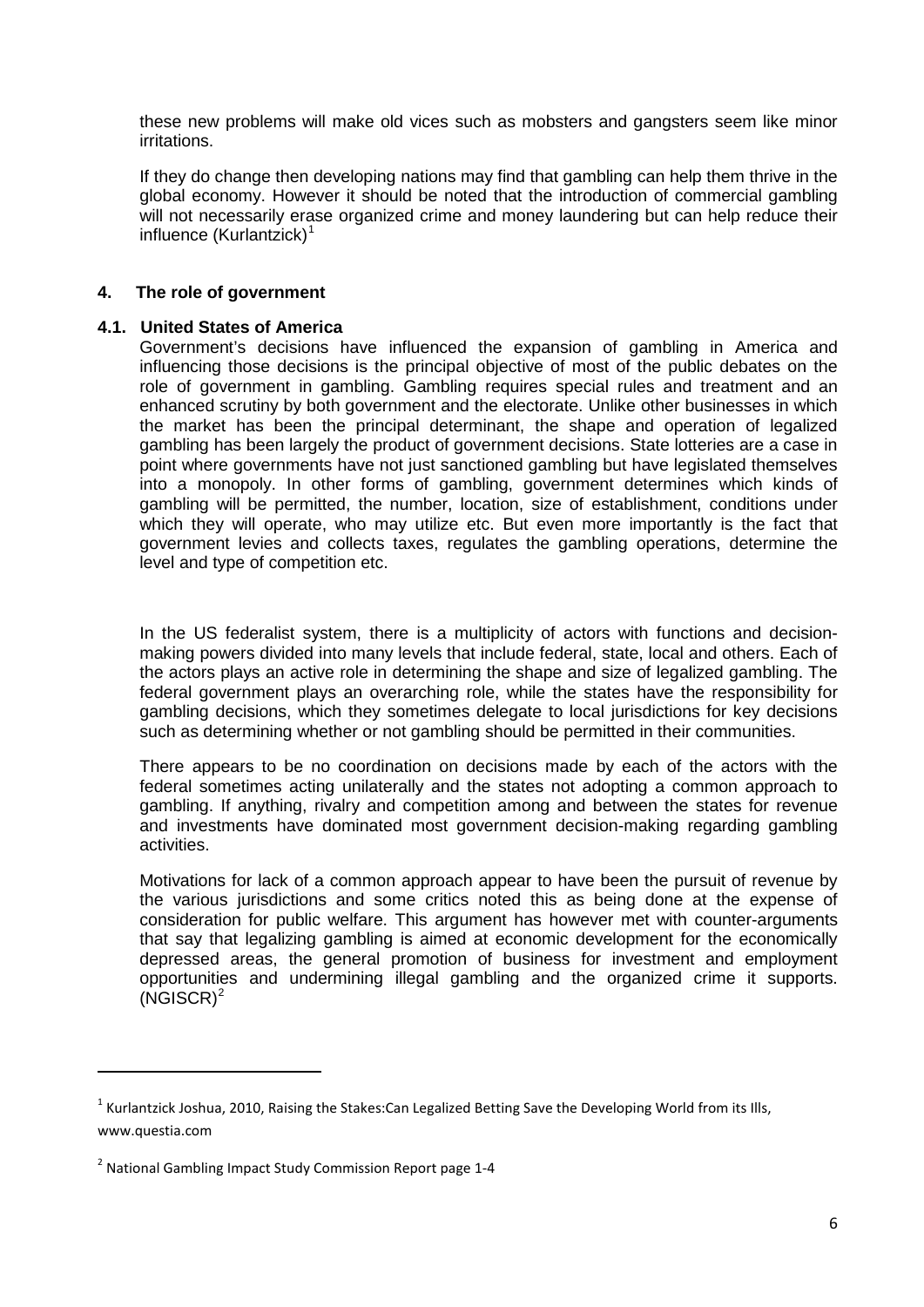The National Gambling Impact Study Commission noted that, efforts to assess the various claims by proponents and opponents are made difficult by the lack of reliable information. Any available information on economic and social impact is both scanty and inadequate. On further examination the Commission also noted that much of what Americans think they know about gambling turns out to be exaggerated or taken out of context. Much of the information in circulation is either inaccurate or false and that many studies that exist were contracted by partisans of one point of view or the other.

# <span id="page-6-0"></span>**4.2. The State of Ontario – Canada**

"Credible objective and relevant information is the key to a healthy accountability process. In Ontario and most Canadian provinces not all this information is readily available to the public. If the pertinent information called for was in the public domain, Ontario would be an international leader in offering gambling in the public interest" (Smith and Rubenstein, 2009). In determining the role of government, frank answers to the following questions will enable a better determination of whether the gambling regime is accountable, socially responsible and operating in the public interest:

Why does Government provide gambling?

Nobody would question Government providing services such as public education and infrastructure because these are areas in which there is a public need and very few people would question this. However gambling which can be considered as a nonessential good or service, is viewed as a morally contested activity and is seen as placing a predictable percentage of the population at risk, should rather be placed under private control.

**Should Government promote gambling?** 

In Ontario, government and its agents spent more than \$265 million in 2005/6 to promote gambling consumption. It also provided \$36 million to the Ministry of Health and Long-term Care and the Ministry of Health Promotion for gambling problem prevention, treatment and research activities. This begs the question – is government promoting gambling to increase its social acceptance?

Key terms defined

The Government of Ontario as an integral part of its policy on commercial gambling should provide:

- o A definition of social responsibility as it applies to legal gambling
- o A statement of priorities and how they are applied to complicated issues such as revenue generation, community revitalization and social responsibility
- o Guidelines of how the "public interest" is interpreted and applied by decisionmakers in the development and implementation of gambling policy
- o A statement of fundamental principles used to formulate policy
- o An explicit statement of whether provinces adhere to the precautionary principles in achieving harm minimization objectives
- Gambling industry contracts

Because of contractual arrangements between the gambling corporation and government there are concerns of the possibility of undue influence by gambling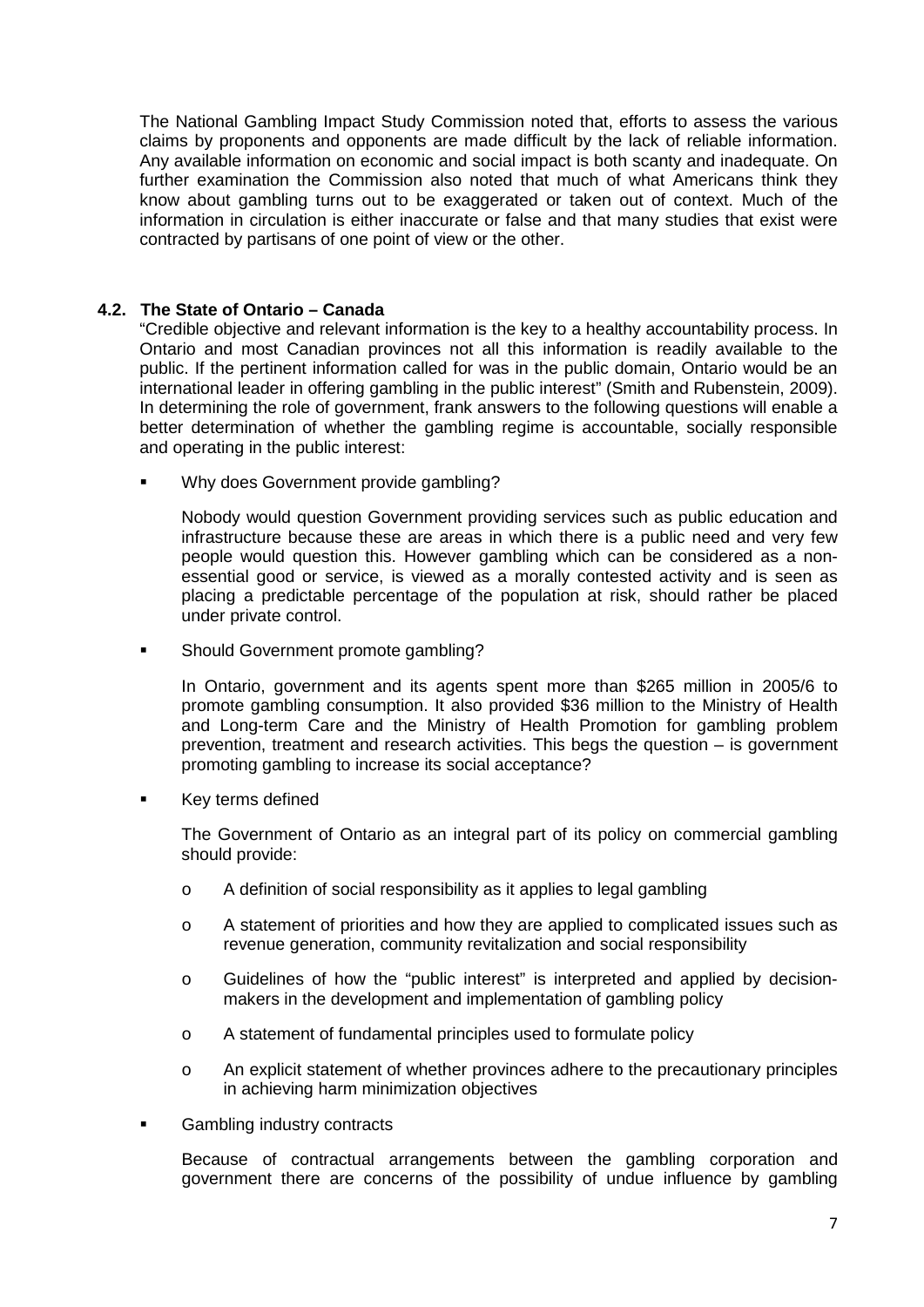corporations on government policy, given contractual arrangements between the corporations and government. Citizens need enough information to assess gambling industry's influence on government.

**EXECONSUMER PROTECTION SHORE CONSUMER** 

The Government should consider whether gambling consumers under the Gaming Act, have less protection than that afforded consumers in other areas.

**Gambling policy and evidence-based research** 

There is a need for systematic government research plan for gambling and an emphasis on policy makers, regulators and operators being conversant with academic research trends and findings

**•** Profit seeking may override other goals

Gambling is reported to generate almost \$2 billion annually for the Province of Ontario. There is a risk that government can become dependent on this significant amount of revenue and lose sight of public interest goals

**Regulatory independence and oversight challenges** 

Unlike other provinces Ontario is regulated by a stand-alone Crown agency. There is a need for a higher level oversight body to monitor and report on the extent to which commercial gambling is "in the public interest" and in accordance with the principles of honesty, integrity and social responsibility. (Smith and Rubenstein, 2009, 9) $3$ 

## <span id="page-7-0"></span>**4.3. Australia**

<u>.</u>

Both the federal and state governments in Australia are involved in nearly every aspect of gambling ranging from acting as suppliers, tax collectors, police, funding and organizing of help services for gamblers experiencing problems, regulators and have put into place a host of laws and regulations in terms of who can gamble, where, when and what they can gamble on etc. However various levels of government have different responsibilities pertaining to gambling – the Federal Government determines national laws about internet gambling and through a broader health system supplies health services. State and territory governments oversee most aspects of gambling, while local government have responsibilities over planning.

Within government itself there are departments and agencies that oversee particular policies, provide services and act as regulators. These many departments and agencies, the Productivity Commission has observed, makes the gambling policy environment very complex. The Commission is however of the view that the following key points are central, to a good gambling policy framework in Australia:

 There are strong rationales for government regulatory and policy involvement in gambling including the need to ensure probity and avoid harm to consumers.

<span id="page-7-1"></span> $3$  Smith Gary Dr; Rubenstein Dan; 2009; Accountability and Social Responsibility in Ontario's Legal Gambling Regime – Final report to Ontario Problem Gambling Research Centre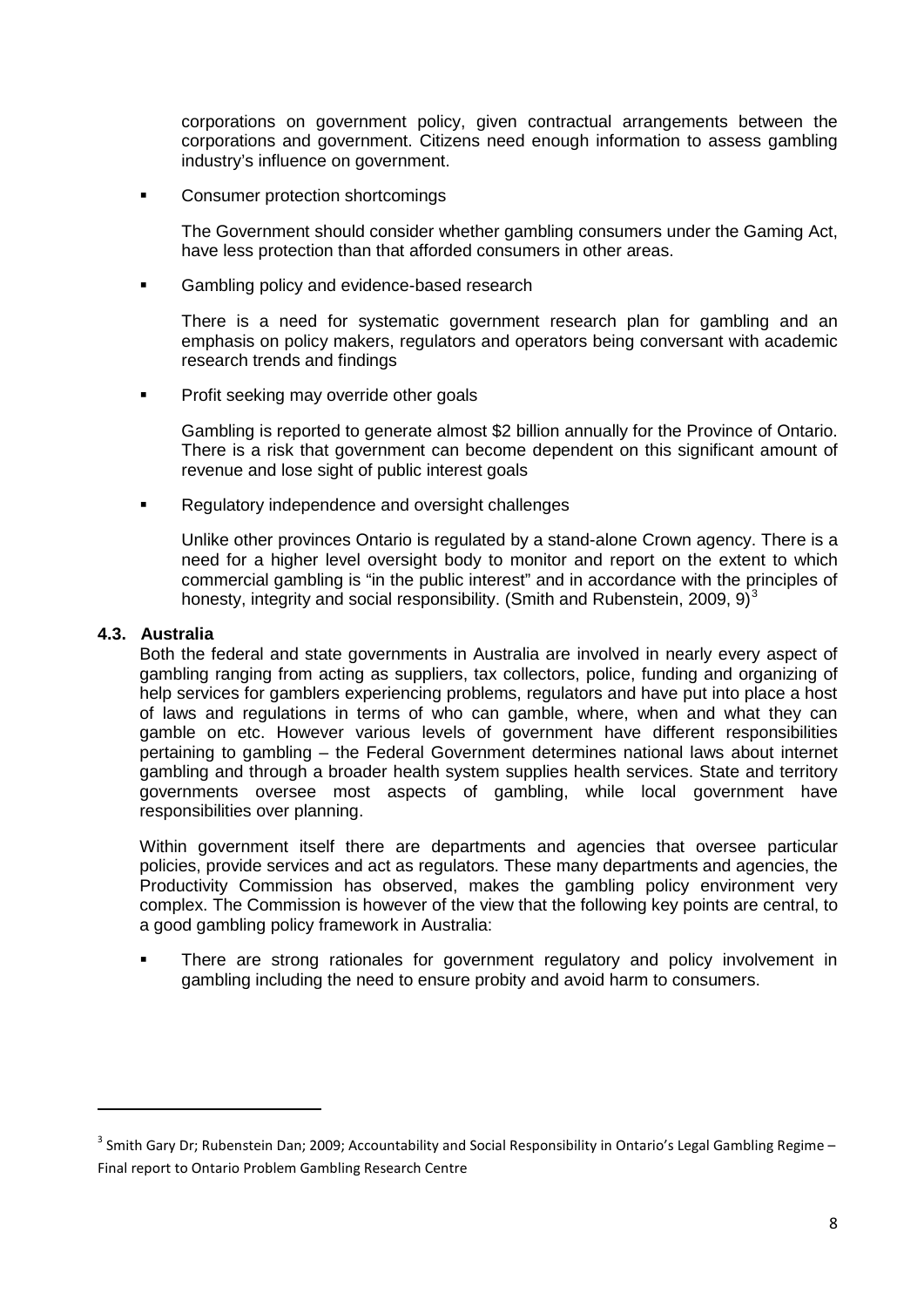- The key criteria for policy should be the overall well-being of the community. This means that measures aimed at addressing the adverse impact of legalized gambling need to be balanced against sizeable benefits of gambling and recreational gamblers and the industry
- Public health and consumer policy frameworks provide the best basis for coherent gambling policies, emphasizing the importance of policies that address the gambling environment of gamblers' behaviours. The framework for gambling policy needs to recognize that it goes beyond ameliorating the harms to people suffering severe harm from their gambling.
- Even harm minimization measures with modest efficacy may produce worthwhile net benefits so long as they do not also inadvertently generate excessive costs. Approximate calculations suggest that a ten percent reduction in the harm related to problem gambling could yield a gain of around \$45- million annually and an accumulated gain of billions of dollars
- There are pervasive uncertainties about which gambling policies can effectively reduce harm. Demanding a very high or potentially unachievable standard of proof about what works would risk policy paralysis in an area where there are demonstrably large costs from inaction
- **Policy needs to take account of both the costs of mistakenly introducing ineffective** policies as well as the costs of failing to act when a policy option may in fact be effective (Productivity Commission)<sup>[4](#page-8-1)</sup>

# <span id="page-8-0"></span>**4.4. Findings and conclusion**

.<br>-

Given the massive industry that gambling has become, government involvement has become inevitable as there was and there still is a need to regulate the sector in order to eliminate the illegal component and protect the interests of a variety of innocent stakeholders. The specialized nature of gambling activities require specialized forms of regulation and only government is best positioned to this.

Over the years, circumstances changed significantly with governments seeing an opportunity to levy a 'voluntary tax' in order to meet the many and competing service delivery needs for scarce resources. While funding some of the social needs such as health and education cannot be questioned, the unintended consequences of the impact of gambling on society with issues such as problem gambling and the social costs that accompany them, leaves some unanswered questions as to the real intentions of government and the role that it should play in the gambling sector. The good intentions in providing for certain public goods and the unintended consequences of such intentions, make governments to walk a tight rope in achieving a balance between acting in the public interest in regulating the sector and generating the much required financial resources to fulfill its mandate, and ironically to also act in the public interest.

Balancing should entail first, accountability by government in the provision of gambling by ensuring that it is administered according to the principles of honesty, integrity and social responsibility to advance the public interest. Secondly it would entail social responsibility by focusing on all aspects of problem gambling and funding empirical research to inform policy. Thirdly it should entail acting in the public interest in terms of the net community benefits. None of the jurisdictions reviewed appears to be balancing accountability, social responsibility and acting in the public interest optimally.

<span id="page-8-1"></span><sup>4</sup> Australian Government Productivity Commission; 2009, Gambling Report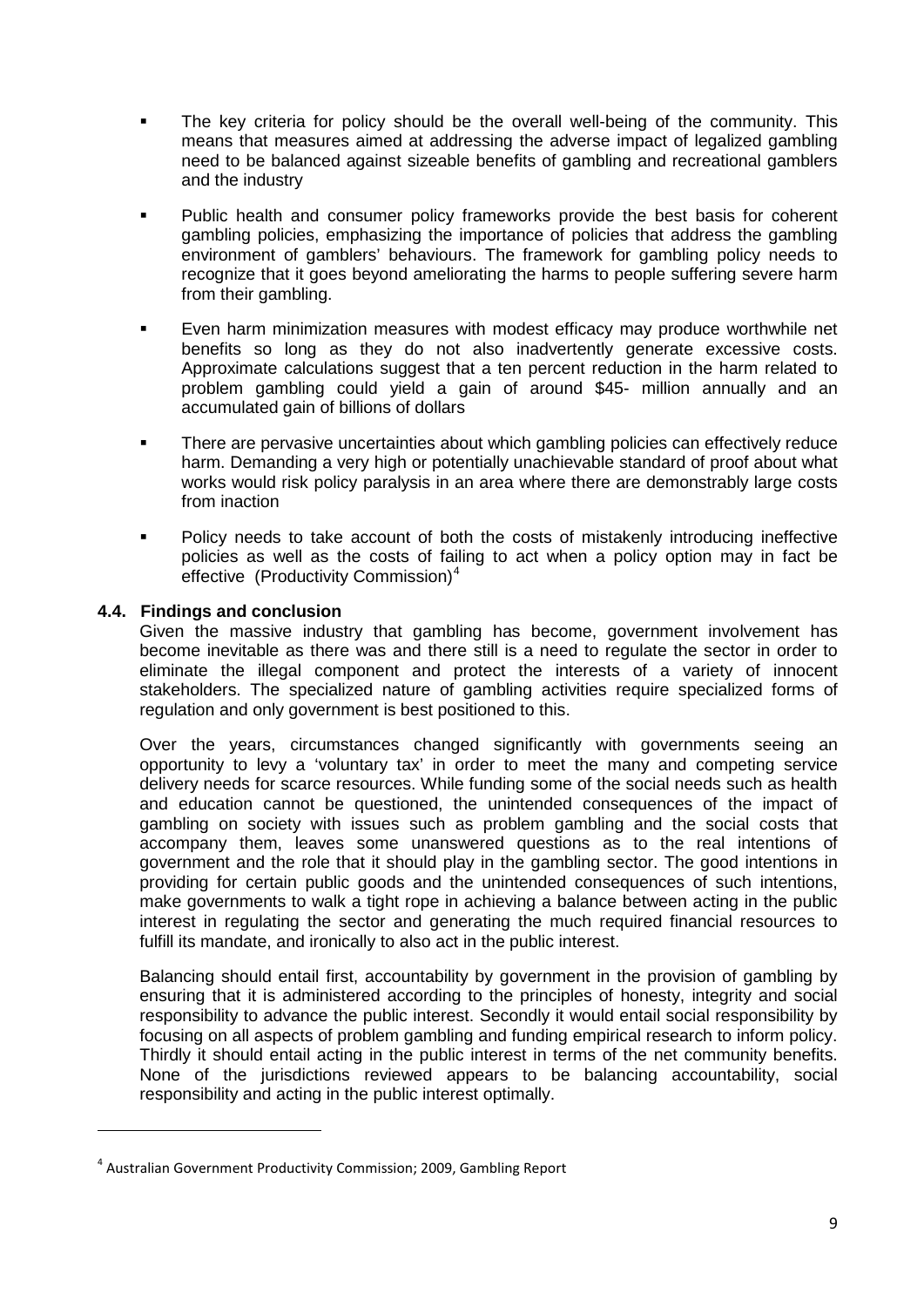The is a need for a clear division of roles and responsibilities, a clear and common agenda as well as coordinated approach amongst and between the different tiers of government in pursuit of one objective viz acting in the public interest. To varying degrees local government appears to be relegated to the tail end of the regulatory spectrum and yet this is the level of government that is closest to the people in terms deciding on the suitability of gambling activities and the potential impact of harm. Providing credible and non-partisan information on a consistent basis provides proof to all and sundry that government has no hidden agenda in its involvement in gambling. Development of good gambling policy supported by effective regulation and enforcement will certain keep out the criminal component and ensure gambling is carried in a fair manner with all the consumers well protected in gambling as they are under regulation of provision of other types of goods and services.

There is also a need to find a balance between the fiscal considerations of government to fulfil their mandate and the need to act in the public interest. The situation is not only a South African one but a global one. Governments need to act in an accountable and socially responsible manner taking into account the public interest and ensure that gambling frameworks recognize the need to go beyond the harms caused by gambling

# <span id="page-9-0"></span>**5. Regulation, control and enforcement**

# <span id="page-9-1"></span>**5.1. Australia**

.<br>-

Regulation of the gambling industry in Australia is the responsibility of the states that rely on the revenue generated from such activities. Responsibility for the control of legal and illegal gambling is primarily a state government responsibility, with Federal Government control limited to the investigation of organized crime and international investment. The implementation of gambling legislation and policies is carried by semi-autonomous statutory bodies such as boards, commissions, tribunals and committees. According to the Australian Institute of Criminology report<sup>[5](#page-9-2)</sup>, these many and varied semi-autonomous bodies make it difficult to ensure effective parliamentary supervision. These bodies are characterized by differences of opinion on policy issues, interdepartmental rivalry, political disputes and an absence of coordination, thus making administrative efficiency considerably weak.

The report argues that problems go beyond the structure of government bodies, because privatization of gambling operations has severely limited the capacity of government to control and regulate aspects of legal gambling. Also collaboration of private gambling operations and public agencies is reported to have undermined government autonomy and action and resulted in imbalances between economic and political power, thereby facilitating control by powerful economic groups.

State and Territory Regulatory Authorities (www.aph.gov.au)

Australian Capital and Territory (ACT)

The ACT Racing and Gambling Commission is an independent statutory authority responsible for controlling and regulating all gaming, racing and betting in the ACT to ensure they are conducted, honestly, with integrity and free from criminal influence

New South Wales (NSW)

<span id="page-9-2"></span><sup>&</sup>lt;sup>5</sup> Pinto Susan; Wilson Paul, 1990, Gambling in Australia, Australian Institute of Criminology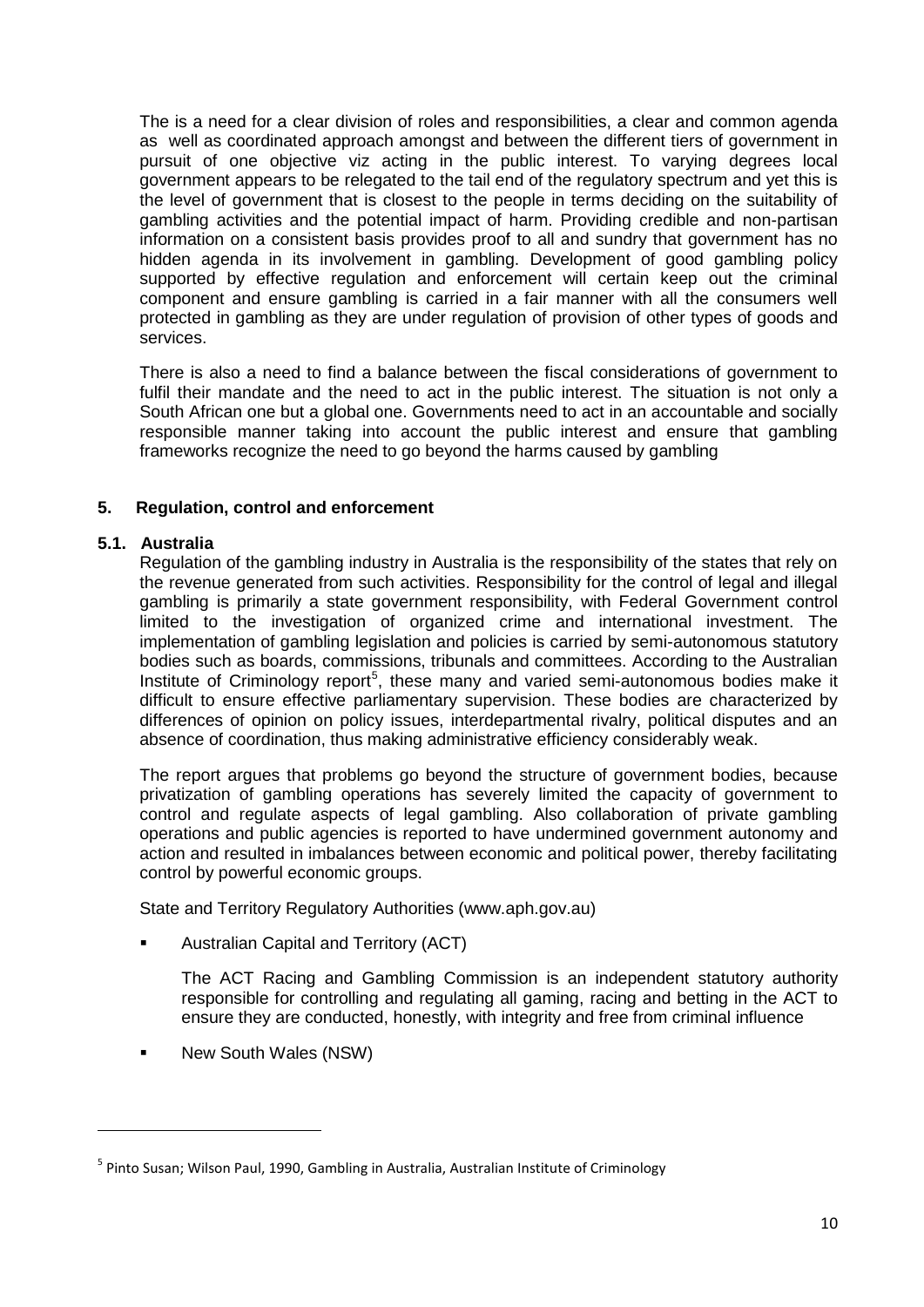The New South Wales Department of Gaming and Racing is responsible for the proper conduct and balances development of gaming, racing, liquor and charity industries in New South Wales

• Northern Territory (NT)

The Racing and Gaming Authority administers gambling legislation in the Northern Territory. The NT Gaming Machine Commission is responsible for licensing gaming machines.

**Cueensland** 

The Queensland Office of Gaming Regulation regulates machine gaming, casinos, art unions, lotteries and keno in Queensland

**South Australia (SA)** 

The Gaming Supervisory Authority is responsible for ensuring that there is effective supervision of the operations of casino and gaming machine licenses is South Australia. It is the function of the Office of the Liquor and Gaming Commissioner to provide supervision of licenses.

- The Tasmanian Gaming Commission regulates and controls gaming in Tasmania. It is an independent authority but receives operational support from the Gaming Operations Branch of the Tasmanian Department of Treasury and Finance.
- Victoria

The Victorian Casino and Gaming Authority regulates and monitors Victoria's gambling activities through legislation and policies

**Western Australia** 

The Office of Racing, Gaming and Liquor administers Western Australia legislation dealing with these areas and carries out many of the operational functions of the Gaming Commission, including the provision of licensing, inspection and audit functions in respect of both casino and permitted gaming service (Australian Institute of Criminology, 1990)

# <span id="page-10-0"></span>**5.2. Great Britain[6](#page-10-1)**

<u>.</u>

Great Britain has had legislative regulation of gambling for more than five centuries, shaped by moral, social and economic imperatives. The Gambling Act 2005 is the most recent reform of gambling legislation which updated several statutes including the Betting, Gaming and Lotteries Act of 1963, Gaming Act 1968 and the Lotteries Amusement Act of 1976. The Gaming Board of the Great Britain which regulated the gambling industry was replaced by the Gambling Commission, which is responsible for monitoring and regulating all forms of betting and gambling with the exceptions of the National Lottery and spread betting, which are regulated by the National Lottery Commission and the Financial Service Authority respectively. The Gambling Act 2005 for gaming and betting came into effect on the 1 September 2007 and has:

<span id="page-10-1"></span> $^6$  Research and Library Services, 2008, Regulation and Control – Research Paper 19/09 prepared by the Committee on Social Development outlining legislative framework in Ireland and Great Britain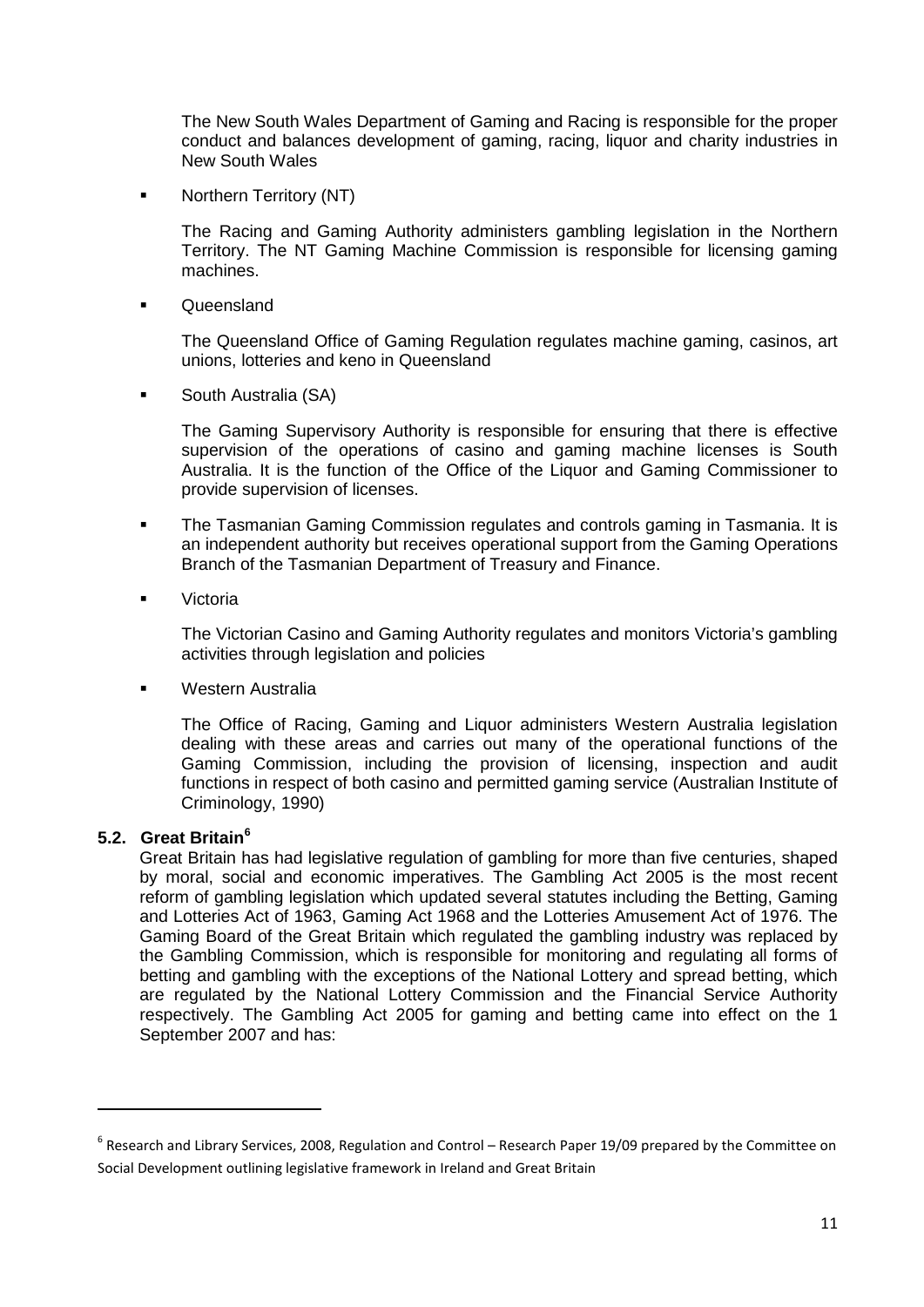- Introduced a licensing system with three forms of license viz the operating license, the personal license and premises license. The operating and personal licenses are issues by the Gambling Commission with the premises license being issues by licensing authorities in England and Wales and by licensing boards in Scotland. This function is generally performed by local authorities.
- Established the Gambling Commission as the regulatory body for the gambling regime. The Commission is under statutory responsibility to publish a statement outlining the overarching principles that are applied in exercising its functions and must explain how these principles will assist in the pursuit of the licensing objectives.

Before publishing the statement the Commission must consult with the following persons and bodies:

- o Secretary of State
- o HM Commissioners of Customs and Excise
- o Representatives of local authorities
- o Chief Constables
- o One of more persons with knowledge of social problems associated with gambling
- o As appropriate members of the public
- **Bestowed investigatory powers on the Gambling Commission to investigate and** prosecute offences. Inspection and enforcement powers rest with authorized officers, which include employees of the Gambling Commission, police constables and local authority officers.
- **Conferred on the Secretary of State a regulation-making power in respect of small,** large and regional casinos. The Act has provided for one regional casino, more commonly referred to as the 'super-casino (Las Vegas style)
- **EXECT** Legislated for remote gambling and coupling this with the requirements in relation to licensing conditions of advertising with the aim of providing a robust system of regulation to encourage online operators to base themselves within the UK system.
- Introduced a new regulatory framework for the advertising of gambling allowing wider advertisement of betting and gambling services than before. Advertising can take many forms such as broadcast and print media, sponsorship and branding or internet or mobile phone adverting. The Gambling Commission is responsible for enforcement of the law in relation to advertising of gambling.(Regulation and Control of Gambling)

# <span id="page-11-0"></span>**5.3. United States of America[7](#page-11-1) The Federal Government role**

.<br>-

Initially the federal government had deferred to the states in matters relating to gambling with its role focusing mainly on criminal matters, including organized crime, fraud etc

<span id="page-11-1"></span> $<sup>7</sup>$  National Gambling Impact Study Commission Report – www.govinfo.library.unt.edu/ngisc/reports</sup>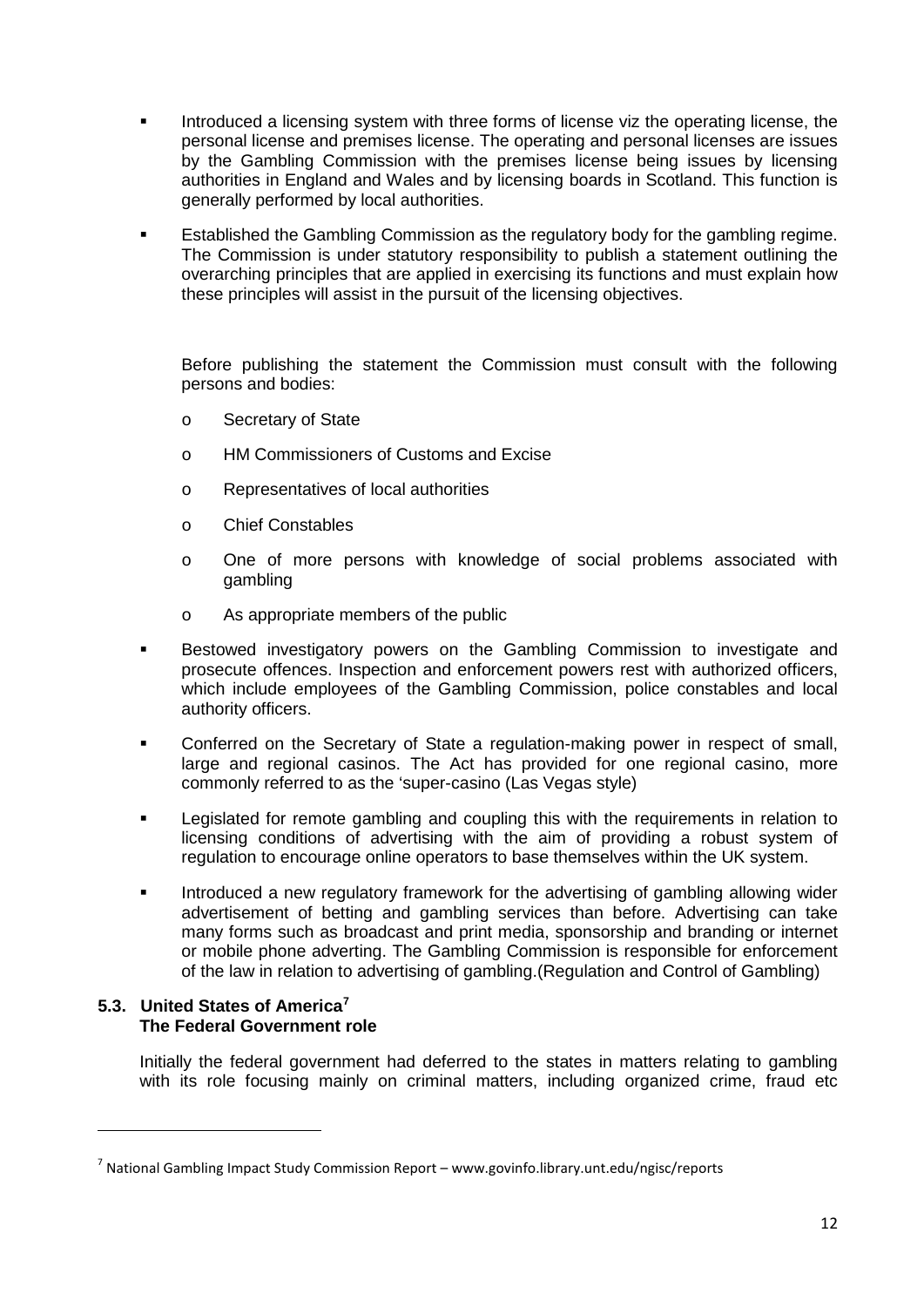especially where these straddled across the states. In the 1960 the federal government expanded its regulatory role over gambling through:

- The 1961 Wire Communications Act to prohibit the use of wire communications by persons or organizations engaged in the business of wagering to transmit bets or wagers etc
- The Travel Act to prohibit travel or the use of mail, either interstate of internationally for business of gambling
- Racketeering Influenced and Corrupt Organizations statutes enacted in 1971 under the Crime Control Act
- Amendment in 1985 of the Bank Secrecy Act to include casinos, used car dealers, money transfers etc
- Involvement in Native American gambling in the 1980's

#### **The State's role**

- Lotteries fall under the purview of state government with minor variations in the implementation of regulatory structures. Some structures are organized as arms of a particular state agency while other exist as separate organizations with varying degrees of independence
- Casinos, as with lotteries are the province of the states with a variety of different regulatory structures. Most of the administrative differences are reported to be superficial rather than substantive with basic tasks varying little from state to state. The administrative structure is as follows:
	- o In some jurisdictions gambling boards or commissions exercise final administrative authority, while other jurisdictions have adopted a two-tiered system in which one body exercise administrative authority while a separate entity serve as the due process oversight body
	- o Each casino is required to adopt and adhere to a comprehensive set of statedesignated procedures know as "Minimum Internal Control Standards" that focus on the range of gambling-related activities such as the conduct of games, movement and handling of cash, accounting and record trail of transactions.
	- o Casino regulatory agencies direct and review audits of casino operations with private sector audit firms engaged in some states to conduct compliance audits
	- o The regulatory structure of most states includes statutory language that restricts gambling by those under 21. States levy fines and other punishments for the failure to adhere to an adopted code of conduct.
	- o There is also considerable variation across the states regarding the scope of the individuals and entities subject to licensing to work in casinos. Some states license only person engaged in gambling-related duties, while in other states all employees regardless of work duties or work location are subject to licensing
	- o The depth of regulatory investigations and oversight of suppliers varies across states. The licensing of gambling industry suppliers is the responsibility of business entities that provide gambling devices and equipment. Most regulatory bodies have the statutory authority to license entities that provide non-gambling related goods or services.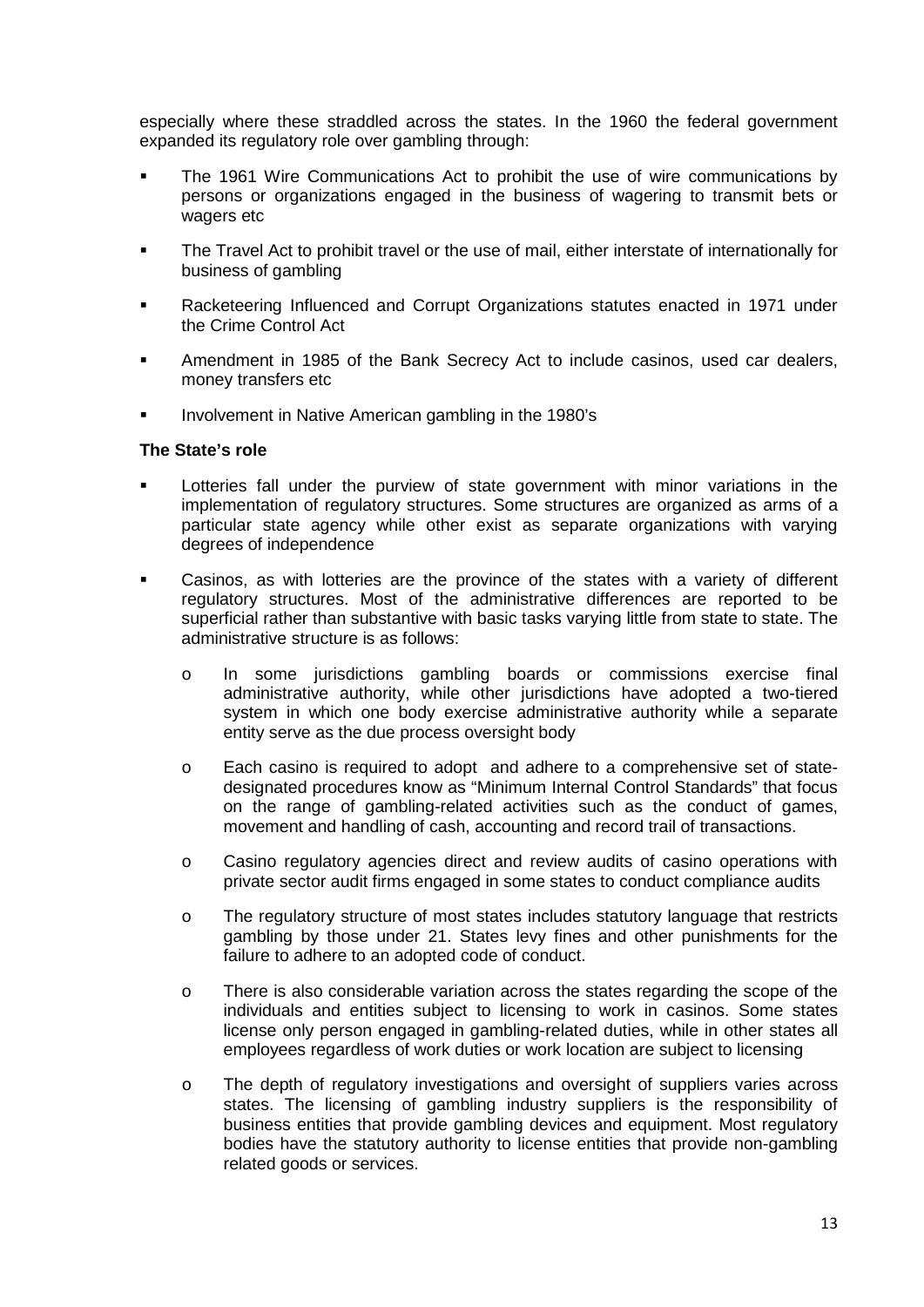Pari-mutuel gambling (horse and greyhound racing and jai alai)

The exact form of the administrative structure varies although all states regulate through a racing commission or other state gambling regulatory body on matters such as:

- o The integrity of the races or events
- o Ensuring the state receives its tax revenues
- o Overseeing the licensing of tracks and operators
- o Preventing infiltration by criminal elements
- Sports wagering

The Professional and Amateur Sport Protection Act passed in 1992 prohibits a government entity or person to operate or authorize any wagering scheme based on "competitive games in which amateur or professional athletes participates". The Wire Communications Act of 1961 also prohibits the use of wire communications for sports wagering. Currently sports wagering is legal in four states but offered in Nevada and Oregon. Delaware and Montana are allowed to have sports books by statute but currently neither state offers legalized sports wagering. Despite the enactment of the 1992 federal legislation prohibiting sports wagering, the four states were unaffected because they had pre-existing statute providing for sports gambling.

# <span id="page-13-0"></span>**5.4. Botswana**

Botswana is reported to be among the first countries to regulate and legalize gambling in Southern Africa. Gambling in Botswana has been regulated by two pieces of legislation viz the Lotteries and Betting Act of 1962, to regulate lotteries, bingo and horse racing by profit or Non-Governmental Organisations, and the Casino Act of 1971, after which an exclusive casino licence was granted by the Botswana Parliament to the Holiday Inn Hotel for premises situated in Gaborone.

The Casino Control Board, a government body, was established in terms of the Casino Act, and made responsible for the regulation and development of casinos in Botswana.

The exclusivity of the licence issued to the Holiday Inn Casino ended after a period of twenty (20) years in 1992 necessitating a new position by government of allowing for competition and Government took a position that as a matter of policy, any hotel of international calibre being established in Botswana could, regardless of location, be eligible to apply for a casino licence. Seven (7) additional casino licences were issued by the Casino Control Board between 1995 and 1998 in major towns in Botswana. Currently, no casino operates in a rural location. Casino licences are valid for a period of ten (10) years and are renewable on such terms and conditions as the Board may seem fit.

With regard to problem gambling**,** the Casino Act does not have restrictions on casino advertisement nor does it have restriction on the time casinos may remain open, leading to some operating for 24 hours and seven (7) days a week. These and other factors, have contributed to an increase in problem gambling in the country. The incidence or prevalence of problem gambling in Botswana has not yet been quantified – but is however estimated at 1% of the gambling patronage.

Typically, impacts common in the patronage with problem gambling are:

- Work-related job loss, absenteeism, poor performance;
- Personal stress and poor health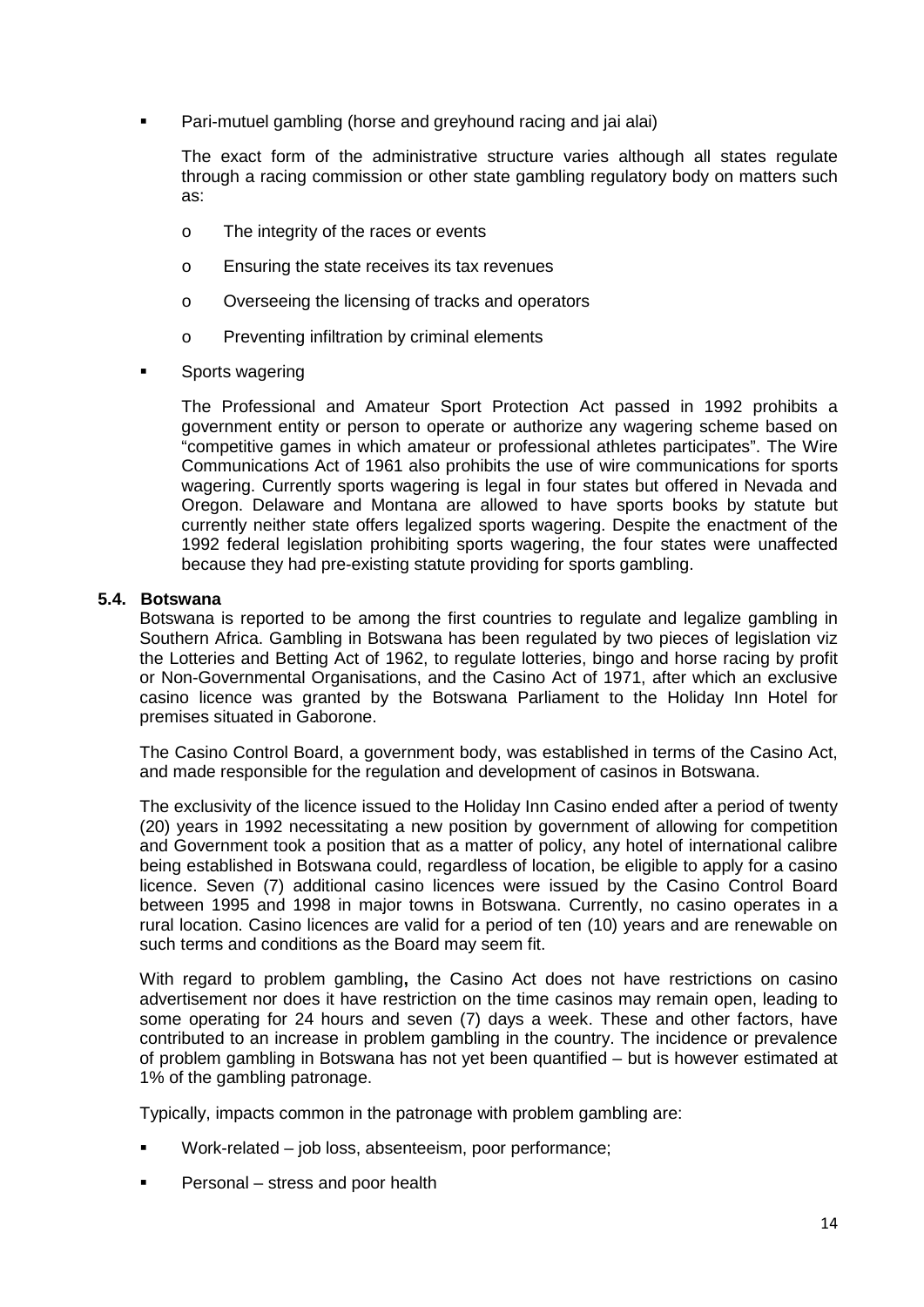- Financial debts, bankruptcy, theft, asset losses;
- Interpersonal violence, relationship breakdown and neglect of family.

Available ameliorative measures include self-exclusions, imposing an entrance fee and to a limited extent, some casinos display messages in their gaming areas about the dangers of gambling. These alone have proved to be not effective given the fact that the country does not have treatment centers or counseling facilities on problem gambling.<sup>[8](#page-14-1)</sup>

The Casino Control Board subsequently placed a moratorium on issuance of casino licences pending the production of a National Gaming and Gambling Plan. A comprehensive Gaming and Gambling Bill was being drafted to cover several issues including:

- Establishment of an autonomous gambling authority to regulate all gaming and gambling and gambling activities to ensure effective control of the industry;
- Establishment of a National Lottery operated by a private company;
- Provision for the training of frontline staff of operating casinos in the recognition of symptoms associated with problem gambling;
- To require gambling facilities, especially casinos, to "track" players to establish gambling patterns;
- To establish a fund for the treatment of problem gambling and to provide for each gambling facility to contribute to such a fund independent of the gaming Duty/Levy;
- Requiring casinos to impose a dress code so as to discourage patrons "at risk".
- A committee or advisory body on the management of problem gambling will also be established<sup>[9](#page-14-2)</sup>.

# <span id="page-14-0"></span>**5.5. Malawi**

<u>.</u>

In 1996, new gambling legislation was introduced, and a new regulatory authority was created. Malawi has two land-based casinos viz Colony Club Casino (Victoria Avenue, Blantyre, Malawi) which opens daily from 4pm until 4am,and offers 4,306 square feet of gaming space. There are 46 gaming machines and seven table games (Raise'em Poker, Caribbean Stud Poker, Blackjack and American Roulette).

A bar and restaurant are also located on the property, as well as a race book and sports book; American Palace Pirates Casino (Lilongwe, Malawi) which offers 100 gaming machines and eight table games (including Blackjack and Roulette). There are also two restaurants on the premises. Children over the age of five are admitted to the casino, as there is a children's play area with 15 video games and six gaming machines. (www.worldgamblingreview.com)

It is reported that in the relatively short period of eight years since new legislation was introduced and a regulatory authority created (in 1996), Malawi had established a stable and contributory industry; eliminated a previously widespread illegal industry, and has been successful in leveraging the gambling industry to stimulate investment, encourage tourism,

<span id="page-14-1"></span> $8$  Presentation by Botswana Gambling Board CEO, 2005, 3<sup>rd</sup> Annual GRAF Conference in Gaborone,www.grafrica.net

<span id="page-14-2"></span> $9$  Lekopanye Moeketsi, 2007, www.allafrica.com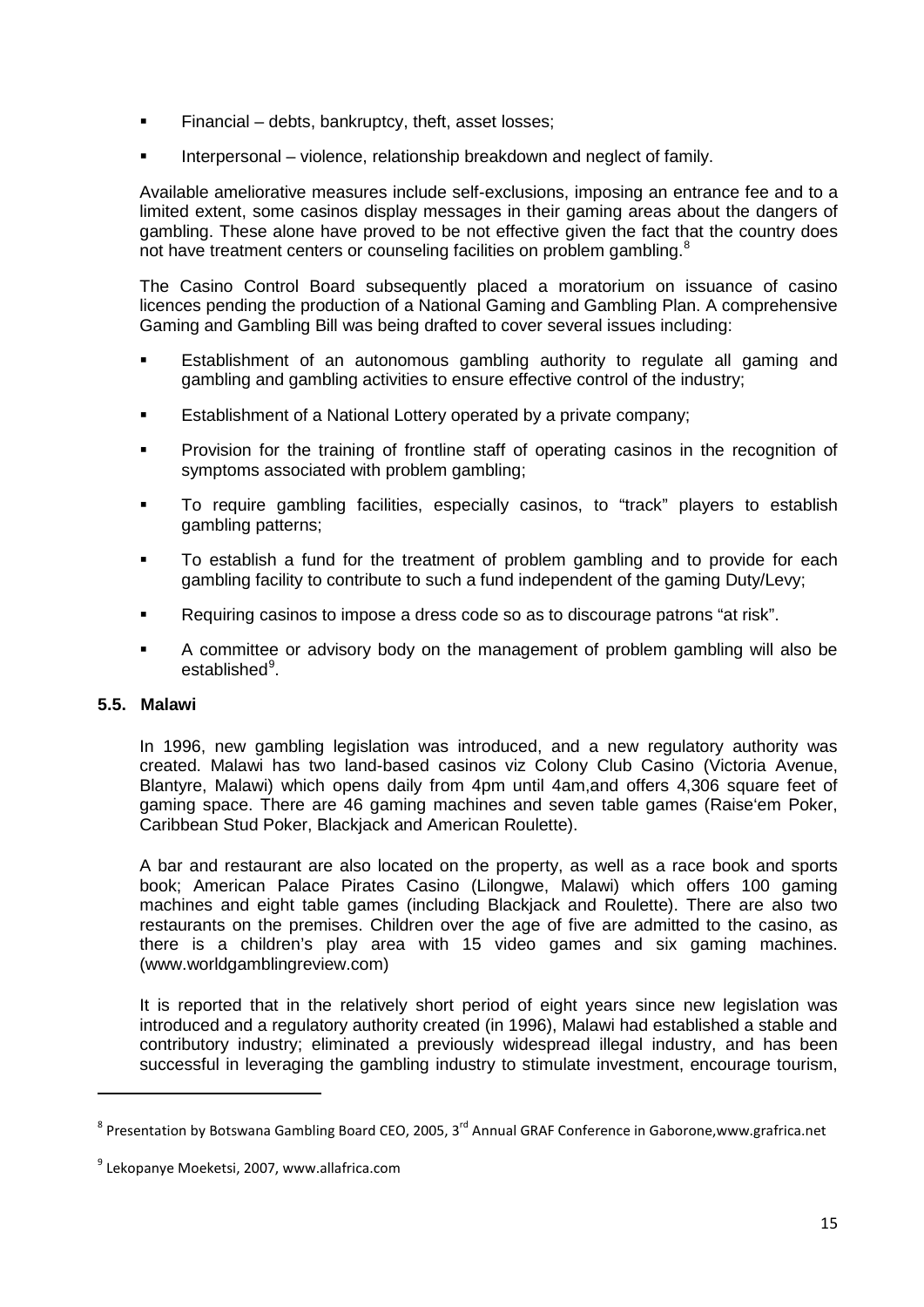and create employment. Malawi also satisfies international standards in terms of industry probity and customer protection. According to Dr Rodger Dreyer, Deputy Director of the NRGP (in RSA), "Malawi has not rushed the introduction of a number of new forms of gambling, which remain relatively limited, by design, and has every reason to be proud of the impartiality and absence of corruption which characterises the administration and regulation of this new industry". He went on to say that Malawi was not out of step with international trends in respect of gambling.

The National Responsible Gambling Programmes is assisting Malawi with the development of a responsible gambling policy. This includes regulations to address the question of problem gambling, as well as a number of measures to promote awareness in Malawi of the dangers of compulsive gambling. Malawi Gaming Board, chief executive officer, Mr Master Maliro, also commented that the Malawi government was aware that by making gambling more available, there was always a danger that some people would gamble excessively, causing to damage to themselves and their families.

"In a developing nation such as ours, confronted as it is by poverty, we have a duty to ensure that gambling does not lead to broken families, debt and addiction. This is why the Malawi Gaming Board will be implementing regulations and guidelines to ensure that gambling licensees comply with our objective of minimising the incidence of problem gambling" Mr Maliro said (NGRP<sup>[10](#page-15-1)</sup>)

## <span id="page-15-0"></span>**5.6. Findings and conclusion**

In jurisdictions that have been reviewed the implementation of gambling legislation and policies is carried by semi-autonomous statutory bodies such as boards, commissions, tribunals and committees. In some instance these bodies are characterized by differences of opinion on policy issues, interdepartmental rivalry, political disputes and an absence of coordination, thus making administrative efficiency considerably weak. It also came to light that collaboration of private gambling operations and public agencies is reported to have undermined government autonomy in ensuring that government becomes accountable, socially responsible and acts in the public interest.

In the USA and Australia the federal arrangements pose some challenges in the regulation of gambling, given the differing and competing agendas of federal/central and state governments. In some instances the overarching role of federal/central government appears to be ignoring regional/local dynamics (revenue considerations) by acting in the public interest through prohibitive measures that seek to curtail gambling or the proliferation thereof. Federal governments leave states to the actual day to day regulation of all forms of gambling with the federal government having responsibility for certain overarching roles. This makes it easier given the sizes of the countries to regulate and enforce at a regional level, taking into account the cost considerations for a centralized regulatory authority and the need to take into account regional and local requirements.

Cross-cutting issues are left mainly to the federal government because of the need for uniformity, centralized planning, scarcity of resources and economies of scale. Some of the overarching roles of the federal government have become a source of conflict between the federal and state governments, such as Wire Communications Act in the USA and the Internet Gambling Act in Australia, which prohibit to varying degrees online gambling.

To the federal governments the concern is about consumer protection and this is addressed by putting a threshold beyond which gambling should not be permitted because certain gambling formats are just considered hazardous and have the potential of proliferating and

<u>.</u>

<span id="page-15-1"></span> $10$  National Responsible Gambling website, 17 August 2004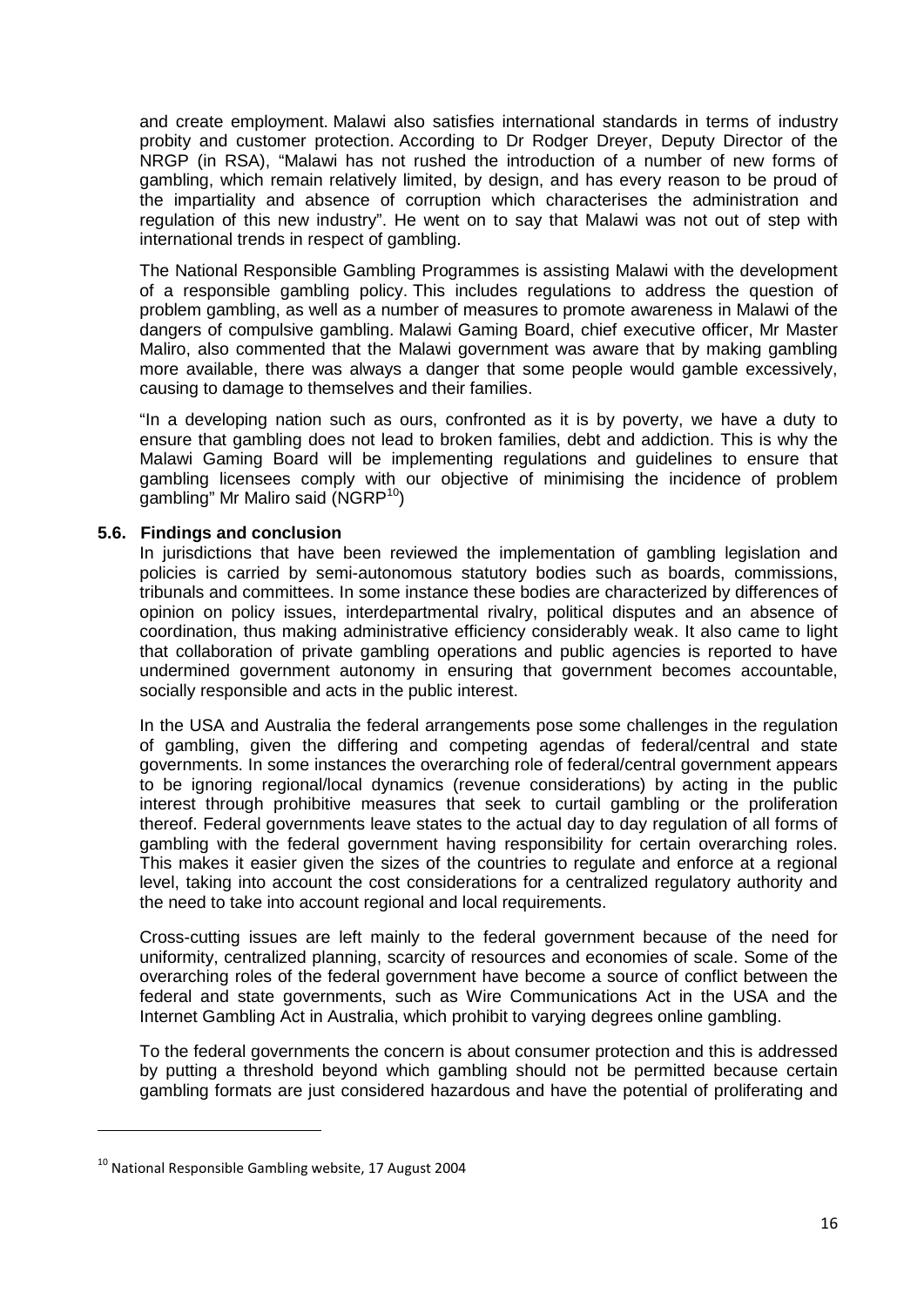impacting negatively on society. To the states the main consideration is the need to optimize investment and revenue in order to fulfill mandates. But even among states there is lack of a common approach.

Under unitary arrangements in the UK, Botswana and Malawi regulation and control appear streamlined, although Botswana and Malawi have not been as fully permissive as the UK has been with gambling. In the UK in particular the Gambling Commission has overall control over gambling including investigative powers for effective enforcement. Its approach to regulation is a risk-based approach to obviate capacity challenges by allocated resources on the basis of potential impact. The Secretary of State has regulation-making powers while the Gambling Commission implements. This acts as a check and balance and facilitates oversight in ensuring that the Gaming Commission is accountable and acts in the public interest. In Botswana after operating casino gambling on an exclusive license, competition was introduced although operating hours and advertising were not regulated, leading to prevalence of problem gambling (estimated at 1% of gambling patronage) However regulatory aspects have since been reviewed for restructuring for effective regulation and control and for dealing effectively with prospects of problem gambling that can be brought about by a more permissive gambling environment. Malawi on the other hand has not been fully permissive in its gambling regulation in order to guard against the potential negative effects that accompany a liberalized gambling environment. Malawi has adopted the South African approach in its management of responsible gambling with the NRGP providing various forms of support.

The issue of a balancing act between the federal and the states' interests and among the states should assume centre stage as it inevitably affects the effectiveness of regulation, control and enforcement. Proper coordination through the development of a common agenda for balancing revenue generation and social responsibility and that at all times, the public interest should always override fiscal considerations.

Part of the common agenda should also be the development of federal norms and standards and ensuring that a level of harm that is built into gambling policy is acceptable to all stakeholders and that adequate monitoring and enforcement measures are in place. Regulation of advertising and operating hours appears to be crucial in managing the prevalence of problem gambling. But even more importantly and to ensure proper monitoring and coordination, is the establishment of effective independent oversight bodies that are fully capacitated to ensure that the gambling regime, first and foremost, takes into account the public interest through a socially responsible gambling approach..

Clarity of roles and responsibilities amongst and between various agencies that carry out regulation, control and enforcement is crucial. Proper interface mechanisms between the various tiers of government are an imperative in ensuring that jurisdictions deal effectively with the elimination of the illegal component and the crime that it generates; vulnerable members of society are protected and gambling activities are carried out in a fair manner.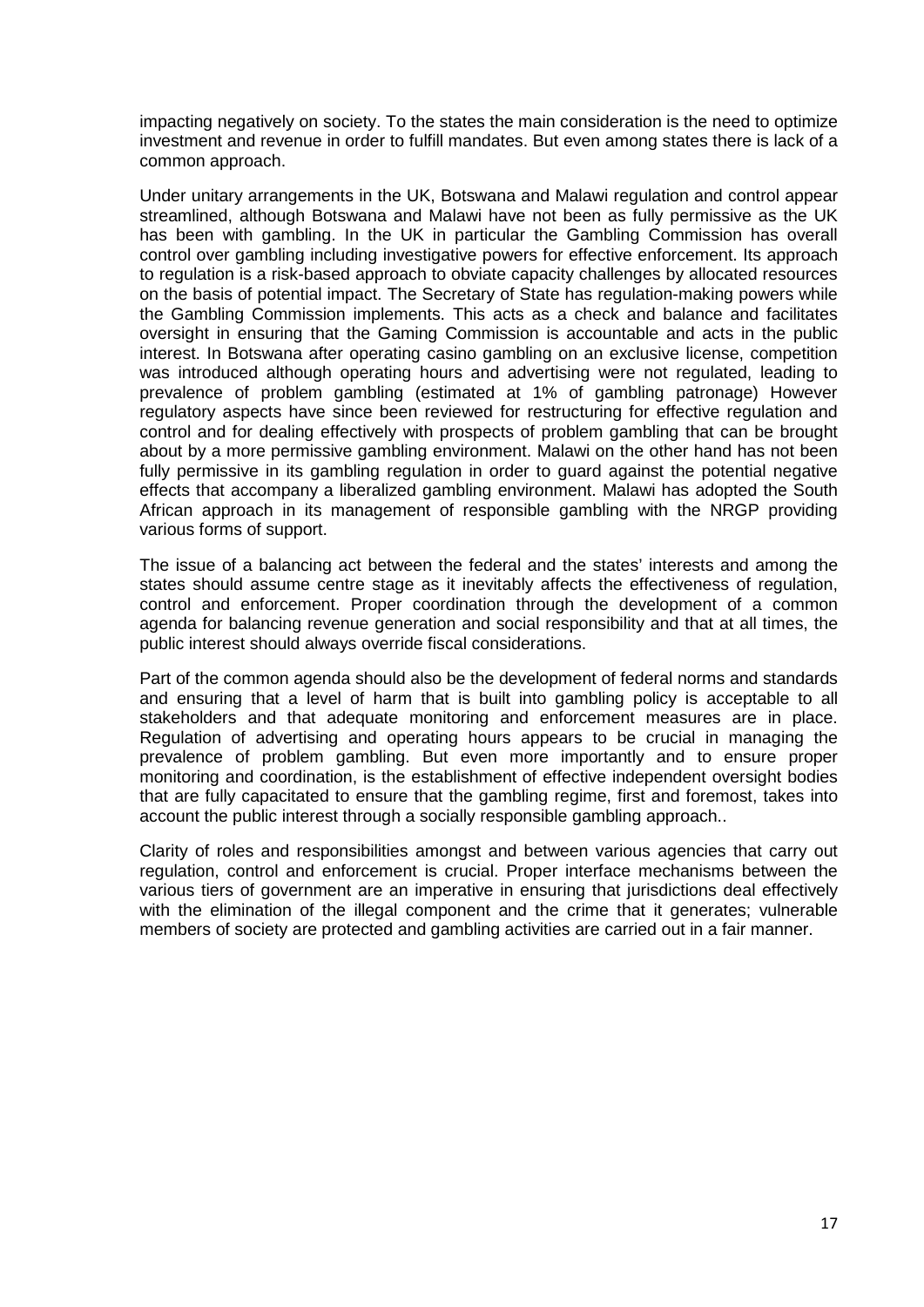# <span id="page-17-0"></span>**6. Gambling advertising**

# <span id="page-17-1"></span>**6.1. United Kingdom[11](#page-17-2)**

Advertising

<u>.</u>

The 2005 Act allows for wider advertisement of betting and gambling services such as broadcast and print media, sponsorship and branding or internet or mobile phone advertising. The Gambling Commission has been given the responsibility of enforcing the law regarding advertising together with the Advertising Standards Authority and the industry regulator Ofcom. There is a code of good practice that outlines the standards to which gambling advertising must adhere and that includes the protection of children and young people and awareness of responsible gambling. Over and above legislative requirements, the gambling sector has also developed a code of good practice aimed at the self-regulation of advertising with additional standards to the existing code of practice.

Some of the things that the code would not like to see in advertisements generally are the glamorizing of gambling or portraying gambling as a solution to financial problems or designing the advertisement in a manner that appeals to young people. The authorities continue to monitor advertising of gambling and betting services despite the fact that the industry is self-regulating. The Secretary of State can however, make regulations on the form, content, timing and location of advertisements

**Foreign advertising and white-listing** 

Advertising foreign gambling other than a lottery such as Euro-millions is illegal in Great Britain. Foreign gambling refers to remote gambling in a state outside the European Economic Area (EEA). Under Section 331(4) of the Gambling Act 2005, the Secretary of State of the UK can specify that a country or region be considered as if it were an EEA state.

This process is known as white-listing and means that such operators can advertise in the UK. Currently three areas have made it onto the white-list and they are Tasmania, the Isle of Man and Alderney.

To be eligible for white-listing a country or region must demonstrate that they have a system of gambling regulation that the Secretary of State considers similarly robust to that of the UK. In banning foreign advertising and relaxing the UK regime the Government wanted to make UK-regulated sites more appealing to online gamblers. The established industry code suggest that UK-licensed or white-listed operators include a form of words informing the audience that their services are regulated by the Gambling Commission.

Key regulatory requirements that ensure eligibility for white-listing are:

o Key regulatory requirements - the licensing and regulatory objectives informing the jurisdiction's gambling regulatory regime, should in practice broadly achieve the objectives under which British gambling regulatory regime operates and that includes:

<span id="page-17-2"></span><sup>&</sup>lt;sup>11</sup> Research and Library Services; 2008; Regulation and Control of Gambling; Research paper prepared for the Committee on Social Development, UK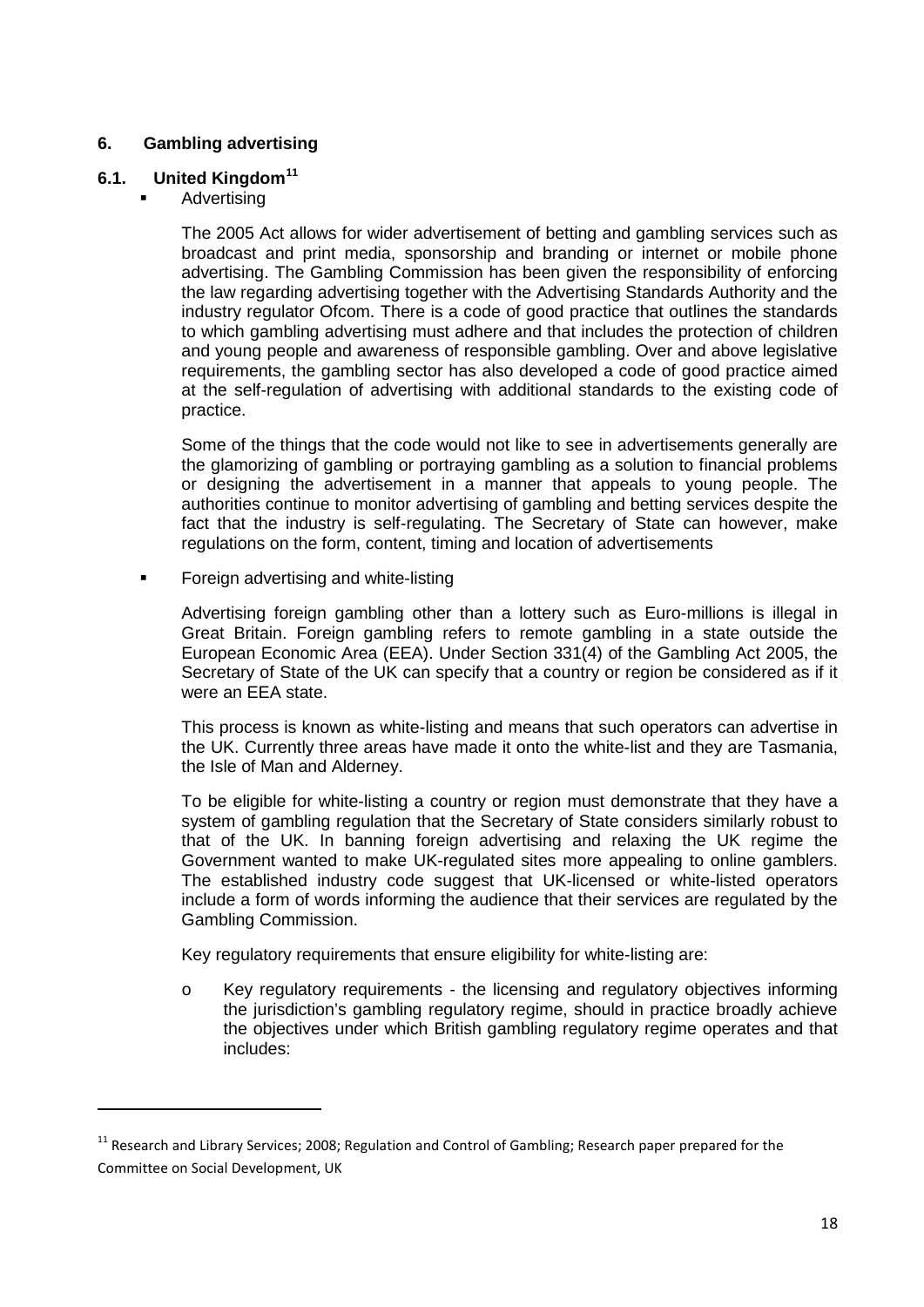- To prevent gambling from being a source of crime or disorder or being associated with crime or disorder or being used to support crime
- To ensure that gambling is conducted in a fair and open way
- To protect children and other vulnerable persons from being harmed or exploited by gambling
- $\circ$  Keeping out crime one of the prime objectives of the jurisdiction's gambling regulation must be to combat criminality, with appropriate barriers to entry for those wanting to join the industry as well as effective mechanisms for policing new and existing gambling operators
- o Ensuring gambling is conducted in a fair and open way consumers should be confident that a gambling product is operated in a fair and transparent manner.
- $\circ$  Protection of children and the vulnerable licensed operators must conduct their business in a socially responsible way, specifically with regard to children and vulnerable persons for which gambling represents a particular risk that other forms of leisure may not have
- $\circ$  Independent regulatory body with inspection and enforcement powers the British Government has established a central body for the regulation of the British-based gambling industry covering both remote and non-remote products and operations, with responsibility for investigating and taking actions against illegal gambling.
- o Licensing arrangements permitting operators to offer specific gambling activities and setting conditions on the way in which they offer specified gambling activities.
- o Additional criteria include:
	- Fair tax criteria by adhering to fair tax principles
	- Openness with tax bases and rates of gambling taxes being clear and properly enforced and applied to all operators
	- Equal availability of the tax regime to all operators whether owned domestically or by offshore interests
	- Equal treatment with tax rates being applied equally to gambling services supplied for both domestic and overseas consumption

# <span id="page-18-0"></span>**6.2. The USA[12](#page-18-1)**

<u>.</u>

Gambling advertising in the US is restricted but not completely banned. Casinos are allowed to advertise their restaurant and entertainment venues but not their gambling activities. Native American Tribes, church bingo nights and state-run lotteries are permitted to advertise gambling. The Federal Communications Act 1934 which provided the statutory basis for restrictions on advertising has been significantly changed and a number of exceptions added although there continue to be federal restrictions on many forms of gambling advertising. The rationale for existing prohibitions reportedly rests on two assumptions viz:

<span id="page-18-1"></span><sup>12</sup> [www.govinfo.library.unt.edu/ngisc/reports,](http://www.govinfo.library.unt.edu/ngisc/reports) National Gambling Impact Study Commission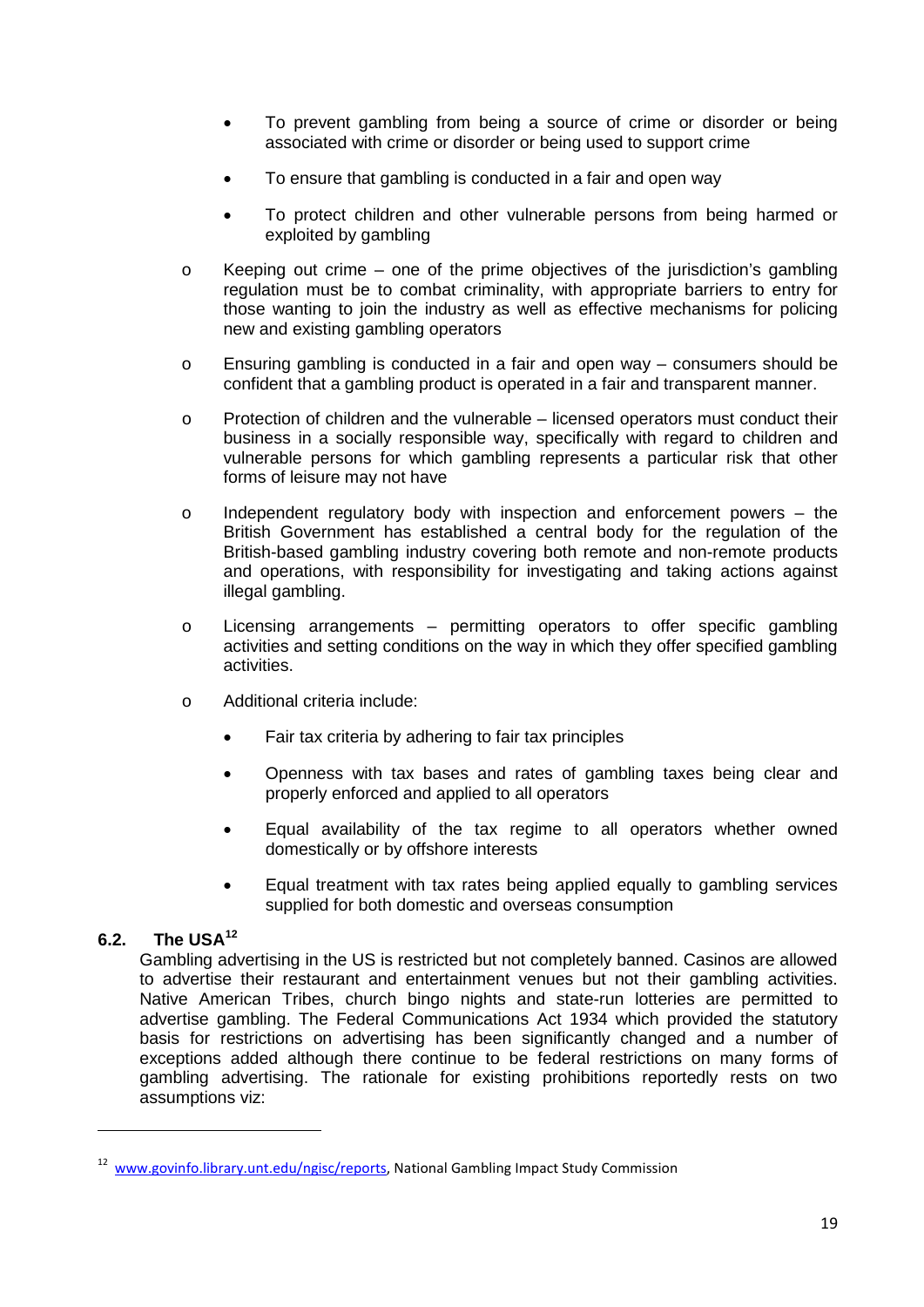- The Federal prohibition of commercial gambling advertising assumes that casino gambling has a causal relationship with social ills
- That advertising increases gambling behaviour both by inciting people to do more gambling than they otherwise would and by recruiting people to gamble who otherwise might not.

Given these assumptions the ban on gambling advertising is being interpreted as an indirect attempt to regulate people's gambling behaviour and in turn minimize gambling's social costs. However a number of exceptions have undercut the original sweeping scope of the Act with exceptions including state lotteries, fishing contests, gambling conducted by and Indian Tribe pursuant to the Indian Gambling Regulatory Act, a lottery, gift enterprise or similar scheme by not-for-profit organization or governmental organization.

Following court rulings (e.g. in Valley Broadcasting Co. v United States) gambling advertising is allowed in the western states and in Nevada (following the ruling in Players International Inc v United States) while in other states the restrictions are being upheld. The National Gambling Impact Study Commission made the following recommendations regarding gambling advertising:

- That all relevant governmental gambling regulatory agencies should ban aggressive advertising strategies, especially those that target people in impoverished neighbourhoods or youth anywhere.
- That each gambling operation, state lottery, tribal government and associations of gambling organizations voluntarily adopt and then follow enforceable advertising guidelines that:
	- o Avoid implicit and explicit appeals to vulnerable populations including the youth and low-income neighbourhoods
	- o Enforcement should include a mechanism for recognising and addressing any citizen complaints that might arise regarding advertisements

# <span id="page-19-0"></span>**6.3. Remote Gambling Association[13](#page-19-1)**

It is appropriate that gambling activities are advertised and that an operator is able to promote the facilities available. However any such advertising and promotion must comply with the laws, regulations and any relevant codes of practice of the jurisdiction in which the operator is licensed

- General principles
	- o *Advertisements should be legal, decent, honest and truthful*
	- o *Advertisements should be prepared with a sense of responsibility to consumers and to society in general*
	- o *Promotional email should only be sent in accordance with relevant regulations and legislation*
	- o *No advertisement should bring the advertising industry into disrepute*
	- o *Advertisements and promotions should be socially responsible*

<u>.</u>

<span id="page-19-1"></span><sup>13</sup> www.rga.eu.com/responsiblegambling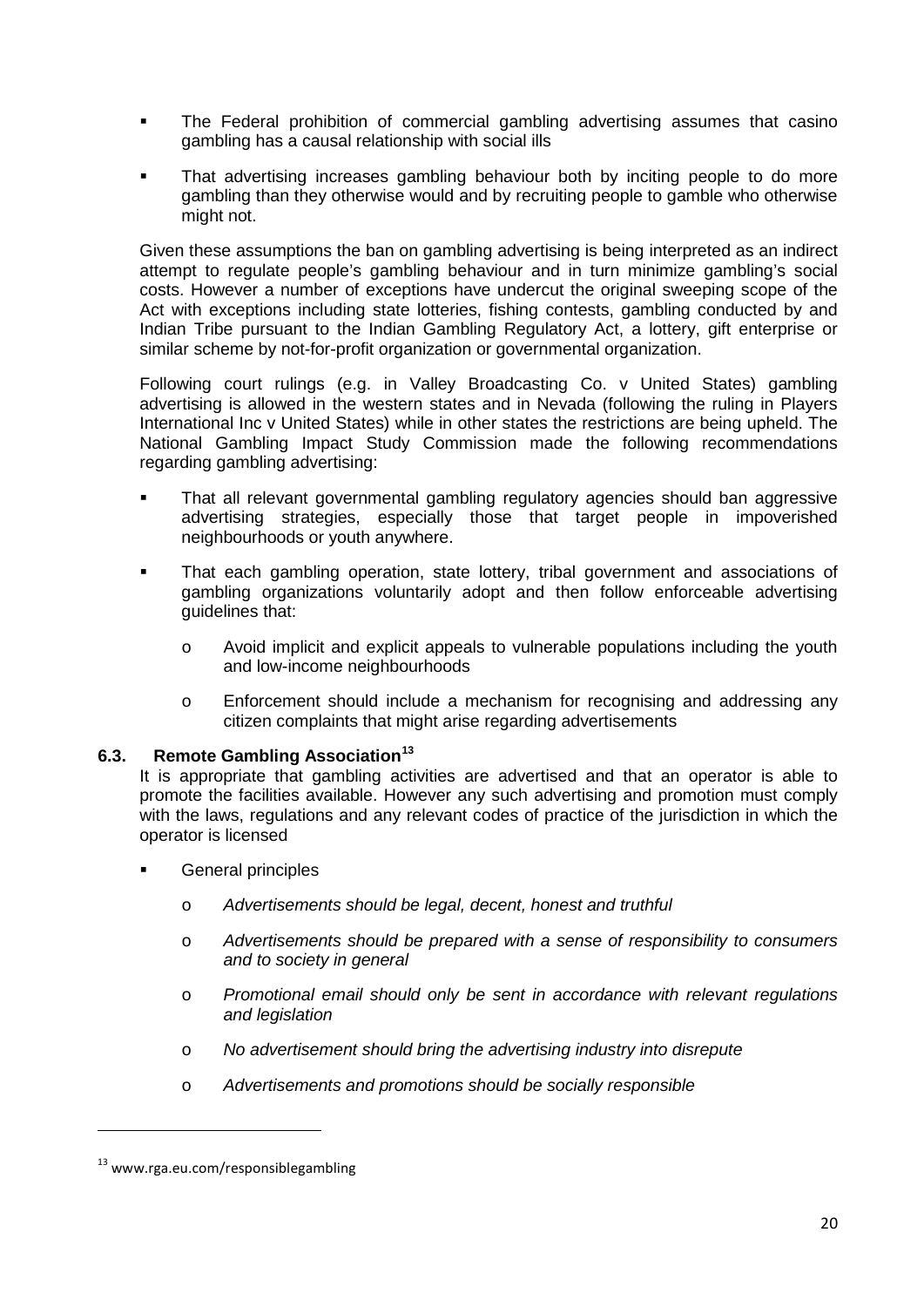- Betting and gaming specific
	- o Care should be taken not to exploit the young, immature or those who are mentally or socially vulnerable
	- o Advertisements should not be directed at people under the age of 18 through the selection of media, style of presentation, content or context in which they appear
	- o Persons portrayed gambling should not be nor appear to be under 18
	- o There should be honesty at all times with regard to the chances of winning, and the odds or payout rationale that applies to the gambling on offer
	- $\circ$  Operators should always gain permission before carrying any 3<sup>rd</sup> party logo and ensure that logos and links are valid and appropriate.

## <span id="page-20-0"></span>**6.4. Findings and conclusion**

The UK has a very robust gambling advertising regulatory regime as contained in the Gambling Act 2005 and the code of practice developed and adopted by key operators in the gambling industry, the Remote Gambling Association (RGA). Both the provisions of the Gambling Act 2005 and the RGA code of practice make sure that operators conduct their businesses in a very socially responsible manner while at the same time protecting the youth and vulnerable groups. One outstanding aspect contained in the code that is commendable given the vulnerability of the youth and people from socio-economically distressed areas is that advertisements generally should not have content that glamorizes gambling or portray gambling as a solution to financial problems or designing the advertisement in a manner that appeals to young people.

Foreign advertising and white-listing in the UK is directed at foreign gambling companies who wish to advertise in the UK. White-listing can be regarded as a sanction mechanism by the regulatory authorities. The companies are expected to uphold the highest standards of compliance with the UK regulatory gambling regime, which includes prevention of crime, conducting gambling activities in a fair and open way and protecting children and other vulnerable groups from being harmed or exploited by gambling.

It came to light during the visit to the UK and Italy that white-listing does not appear to be a favoured way anymore, of upholding high standards of gambling compliance by jurisdictions. Strong views were expressed about the fact that white-listing does not guarantee continued upholding of high standards by operators and that each jurisdictions should assess and approve operator suitability rather than relying on other jurisdictions. However this does not take away the notion of cooperation between jurisdictions in ensuring that the highest standards of gambling compliance are upheld by the operators. Both Italy and Alderney support the view of jurisdictional cooperation as opposed to white-listing and it would appear that other jurisdictions will be following suit.

The USA situation of prohibition rather than regulation, demonstrates further the fact that prohibition does not work in the long run. Rather a comprehensive and robust regulatory regime is what is required to keep operators in check while protecting the vulnerable groups in society. Again the state federal dynamics have come into play as the two levels of government jostle for power over gambling turf, with court rulings allowing advertising in the western states as well as the state of Nevada. One point about regulation of advertising in the USA that requires mentioning, is the establishment of a mechanism for recognizing and addressing citizen complaints that arise from advertising. The National Gambling Impact Study Commission has added its voice by recommending that all relevant governmental gambling regulatory agencies should ban aggressive advertising strategies, especially those that target people in impoverished neighbourhoods and or the youth anywhere.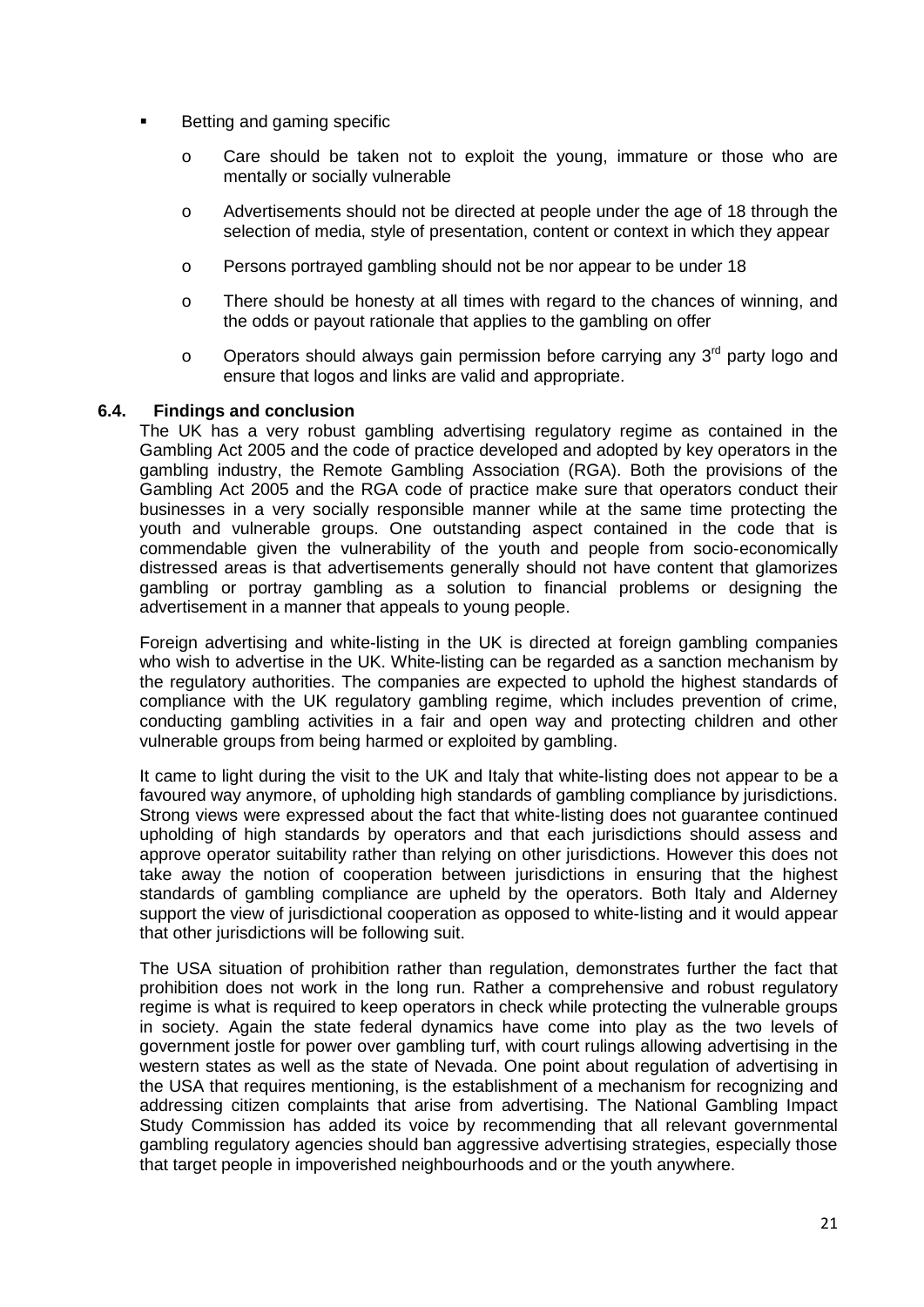In both jurisdictions, (the UK and USA) regulation and restrictions respectively are aimed at the prevention of crime and protecting the youth and other vulnerable groups in society and this can be regarding as socially responsible behaviour by the jurisdictions.

The Remote Gambling Association code of practice adopted by key operators in Europe, USA and other parts of the world forms a very good basis on which the ASA code could be adapted to regulate and reign in deviant operators while the relevant provisions of the National Gambling Act can be invoked to provide appropriate sanctions for any contraventions of the law. The code of practice is recommended for adoption in South Africa for enforcement by the regulators and self-regulation by gambling establishment operators, the same way that RGA .members do in other parts of the world.

While the RGA code was found commendable by some operators and jurisdictions, there was concern that the code is not enforceable and that there have been instances where members have behaved contrary to the code and no sanctions were imposed. This however does not take away the fact that the code is worth consideration for adoption and even incorporating some of its provisions into the law.

# <span id="page-21-0"></span>**7. Online/Interactive gambling**

#### <span id="page-21-1"></span>**7.1. Policy positions**

Great Britain

The Gambling Act of 2007 allows fully legal, governmentally regulated online gambling sites within its borders with three objectives in mind: keeping gambling crime free; making sure that gambling is fair and open and protecting children and the vulnerable adults. The Gambling Act 2005 created the Gambling Commission to regulate gaming sites and officially grants site operating licenses. To protect children and the vulnerable companies are not allowed to seek out children and are responsible for keeping customers aware of their spending.

The amount of tax revenue the government collects from on-line gambling is expected to be high although it remains unclear how many on-line gaming operations will relocate to the United Kingdom. The UK is not only interested in allowing legalized internet gambling within its own borders, but is also encouraging other countries to match their policies with the UK.

United States of America

The United States of America has adopted a prohibitionist approach to on-line gambling and one major method used is to pressure banks and companies which specialize in on-line money transfers to stop wiring money to off-shore on-line gambling accounts. Many individual states have taken the same approach. However not all forms of on-line gambling are illegal because the Interstate Horseracing Act of 1978 allows bets across state lines by both telephone and other electronic media.

The small island nation of Antigua and Barbuda where a large number of on-line gambling sites operate brought a case against the USA through the WTO panel alleging that the ban on internet gambling was unfairly discriminating against foreign on-line gambling providers while protecting US-based companies. The WTO ruled in favour of Antigua and Barbuda but on appeal the WTO held that the U S may unilaterally declare internet gambling out of the purview of its WTO commitments, though it would have to compensate other WTO members for doing so.

GamblingCompliance in its report from impartial analysts based in London and the US and who have drawn on extensive interviews with commercial casino operators, tribal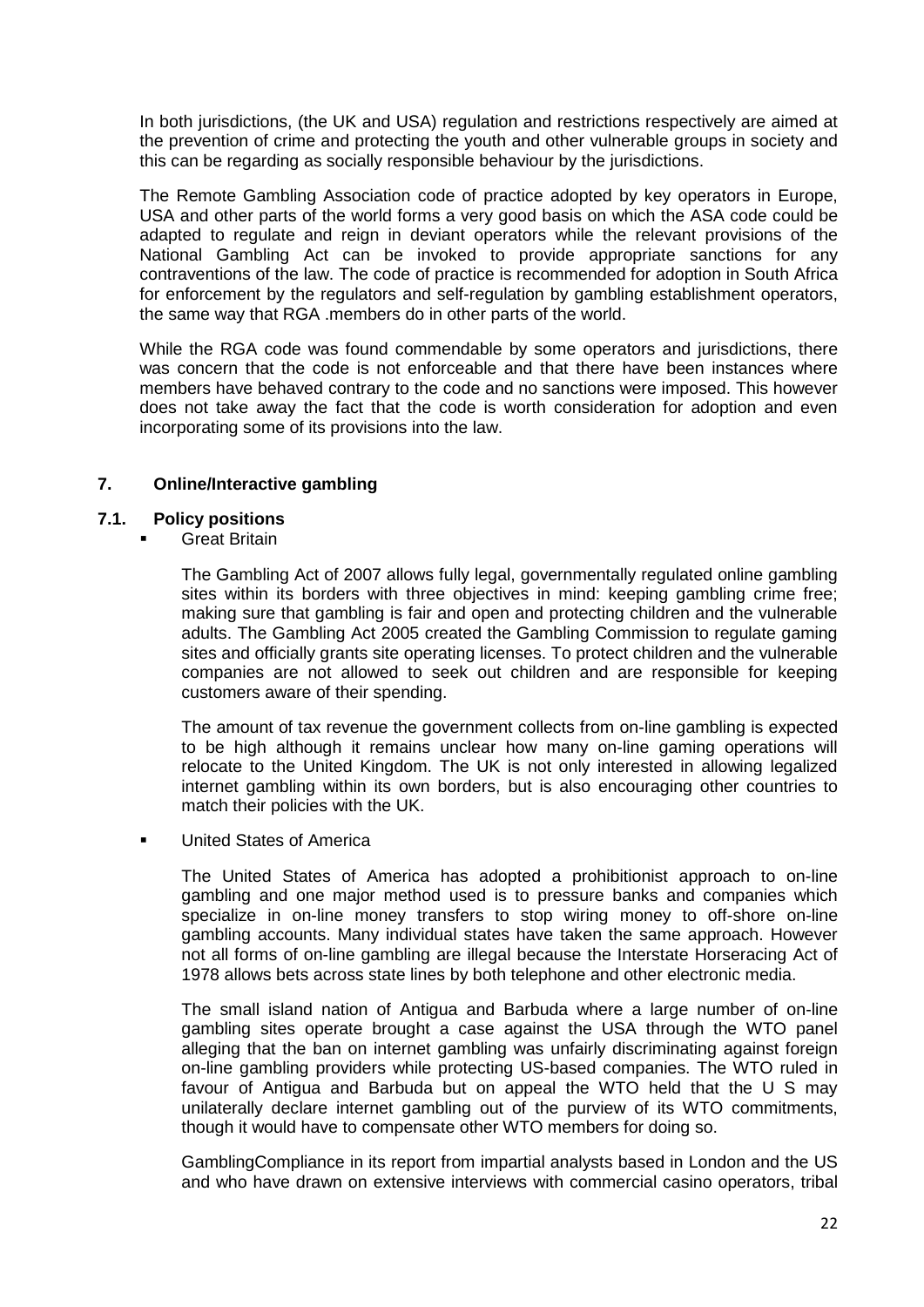gaming interests, state lottery directors, lawyers and lobbyists highlighted the following regarding the status of online gambling in the US:

- o *The Las Vegas casino industry remains divided over the wider fiscal implications of federal regulation, calling into question initiatives to regulate online gambling.*
- o *US Justice Department investigations into offshore internet gambling are currently intensifying and widening to target casino, poker sites as well as operators offering sports betting to US citizens*
- o *Efforts to approve internet poker in California have stalled over reluctance to of politically powerful Indian gaming tribe to back any initiative that might limit their tribal sovereignty*
- o *Foreign interest face frustrations as opportunities for non-US companies are restricted to business to business and in particular business to government deals*

Andrew Gellatly – GamblingCompliance's editorial director went on to say that: "there is clearly a recognition by some leading policy makers that expanded online gambling offers tremendous revenue potential to states". This contention was supported by the following information provided by eGaming Review's market focus (posted 22/02/2010) on the State of New Jersey, five years after legislating for online gambling

- o Population: 8.7 million
- o Sportsbetting gross win by Year 5: US\$375m\*
- o Casino gross win by Year 5: US\$290m\*
- o Poker gross win by Year 5: US\$270m\*
- o Bingo and other gaming by Year 5: US\$110m\*
- Australia

Although regulation of the gambling industry in Australia has been the responsibility of the states, in 2001 the Commonwealth introduced the Interactive Gambling Act 2001, which provides for the federal framework for the regulation of the on-line gambling industry in Australia. The Act sought to impede the continued expansion of gambling in Australia, whilst minimising the impact of problem gambling for families and communities. The Act has two major functions viz:

- o It makes it an offence to provide interactive gambling services to a person who is physically present in Australia
- o It creates an industry-based complaints system which allows Australian consumers to make complaints about on-line gambling service which originate off-shore

However the Act does not affect the operation of online sports betting services as these are considered to involve an element of skill rather than game of chance. A number of states have also legislated for online gambling although this is nullified by federal legislation which operates 'over the top' of the state schemes. The present position is that online gambling service providers may operate in Australia, but may not provide their services to Australian consumers. However Australian consumers wishing to engage in online gambling may do using the services of an off-shore operation.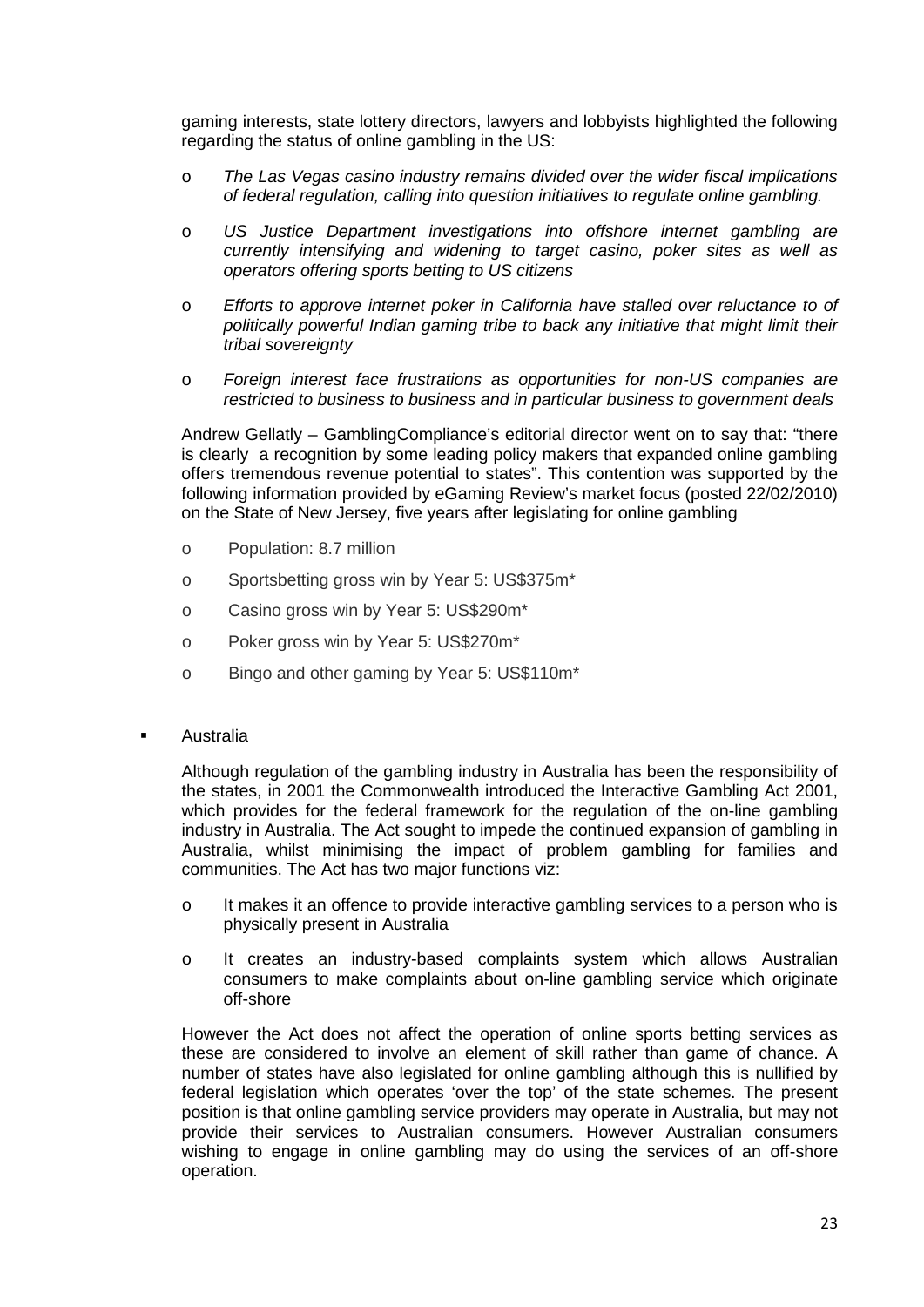The Productivity Commission recommended in 2009 that the Government should lift the ban on interactive gambling as prohibited by the Interactive Gambling Act 2001, subject to a strict consumer regime. eGaming Review reported (24/06/2010) that the Australian Government has turned down the recommendation and quoted the Communications Minister Mr. Stephen Conroy as saying that: "We are not convinced that liberalising online gaming would have benefits for the Australian community which would outweigh the risks of an increased incidence of problem gambling, particularly with the rapid changes in technology,". eGaming Review went on to report that in 2008, Australian citizens spent about AS\$ 790 million on offshore sites.

Swaziland

Gambling in Swaziland falls under the Ministry of Tourism, Environmental Affairs and Communication, and is regulated by the Casino Act of 1963 and the Lotteries Act of 1963, with the powers vesting with the Minister through the Board. In 1998 Swaziland gave Piggs Peak Casino an extension to its brick and mortar gaming license allowing it to provide gambling services over the internet. Piggs Peak offers casino gaming and poker over the internet and would also be permitted to offer sports betting if it so wish.

Regulations on currency exchange prohibit Piggs Peak from paying customers in any currency other than the rand. English is the only language that is supported and the company pays the same company tax and tax on gross win that it does for its landbased casino.

Online deposits at Piggs Peak are American Express, Visa, Mastercard, Autopay and Diners Club. Withdrawal methods are more limited, restricted only to Poli and Reverse Withdrawal Request. It is reported that online slots are easy to operate. In 2007 the South African Pretoria High Court banned all Swaziland-based sites from accepting wagers from South African residents. The ruling also forbids the advertisement of Swaziland-based internet gambling sites in South Africa [\(www.online.casinocity.com\)](http://www.online.casinocity.com/)

<span id="page-23-0"></span> $\blacksquare$  Alderney<sup>[14](#page-23-1)</sup>

<u>.</u>

The State of Alderney has established the Alderney Gambling Control Commission for regulation of online gambling. The Commission's key objective is to provide a regulatory environment which offers robust, enlightened, active regulation while also being responsive to the needs of the changing industry. The Commission recently carried out a review of the egaming landscape and considered the increasing development of multi-lcoation distributed networks and the growth of business to business operations as a major sector of licensing egaming activity. The regulatory framework was remodeled, restructuring it as mix of licenses and certificates. Under the new regime, licenses would be used to authorize activities split by function viz: gambling operations that would include player registration, management of player funds and the gambling offering. These would be classified as category 1 licenses; and gambling platform for effecting the provision of approved games run from approved hosting services. These would be classified as category 2 licenses.

 $\circ$  Revised fee structure – in reviewing the licensing structure, the fee structure was also reviewed to make sure the jurisdiction remains financially attractive compared to others

<span id="page-23-1"></span><sup>&</sup>lt;sup>14</sup> Annual Report, 2009, Alderney Gambling Control Commission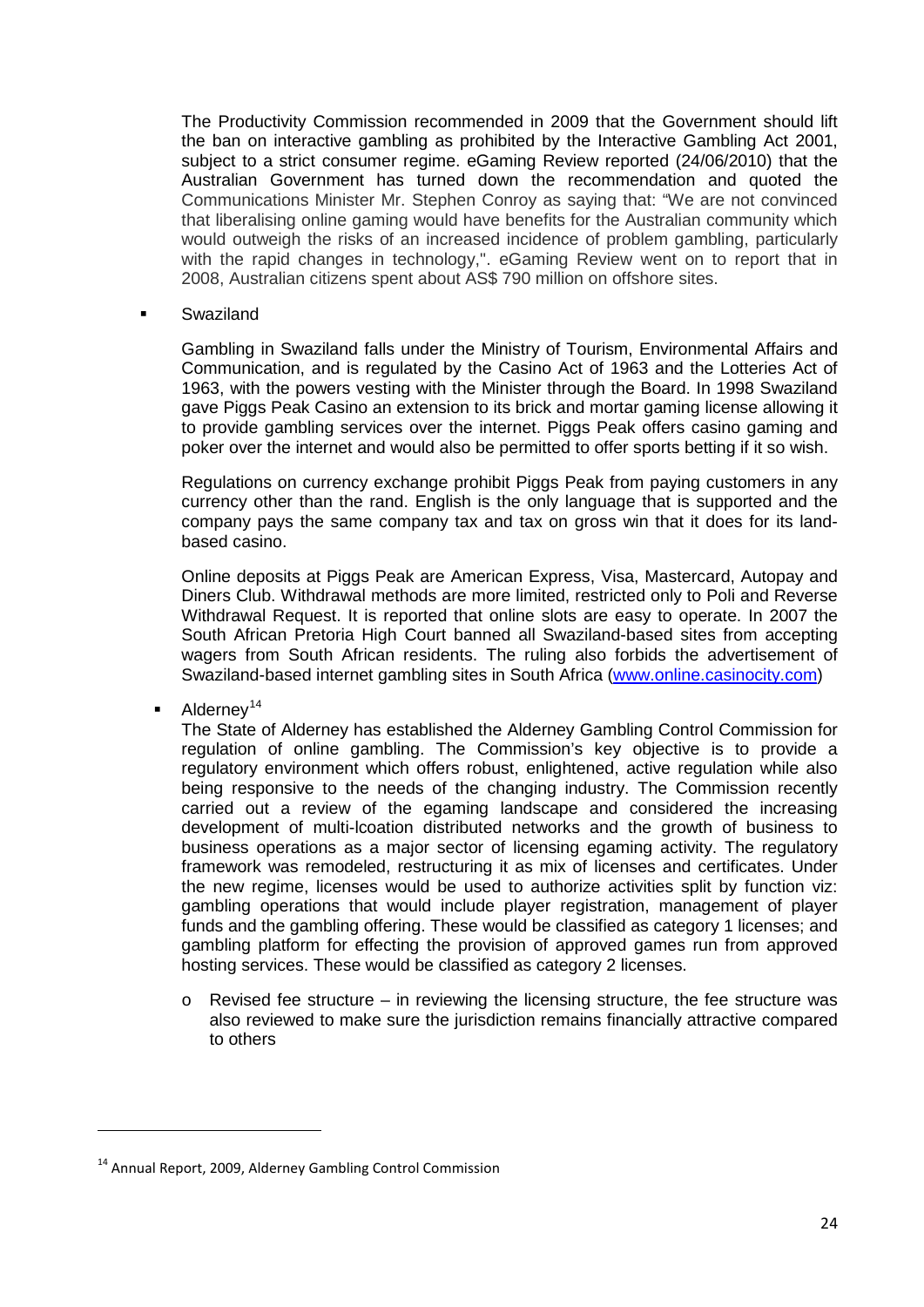- $\circ$  Player protection the jurisdiction continues to work with its licensees to develop stringent player identification and appropriate customer due diligence to obviate risks that include fraudulent behavior and under-age gambling.
- $\circ$  Working with global industry the Commission is in continuous discussions with regulators in various countries to keep itself up to date and fully informed with legislative developments
- o Regulatory and legislative cooperation on a continuous basis the Commission liaises with other international regulatory bodies, enforcement bodies regarding probity, due diligence investigations and common international practices. It also plays a key role in other bodies such as the Gaming Regulators European Forum and the International Association of Gaming Regulators.

Monitoring control measures include:

- o All active licenses are inspected within one year of the approved start of live operations and thereafter annually
- o All inspections incorporate a careful examination of the licensee's procedures to ensure that they remain robust
- o Each inspection is preceded by a mystery shopping exercise testing the site from the perspective of the player
- o An inspection includes reviews of the player registration, payments systems, player due diligence and other controls used to prevent money laundering and to combat terrorist financing
- Italy

Casinos in Italy are controlled by the Ministry of Interior while online gambling is controlled by the Ministry of Finance. Ten concessions have been awarded to operate slot machines in pubs, bingo halls, betting shops etc. Online gambling in Italy is a monopoly and is operated through a concession to a private sector company. A batch of 200 concessionaires is being considered for awarding.

Legalization of online gambling appears to have attracted more customers with 30% of online betting coming from sport betting. The regulatory framework requires that head quarters and or server of the operating company be located in the EEA and allows for non-gaming company to apply for licenses. Consumer protection has improved and stringently enforced and requires that there be a dedicated bank account for players' deposits, that there be a maximum time for winnings and withdrawals and that there be a mandatory self-limitation by players.

Problem gambling prevalence is potentially estimated at 500 000 people with actual being around 60 000. There are self exclusion programmes with player accounts being capable of being controlled centrally to avoid players moving between operators to circumvent self-exclusion monitoring. Although this tracking and monitoring system is costly, the regulator thinks it is justifiable given the potential for problem gambling prevalence.

Dotcom companies are prohibited from operating in Italy and operators licensed in other jurisdictions are not automatically permitted to operate in Italy. The regulator has installed an IP blocking mechanism for dotcom companies with a message that alerts players to illegal operators and only legal operators are allowed to advertise in Italy.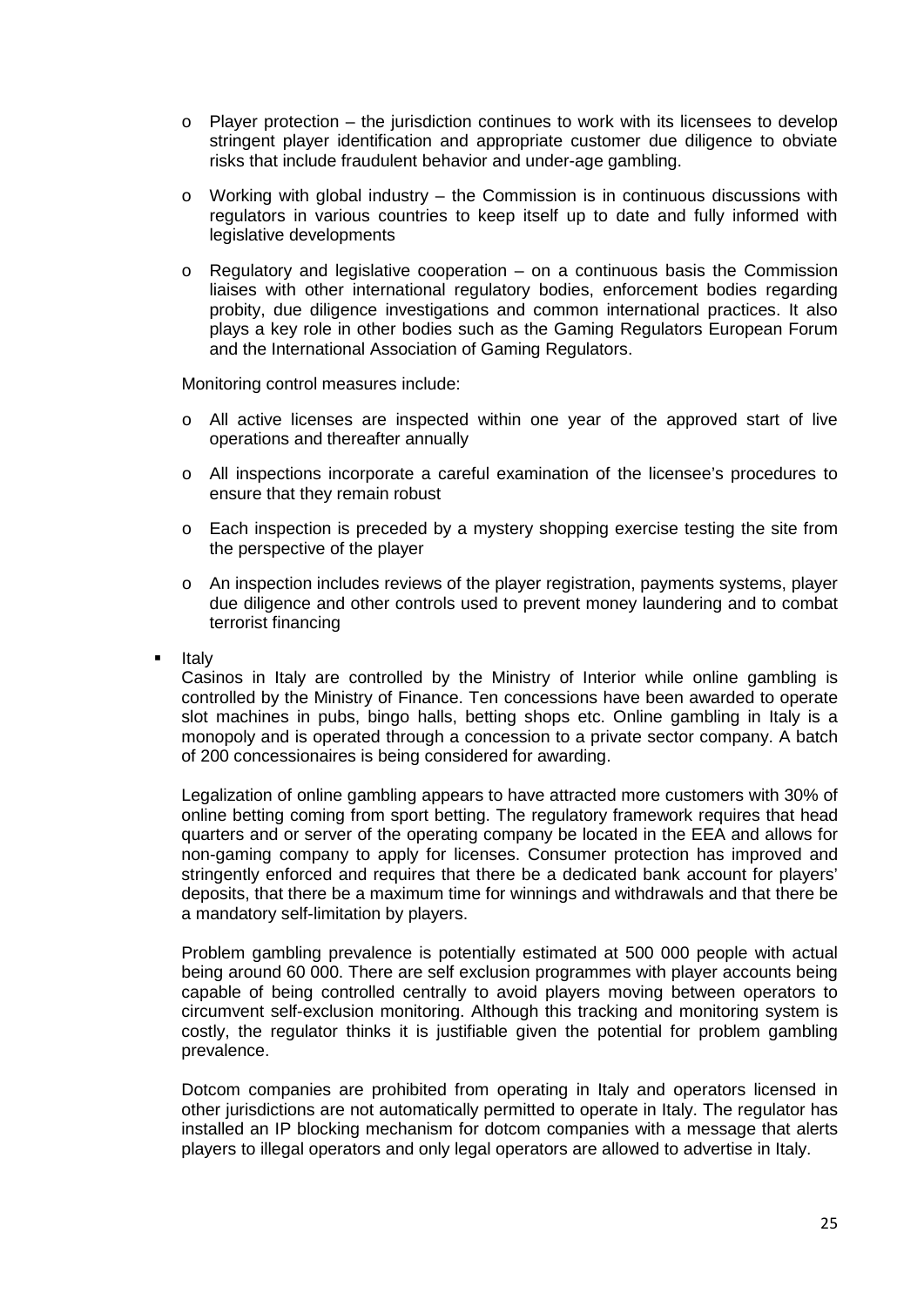# **7.2. Trends in the growth of online gambling in other jurisdictions – market data focus**

France

According to eGR, France issued the first licenses for the egaming market in the second week of June 2010

- o Adult population: 51.1m
- o Broadband penetration: 57%
- o Average gambling spend per adult in 2009: €171

| $\circ$ | Monopoly and off shore activity by gross gaming yield (GGY): |                 |
|---------|--------------------------------------------------------------|-----------------|
|         | PMU-                                                         | €161.5m (24%);  |
|         | $FDJ -$                                                      | €133.2m (20%);  |
|         | Betting -                                                    | €134m $(21%)$ ; |
|         | Casino -                                                     | €110.7m (17%);  |
|         | Poker -                                                      | $€80.4m(12%)$ ; |
|         | Monopoly and off shore Bingo/other -                         | €46.7m $(7%)$   |

o Growth of market following regulation (GGY): €666.6m in 2009 to €1,243.2m in 2012, an increase of 86%

(Data source: H2 Gambling Capital - All figures 2009 unless otherwise stated, Posted: 11/06/2010)

Spain

Spain is reported to be closer to developing regulations for online gaming, apparently three years after they were first announced

- o Broadband penetration: 58%
- o Average annual gambling spend per adult: €302
- o Onshore and offshore gross gaming yield (GGY): €592.9m, representing 370% growth from the €127
- o Adult population: 35.1m
- o Offshore activity by vertical: bingo  $\epsilon$ 217.7m (39%); poker  $\epsilon$ 129.8m (23.5%); betting – €119.3m (21.5%); casino – €87.9m (16%).

(Data source: H2 Gambling Capital. All figures 2010 unless otherwise stated, Posted 11/06/2010)

**India** 

It is reported that Sikkim the Himalayan Indian province passed online gaming legislation in July 2008. It is further reported that at least three licenses will be on offer for online sports betting for local companies

- o Egaming gross win: currently US70m,
- o Gross win: could reach US250m by 2012 under partial state regulation
- o Population: 1.2bn
- o Broadband penetration: 5.2%

(Data source: H2 Gambling Capital Posted: 08/04/2010)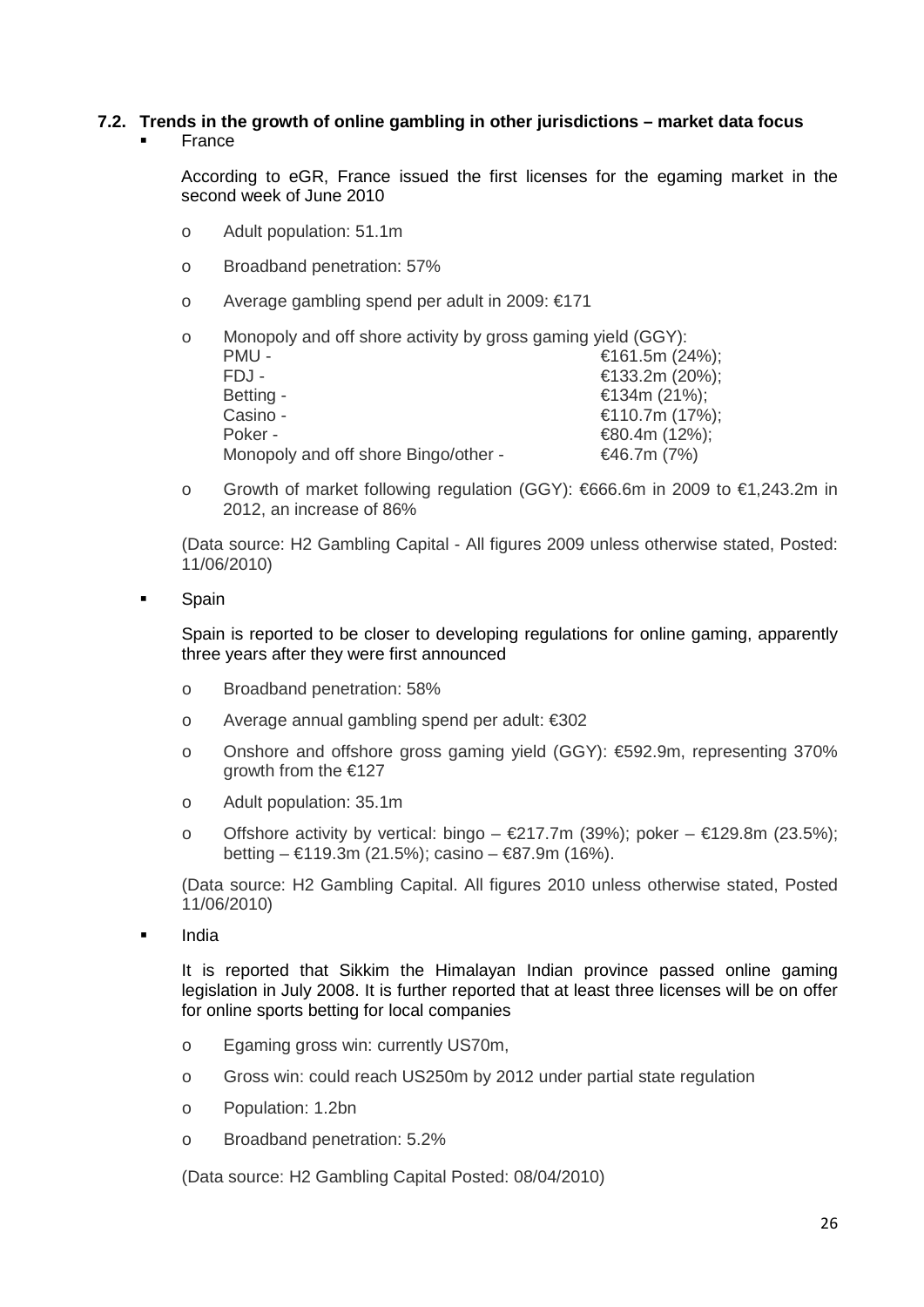# <span id="page-26-0"></span>**7.3. The Remote Gambling Association[15](#page-26-1)**

Remote Gambling Association (RGA) represents most of the world's largest licensed remote gambling companies (28) in Europe, US and other parts of the world to provide the industry with a single voice on all matters of importance to regulators, legislators and decision makers around the world. The RGA is committed to the encouragement of:

- o *High standards of probity and integrity within the betting and gaming industry both for the benefit of its members and the public generally*
- o *Social responsibility within the betting and gaming industry, effected through various means including support for charities and initiatives to help those who have gambling problems.*

It has adopted a social responsibility code to help its members achieve these aims in a consistent manner in whichever jurisdiction the member is operating all forms of remote gambling. The code is intended to be flexible and capable of development in line with any emerging best practice: (www.rga.eu.com)

- o Compliance with codes of conduct Operators must have their own rules and procedures designed to protect their business, enhance customer experience and minimise harm to the vulnerable
- o Underage gambling Operators should adopt reasonable measures to minimize underage gambling using the primary tool – age verification procedures
- $\circ$  Staff training Operator staff and customers must be trained on social responsibility and problem gambling, as part of an initiative to raise awareness of these issues especially for frontline staff who deal with problem gamblers.
- o Player protection measures In order to prevent and combat problem gambling operators should take the following measures to help their customers with:
	- *Links from the site's home page to both the player protection and responsible gambling pages*
	- *Links should also be readily available via any screen where the game may occur.*
	- *The social responsibility page should contain as minimum a message that gambling could be harmful if not controlled and kept in moderation; advice on*  responsible gambling and resources of help on problem gambling including *contact details; a 'self assessment process to determine the risk potential either on the page or via a link; a link to the player protection page if that is different; links to a filtering programme to enable customers to prevent children gaining access to gambling sites via their computers; and details of the company's social responsibility policy*
	- *The player protection page information should contain the measures available to the customer including customer led deposit limits and self-exclusion facilities*
	- *Applications to set or decrease deposit limits should be dealt with as quickly as possible, but if a customer wishes to increase a previously set deposit limit, then*

<u>.</u>

<span id="page-26-1"></span><sup>15</sup> www.rga.eu.com/responsiblegambling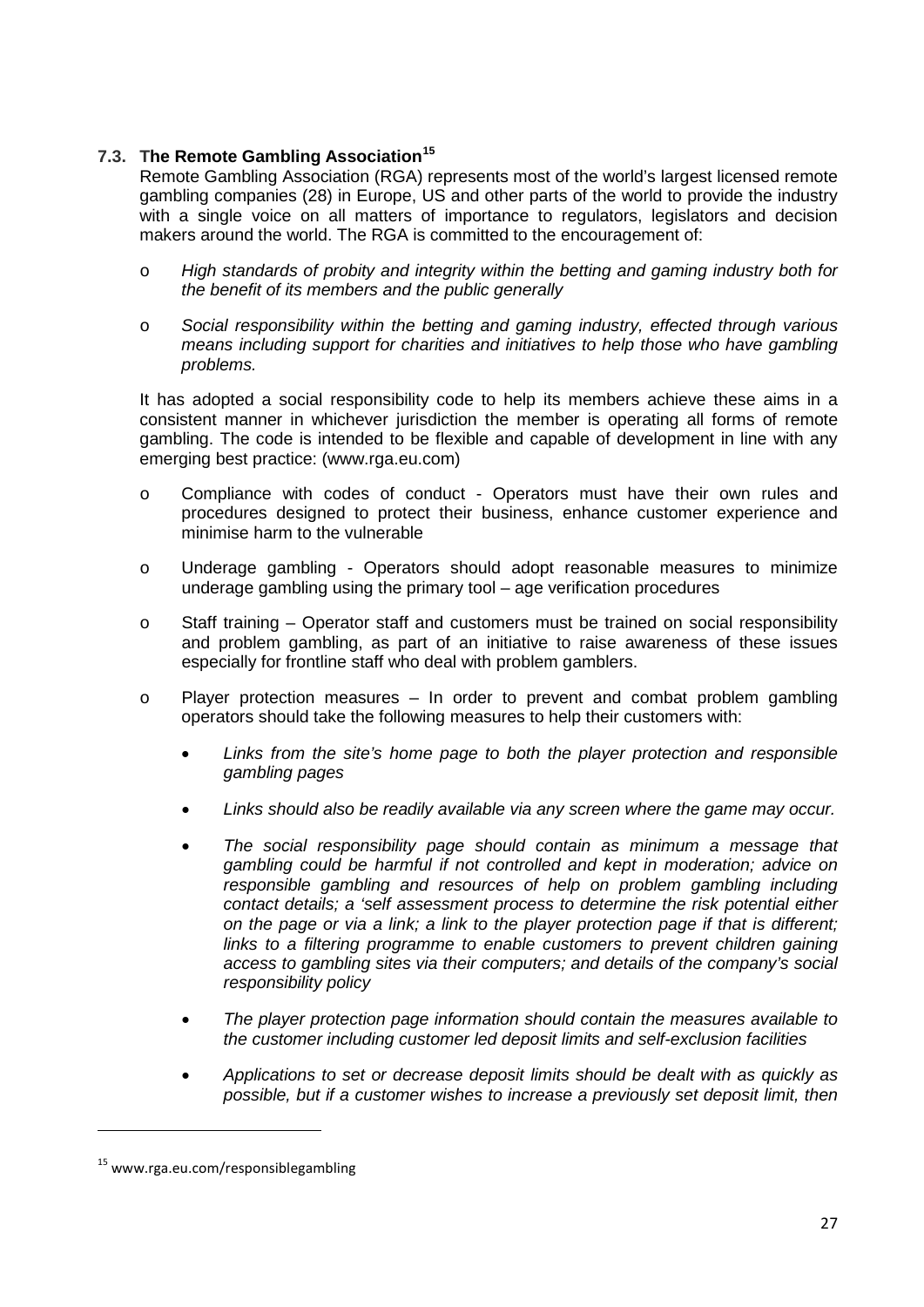*he/she have to wait for 24 hours to do so. This would act as a suitable 'cooling off' period.*

- *Where available an up-to-date account balance will help customers monitor their spending*
- *Their gambling history should be available on request dating back for a minimum of a month, including all deposits and withdrawals*
- *The current time where displayed on the customer's computer, will help customers monitor the time spent gambling*
- *The provision of a self-exclusion facility for nay customers who wish to exclude themselves from gambling on the operator's website*
- *Rules should be available about the gambling products that are on offer and those rules should not be changed during the course of a gambling event*
- *Free play games should provide links to the same information about age restriction, responsible gambling and player protection as those used by real money customers and the payout percentage for a particular game should be the same in a free play mode as it is in the real money game*
- *There should be easy and obvious methods on the site for customers to submit complaints or queries*
- *The provision for a self-assessment test or link to one to help customers gauge whether or not they are developing a problem*
- o Customer communication Gambling operators must be able to direct customers to sources of help where they address concerns about their gambling should they wish to do so. The availability of such assistance can be brought to the attention of customers in the following ways:
	- *Displaying a logo of and a link to appropriate problem gambling organizations on the website's home page*
	- *Display of an appropriately worded link to the area of the website where resources of help can be found*
	- *Providing an area of the website that sets out the operator's policy, that emphasizes the need to keep gambling under control and shows where to seek help should anyone concerned about their own or someone else's gambling*
	- *By having staff who can supply such information and contacts*
- o Advertising and promotion It is appropriate that gambling activities are advertised and that an operator is able to promote the facilities available. However any such advertising and promotion must comply with the laws, regulations and any relevant codes of practice of the jurisdiction in which the operator is licensed
	- General principles
		- *Advertisements should be legal, decent, honest and truthful*
		- *Advertisements should be prepared with a sense of responsibility to consumers and to society in general*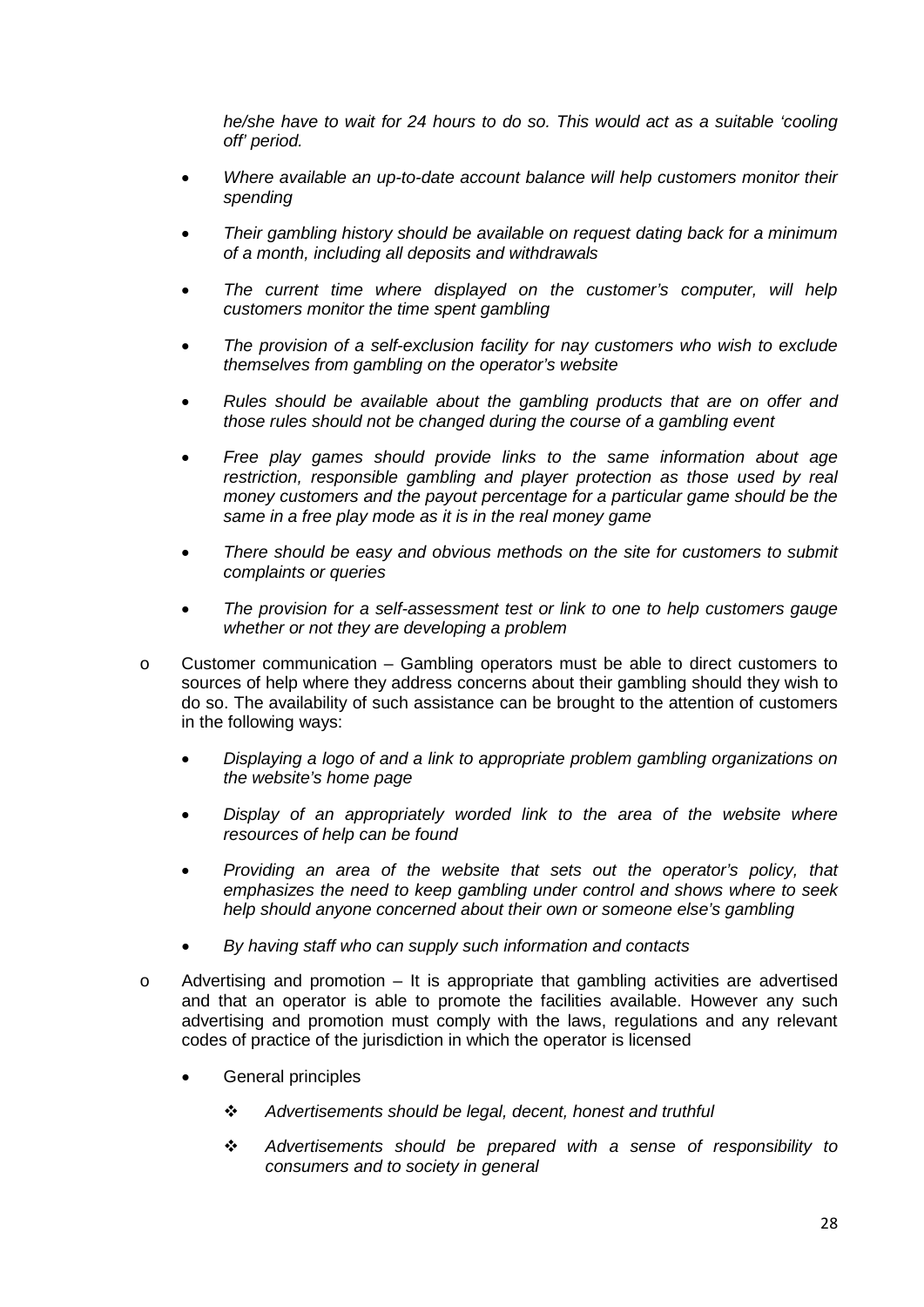- *Promotional email should only be sent in accordance with relevant regulations and legislation*
- *No advertisement should bring the advertising industry into disrepute*
- *Advertisements and promotions should be socially responsible*
- Betting and gaming specific
	- $\div$  Care should be taken not to exploit the voung, immature or those who are mentally or socially vulnerable
	- Advertisements should not be directed at people under the age of 18 through the selection of media, style of presentation, content or context in which they appear
	- $\cdot \cdot$  Persons portraved gambling should not be nor appear to be under 18
	- $\cdot \cdot$  There should be honesty at all times with regard to the chances of winning, and the odds or payout ration that applies to the gambling on offer
	- ❖ Operators should always gain permission before carrying any 3<sup>rd</sup> party logo and ensure that logos and links are valid and appropriate.

# <span id="page-28-0"></span>**7.4. Findings and conclusion**

<u>.</u>

In the USA the Unlawful Internet Gambling Enforcement Act makes it illegal for all financial transaction providers to make fund transfers to online sites. This prohibition is not targeting individuals and there have been rare cases of prosecution, which means that despite the ban online gambling is persisting. This is further evidenced by the fact that in July 2007 the USA was ranked number 10 on the list of Top 20 Online Gambling Jurisdictions with about 28 online gambling sites (Internetgambling Review 2007).

Again this has become an area of contestation between the federal and state governments. eGaming Review Magazine reported that the State of New Jersey has challenged the 17 year federal ban on sports betting with the introduction of the first US intrastate egaming bill. Other states are reported to be following the New Jersey initiative.

In Australia the Federal Government has partially restricted internet gambling by means of the Internet Gambling Act and despite recent recommendations by the Productivity Commission for the ban to be lifted, the Rudd government has turned this down.

The continued prohibition appears to be motivated by fears of problem gambling prevalence given ease of access and prospects of proliferation. InternetGambling Review, (2007)<sup>[16](#page-28-1)</sup> reported Australia as ranking  $13<sup>th</sup>$  on the Top 20 Online Gambling Jurisdictions with 18 online sites.

The appearance of the USA and Australia on the list of top twenty online gambling jurisdictions is evidence enough to show that any form of prohibition will not be very successful. The number of online gambling sites is likely to increase and with that, proliferation and possibly problem gambling prevalence. Given the state of denial of authorities in these jurisdictions it is unlikely that adequate resources will be allocated to prevent proliferation and or problem gambling prevalence.

<span id="page-28-1"></span> $16$  Robert J W, Robert T W, 2007, Internet Gambling: A Comprehensive and Synthesis of Literature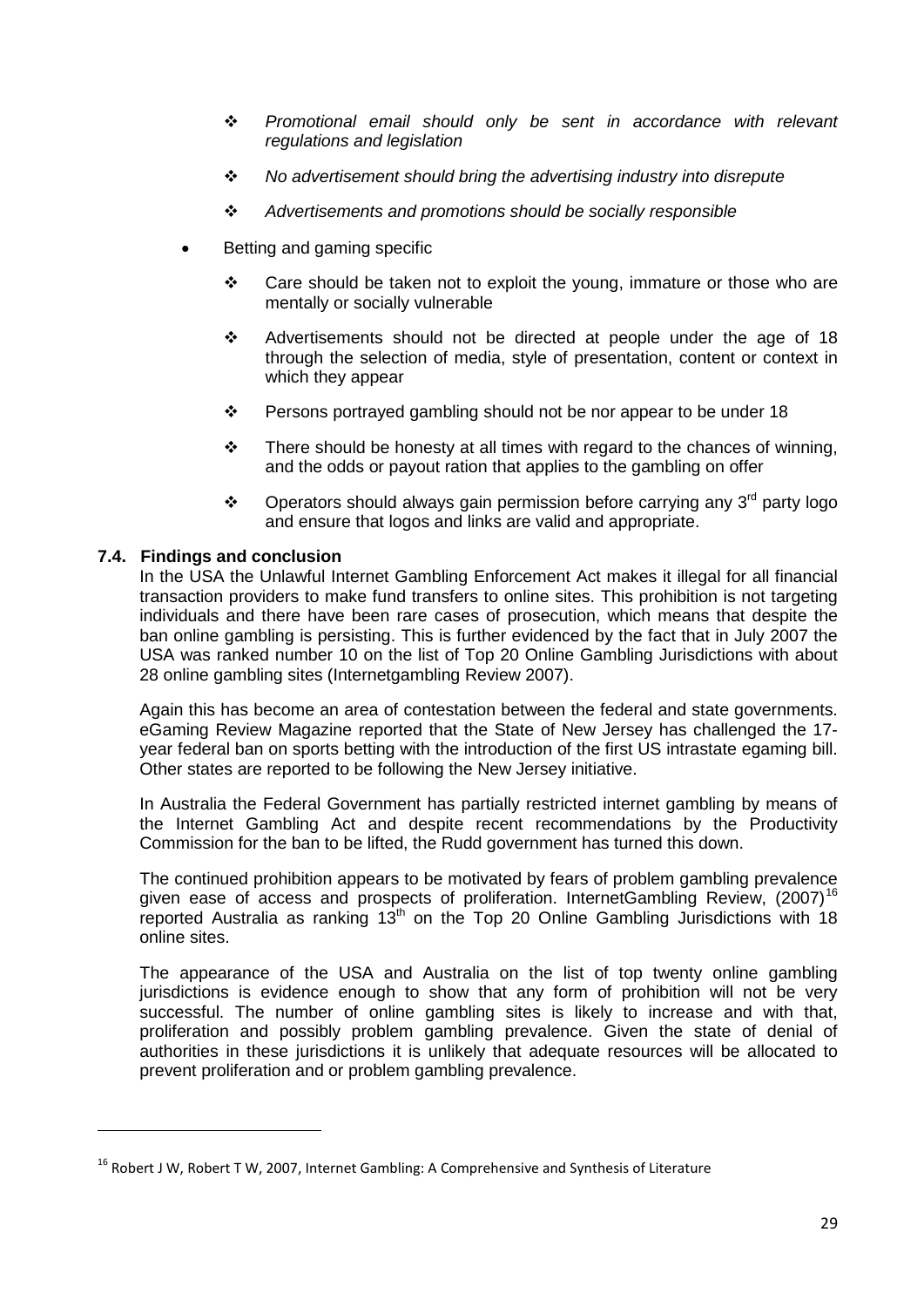The UK has a very permissive gambling environment for online and land-based gambling. However the regulatory framework remains stringent with the Gambling Commission regulating gaming sites and officially granting site operating licenses, protecting children and the vulnerable and being responsible for keeping customers aware of their spending. The code of practice developed by the RGA advocates for high standards of probity and integrity as well as social responsibility in the gambling industry with specific measures for protection of players, advertising that does not target children and the vulnerable and the putting into place of responsible gambling measures to assist those requiring help.

The Alderney Gambling Control Commission has been very innovative by coming up with measures that include regular reviews of licensees and the effectiveness of the procedures and inspections that are preceded by mystery shopping exercises that seek to keep operator compliance under constant check. Collaboration with other jurisdictions is regarded as crucial to online gambling and so is the importance of updating on a continuous basis with legislative developments in other jurisdictions.

Italy has legalized online gambling and each product has its own set of rules. Online gambling revenue has grown significantly from 2003 to 2009 and there are lower tax levels to incentivize legal operators. Operator screening procedures are applied in a very strict manner. Consumer protection measures are stringent requiring dedicated player bank account with mandatory player self-limitations. Players are also alerted to illegal operators and self-exclusion measures are centrally monitored.

The eGaming Review Magazine reported some serious growth in online gambling in a number of jurisdictions around the world and as revenue figures grow, fiscal considerations will be the overriding factor for most jurisdictions. If predictions turn out to be true then online gambling is bound to be the key gambling activity driven by growing broadband penetration.

The key issue is not whether jurisdictions around the world will ever legalize online gambling, but it is only a question of when they will be legalize online gambling. eGaming Review Magazine reported that in 2009 a total gross win of approximately R320m was generated online (onshore and offshore) in South Africa. It further reported that 3% of homes in South Africa have broadband connections and 5% of mobile phones provide EDGE/3G internet access, an important development in the growth of online gaming. With South Africa having already developed online gambling regulations, the next thing to do is to beef them up to make sure that operators play by the rules of the game so that innocent players are not exploited.

There are perceptions that online gambling is difficult to regulate, but according to some of the operators and jurisdictions, regulating online, is far more easier than regulating terrestrial gambling because of the nature of controls that are capable of being installed and operated including player registration, opening of accounts, identification, setting of gambling limits etc.

This, it is contended is easier than monitoring unknown people entering a gambling facility with unknown quantities of money, whose motives are unknown and who can never be traced or known what they did with money.

Online gambling is here and is here to stay and with the growth in broadband penetration, the online gambling market will grow exponentially and regulators in both Alderney and Italy attest to this view. While there are jurisdictions that still attempt to prohibit online gambling (partially though), events appear to be moving faster than predictions and very soon online gambling will the order of the day. What is required is a robust regulatory framework capable of accommodating all forms of gambling. Despite reservations about compliance monitoring with the RGA code of practice, it still provides a solid foundation for self-regulation by key operators and incorporation of remote gambling regulatory framework.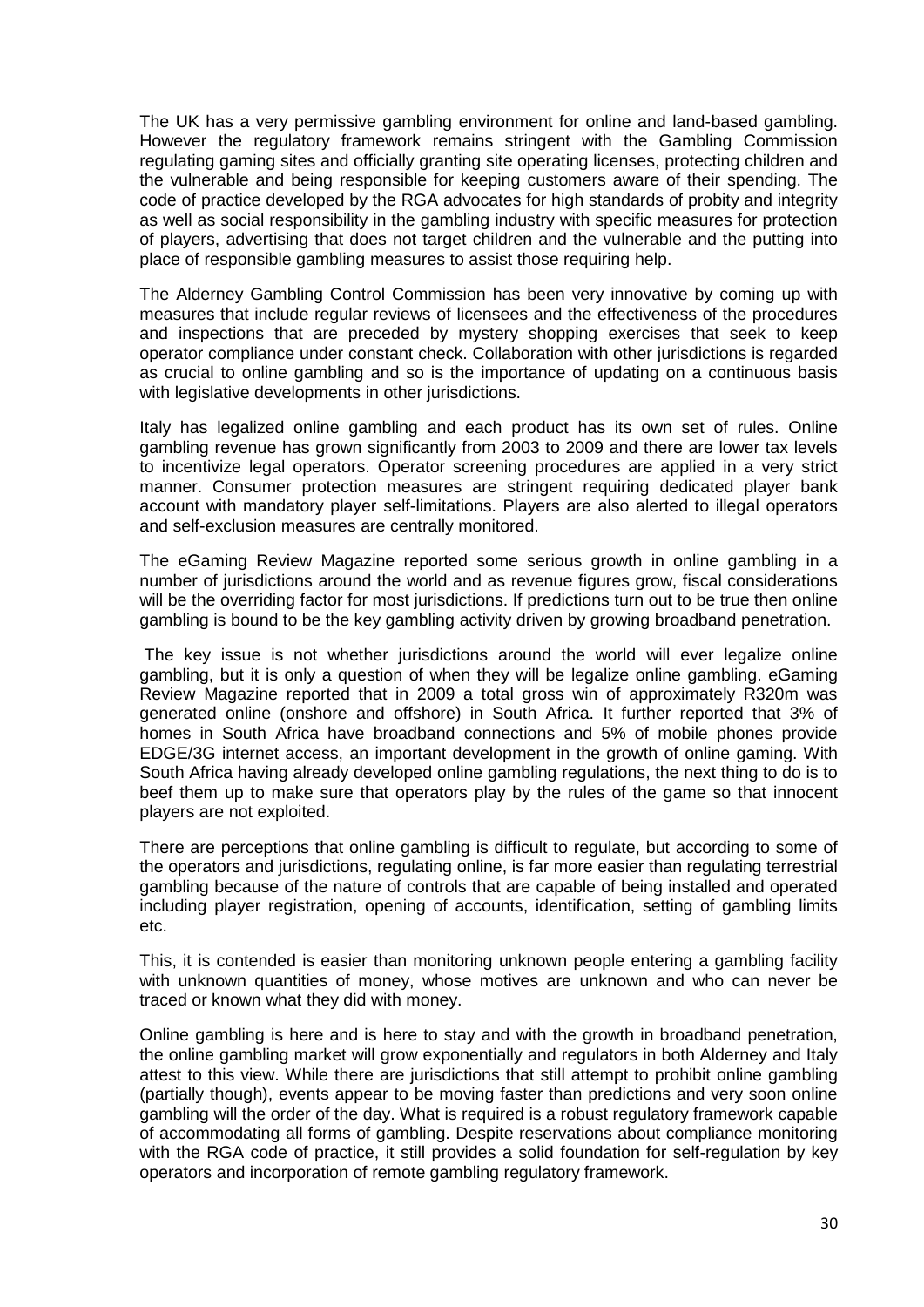## <span id="page-30-0"></span>**8. National responsible gambling programmes**

# <span id="page-30-1"></span>**8.1. Australia: Review of a prevalence study of problem gambling of the indigenous people's participation in gambling**

The historical record of gambling activity among the Indigenous people of Australia prior to colonization is less certain, although several studies have documented widespread gambling, according to McMillen and Donnelly<sup>[17](#page-30-3)</sup>. However there is historical evidence that Indigenous people in Northern Australia wagered for animal carcases and clothing with visiting Macassans during the 1700's. Modern forms of gambling such as card playing are attributed to their contact with European colonisers. Studies also identified card games as potentially an important means of accumulating and distributing limited resources among the Aboringes.

Card playing was also a social activity that resulted in positive social interactions that allowed for a mechanism for cultural and social relationships to be reinforced. According to McMillen and Donnelly, evidence suggested that changes to the gambling environment exposed the Aboringes to increased risk of gambling problems, as recent research found that community card games were no longer the predominant form of gambling especially after the introduction and expansion of commercial forms of gambling.

Indigenous people broadened their gambling activities and the convenience provided by electronic gambling machines in clubs, hotels and casinos resulted in a negative impact on them. While prevalence studies on problem gambling have been conducted in several Australian states, they are reported to have used different methodologies and incompatible measures for problem gambling. Australian research initially used the South Oaks Gambling Screen (SOGS) which classifies gamblers into discrete categories of problem and nonproblem gamblers based on clinical scores to measure the prevalence of problem gambling population surveys.

After criticism that the medical model underlying its conception was flawed, Australian research adopted the Canadian Problem Gambling Index (CPGI) which is regarded as a more valid measure compatible with Australia's broad public health to harm minimization.

National studies, using a randomized telephone methodology and SGOS on a sample of 10500 respondents, in 1999 found participation by Indigenous people to be reflecting that of the general population. A related survey of clients in counseling services also found that Aboriginal and Torres Strait Islander (ATSI) clients broadly corresponded to their proportion of the total population as follows: 1.2% total clients and 1.5% of gambling clients were ATSI people and 2.4% of ATSI clients had gambling problems. A review of research findings conducted in various states suggested that gambling patterns of the Indigenous people of Australia and their potential for developing gambling problems varies from state to state depending on their socio-economic circumstances and particular gambling contexts. (McMillen and Donelly)

<span id="page-30-2"></span>**8.2. Canada: Review of a Canadian study prevalence study on problem gambling[18](#page-30-4)** An examination of the distribution of video lottery terminals (VLTs) in Montreal was carried to understand the spatial distribution of opportunities for this form of gambling, but more specifically to reveal the spatial patterning of gambling opportunities in relation to

<u>.</u>

<span id="page-30-3"></span><sup>&</sup>lt;sup>17</sup> McMillen Jan and Donnelly Katie, Gambling in Australian Indigenous Communities: The State of Play (www.questia.com)

<span id="page-30-4"></span><sup>&</sup>lt;sup>18</sup> Gilliland A Jason, Ross A Nancy, Opportunities for Video Lottery Terminal in Montreal: An environmental Analysis (www.questia.com)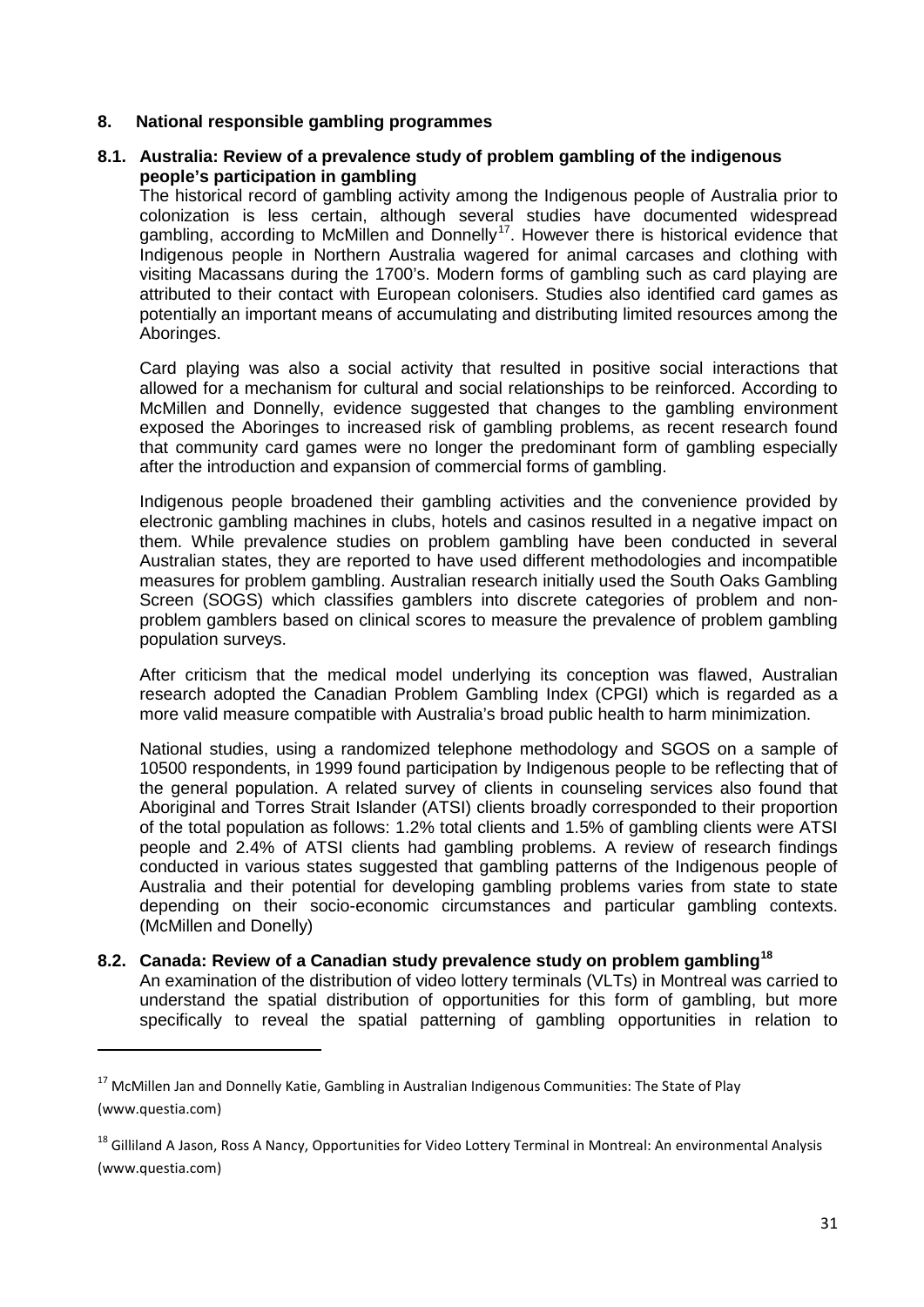neighbourhood socio-economic conditions. According to the examiners there was growing consensus from both international and Canadian studies that VLTs pose a particular serious public health threat especially as an entry to gambling addiction for the youth. VLTs are reported to be like video arcade games but with higher stakes. The machines offer games such as blackjack, poker and video slots with individual bets starting as low as a nickel. Studies suggest that most VLT addicts are under the age of 30, single and tend to have below average levels of education and income.

The examiners further stated that the literature on VLTs and gambling in general tended to focus overwhelmingly on individual explanatory models of human behaviour while disregarding the social, political and economic contexts in which that behaviour occurs. To support this argument the examiners cited this example that "problem gamblers have been reported to have high rates of suicide ideation and attempts, a number of mental health and behavioural problems, including increased risk-taking, low self-esteem etc. Problem gamblers also exhibited heightened anxiety and excitability, tend to have difficulty conforming to social norms, experience difficulty in self-discipline and are at increased risk for multiple addictions".

The results of the study of the distribution of VLT locations across Montreal and Laval were as follows:

- There is a striking correspondence of VLT distribution with neighbourhood socioeconomic characteristics
- The virtual absence of VLT locations in the most affluent West Island and downtown neighbourhoods while their concentrations are elevated in the more distressed neighbourhoods
- When the distress index was decomposed into constituency measures it was noticed that VLT prevalence, adoption and density are significantly positively correlated with unemployment rates, the proportion of individuals without high school diploma and the proportion of families headed by a lone parent

The examiners also noted that these correlations were not unexpected given the tendency for lower income areas of the city to have more zoning for commercial activities, including liquor establishments. They further noted that the distribution of liquor establishments also appears to reflect levels of socio-economic disadvantage.

The examiners concluded by saying that although the study has clearly shown that VLTs are disproportionately concentrated in disadvantaged neighbourhoods and that a previous study has shown that VLT players are more likely to come from disadvantaged background, the data does not allow them to confirm causality between VLT accessibility and play at this time. They go on to say that casino studies have made the link between accessibility and the probability of participation and development of gambling problems

# <span id="page-31-0"></span>**8.3. Summary of the British prevalence survey[19](#page-31-1)**

<u>.</u>

In 2007, the UK conducted a survey to establish the prevalence of problem gambling using two sets of screening questions (the last study was conducted 1999). The one set of questions based upon the fourth edition of the Diagnostic and Statistical Manual of the American Psychiatric Association (DSM IV), thus allowing for direct comparison with the 1999 study. The second set of questions used the Canadian Problem Gambling Severity Index (PGSI) which was developed in 2001.

<span id="page-31-1"></span><sup>&</sup>lt;sup>19</sup> National Centre for Social Research, 2007, British Gambling Prevalence Survey 2007, Gambling Commission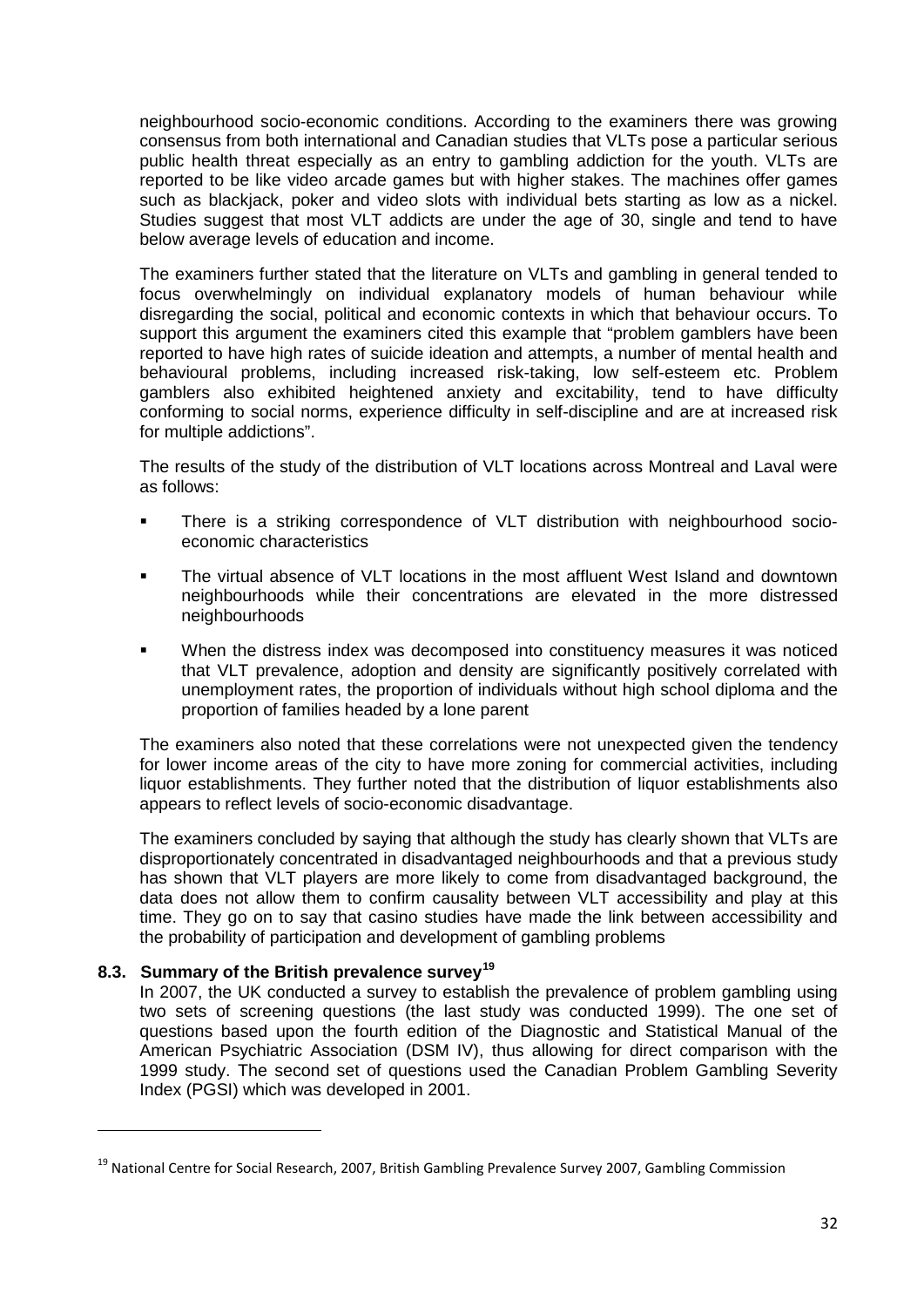The specific aims of the study were to:

- Measure the prevalence of participation in all forms of commercial and private gambling
- Estimate the prevalence of 'problem gambling' and look at which activities have the highest prevalence of 'problem gamblers'.
- Investigate the socio-demographic factors associated with gambling and problem gambling

Participation in gambling activities was as follows:

- 68% of the population had participated in some of gambling activity within the past year compared to 72% in 1999
- **Excluding people who had only gambled on the National Lottery Draw in the last year,** 48% of the population had participated in another form of gambling in the past year compared with 46% in 1999
- The most popular activity was the National Lottery Draw at 57% compared to 65% in 1999, followed by the scratch cards (20%), betting on horse racing (17%) and playing slot machines (14%)
- There were only three activities that showed reduction in participation between the two surveys and they were National Lottery Draw from 65% to 57%; football pools from 9% to 3% and scratch cards from 22% to 20%
- Only a small proportion of people (3%) gambled online or placed bets with the bookmaker using the internet (4%), while 3% used fixed odds betting terminals and 4% gambled in a casino. Overall 6% of the population used the internet to gamble in the past year.
- Men were more likely than women to gamble overall at 71% (1999 65%) and on each individual activity with the exception of bingo (4% of men compared to 10% of women)
- Respondents who described their ethnic origin as white were more likely to be past year gamblers (70%) than those who classified themselves as Black (39%) or Asian (45%)
- People in higher income households were more likely to gamble and in terms of education respondents with higher levels were less likely t gamble – 61% of those with a degree compared to 73% of those who were educated to GCSE/O level equivalent

Problem gambling using the two measures: DSM IV and PGSI

- The rates of problem gambling in the population were 0.6% and 0.5% respectively, equating to around 284000 (DSMIV) and 236000 (PGSI) adults (16 years plus) in Britain. The problem gambling prevalence rate according to DSM IV was the same as it had been in 1999 (0.6%)
- The prevalence of problem gambling among the past year gamblers was 0.9% for DSM IV (0.8% in 1999) and 0.8% according to PGSI. Excluding those who played the National Lottery Draw, increases the estimate of problem gambling among past year gamblers to 1.3% (DSM IV) and 1.2% (PGSI)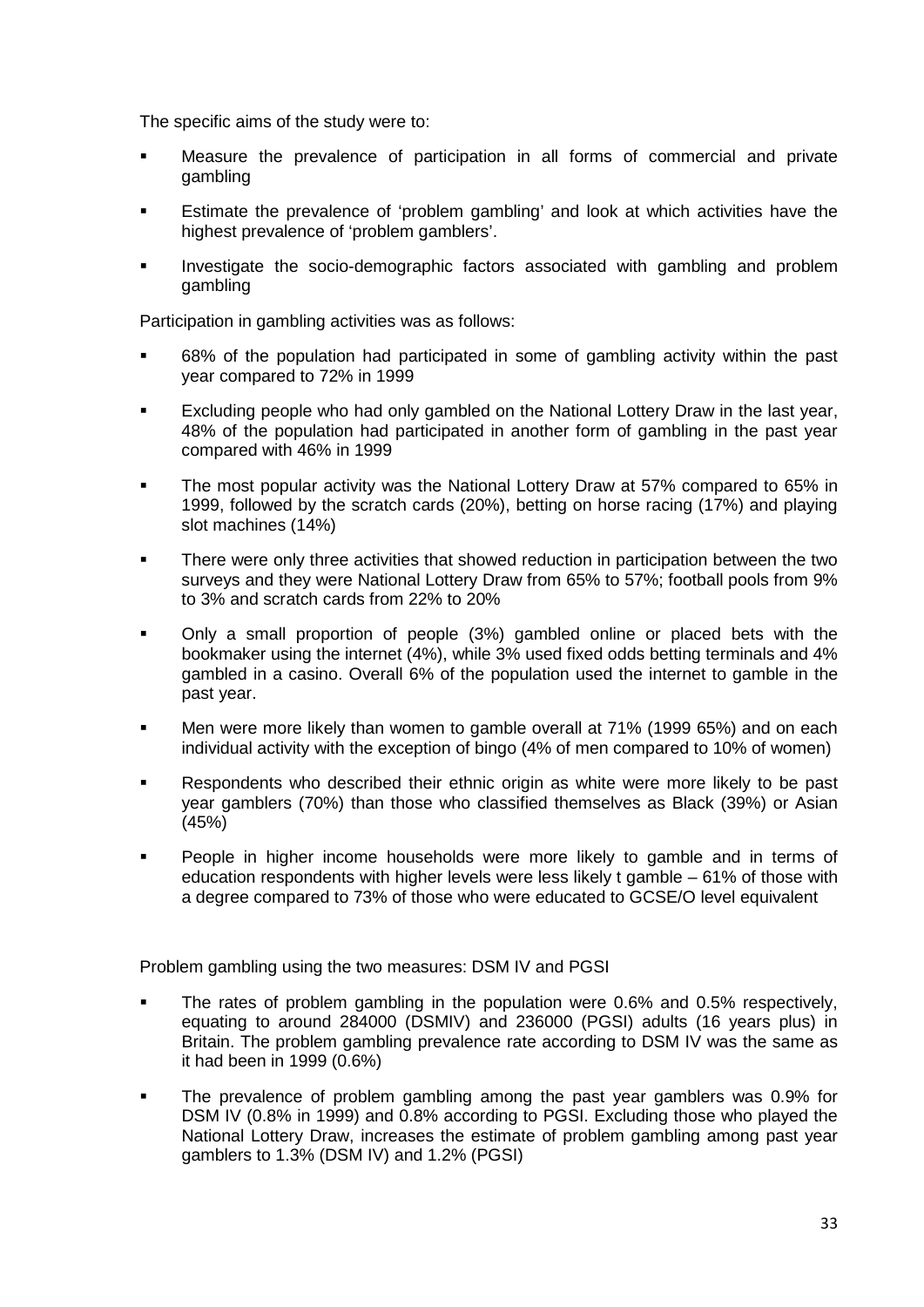- Problem gambling was more prevalent among men than women and tended to be more prevalent among younger age groups. In 1999 problem gambling was significantly associated with being male reporting that a parent was or had been a problem gambler and being in the lowest income category. In 2007 a significant association was again found between problem gambling and being male and also parental regular gambling. Problem gambling was also associated with poor health and being single.
- According to the DSM IV problem gambling was significantly associated with being Asian/Asian British or Black/Black British; being separated/divorced; having fewer educational qualifications and (according to PGSI) being younger than 55 years old
- In terms of international studies of problem gambling prevalence, Britain compares as follows:
	- o Is higher than that found on Norway
	- o Is similar to that of Canada, New Zealand, Sweden and Switzerland
	- o Is lower than Australia, South Africa, the USA, Singapore, Macao and Hong Kong

It was advised that the comparisons should be treated with caution as different methodologies have been used in different countries

- The highest prevalence of problem gambling was found among those who participated in the past year in spread betting (14.7%); fixed odds betting (11.2%) and betting exchanges (9.8%). All estimates are as per the DSM IV.
- The most favourable attitudes to gambling were shown by:
	- o The under 35's
	- o Heavier drinkers
	- o Those who engaged in more than four different types of gambling activity in the past twelve months
	- o Those who have engaged in more than three types of gambling in the last week
	- o Those who were classified as problem gamblers according to either screen
- <span id="page-33-0"></span> The least favourable attitudes to gambling were shown by:
	- o The over 55's
	- o The Widowed
	- o Those describing themselves as Asian/Asian British or one of the other ethnic groups
	- o Non-gamblers
	- o Those with a parent or close relative with a gambling problem.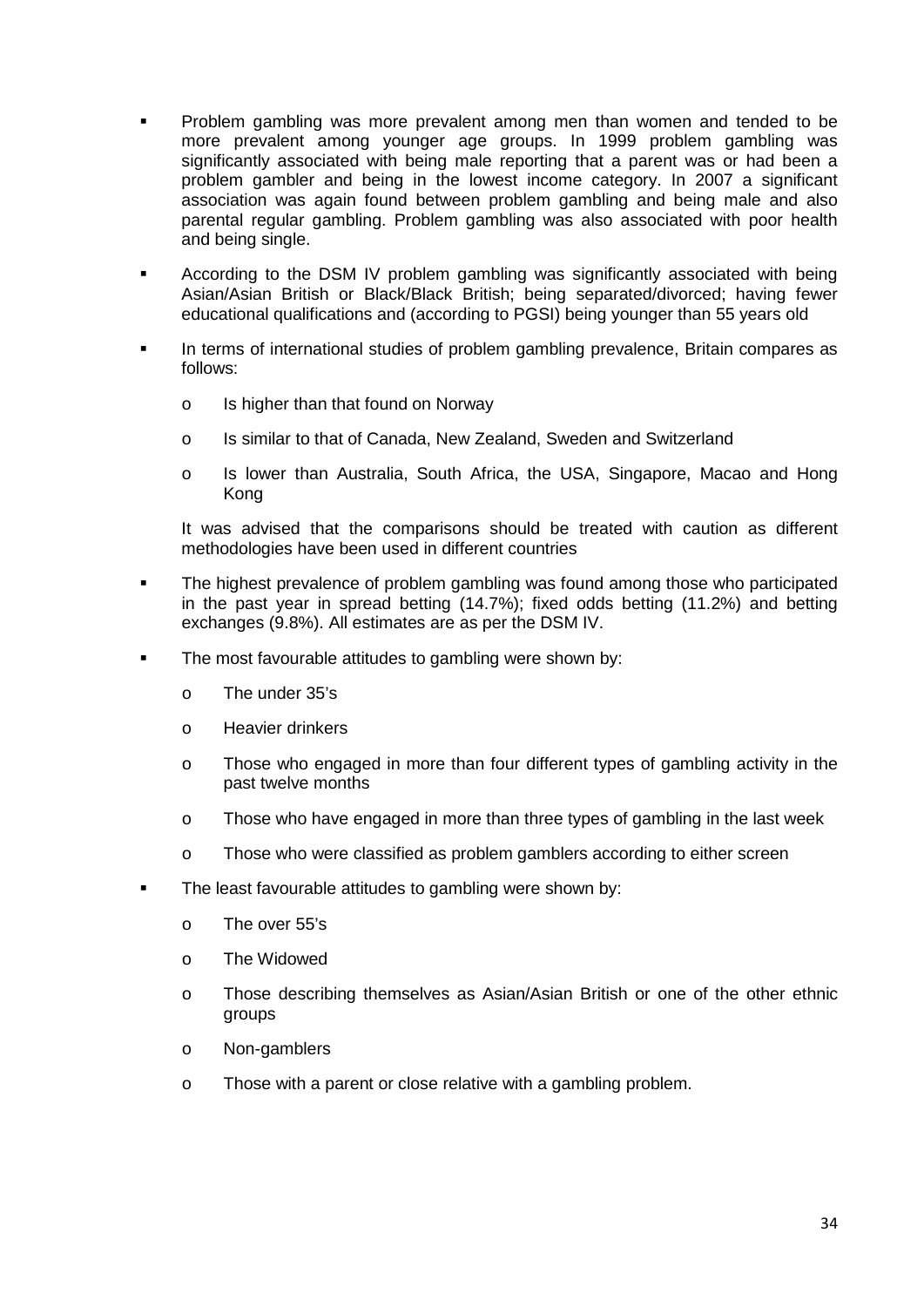# **8.4. USA estimate of gambling problem prevalence[20](#page-34-0)**

Different studies in the USA have produced wide range of estimates of problem gambling prevalence, and chief among the reasons for the variation being the timeline used. It is reported that studies using the DSM IV may make a distinction between those gamblers who meet the criteria for pathological or problem gambling at some time during their life time (referred to as "lifetime") and those who meet the criteria only during the past 12 months (referred to as "past year").

The "lifetime" method could overestimate problem gambling by including people who may recently have gone into recovery and no longer manifest the symptom, while the "past year" approach could understate the problem by not including people who continue to manifest problem gambling behaviours but who may not have engaged in such behaviour in the past year.

In spite of the fact that data on prevalence was scattered the Commission found that all estimates indicated a serious problem. The Commission cited Dr Shaffer's review of existing literature on problem gambling that concluded that approximately 1.6% of the adult population (3.2 million) were lifetime "level 3" (pathological gamblers) gamblers another 3.85% (7.7 million) are lifetime "level 2" (below pathological) gamblers.

The Commission's research findings were as follows:

- The NRC study estimated 3.9% of adults (7.8 million) meet the "lifetime" for problem gambling while 2% (4 million) meet the "past year" criteria
- Between 3% and 7 % of those who gambled in the past year reported some symptoms of problem gambling
- The NORC study based on a national telephone survey supplemented with data from on-site interviews with patrons of gambling establishments concluded that:
	- $\circ$  1.5% of adult population (3 million) fit the criteria for "lifetime" problem gamblers,
	- o 0.7% of adult population (1.4 million) fit the criteria for "past year" problem gamblers
	- o Based on "lifetime" data more than 15 million Americans were identified as "at risk" gamblers, where "at risk" gamblers are defined as those who meet 1 or 2 of the DSM IV criteria.
	- o The incidence of problem or pathological gambling among regular gamblers appeared to be much higher than in the general population. A survey of 530 patrons at gambling facilities revealed 13% meeting the 'lifetime" criteria for pathological or problem gambling while another 18% were classified as "at risk" for developing severe gambling problems
	- o By comparison the NORC random digital dialing survey of 2417 members of the general population found that 2.1% met the "lifetime" criteria for pathological or problem gambling while 7.9% were classified as "at risk".
- $\blacksquare$  Underage problem gambling<sup>[21](#page-34-1)</sup>

<u>.</u>

<span id="page-34-0"></span><sup>&</sup>lt;sup>20</sup> [www.govinfo.library.unt.edu/ngisc/reports,](http://www.govinfo.library.unt.edu/ngisc/reports) National Gambling Impact Study Commission

<span id="page-34-1"></span><sup>&</sup>lt;sup>21</sup> [www.govinfo.library.unt.edu/ngisc/reports,](http://www.govinfo.library.unt.edu/ngisc/reports) National Gambling Impact Study Commission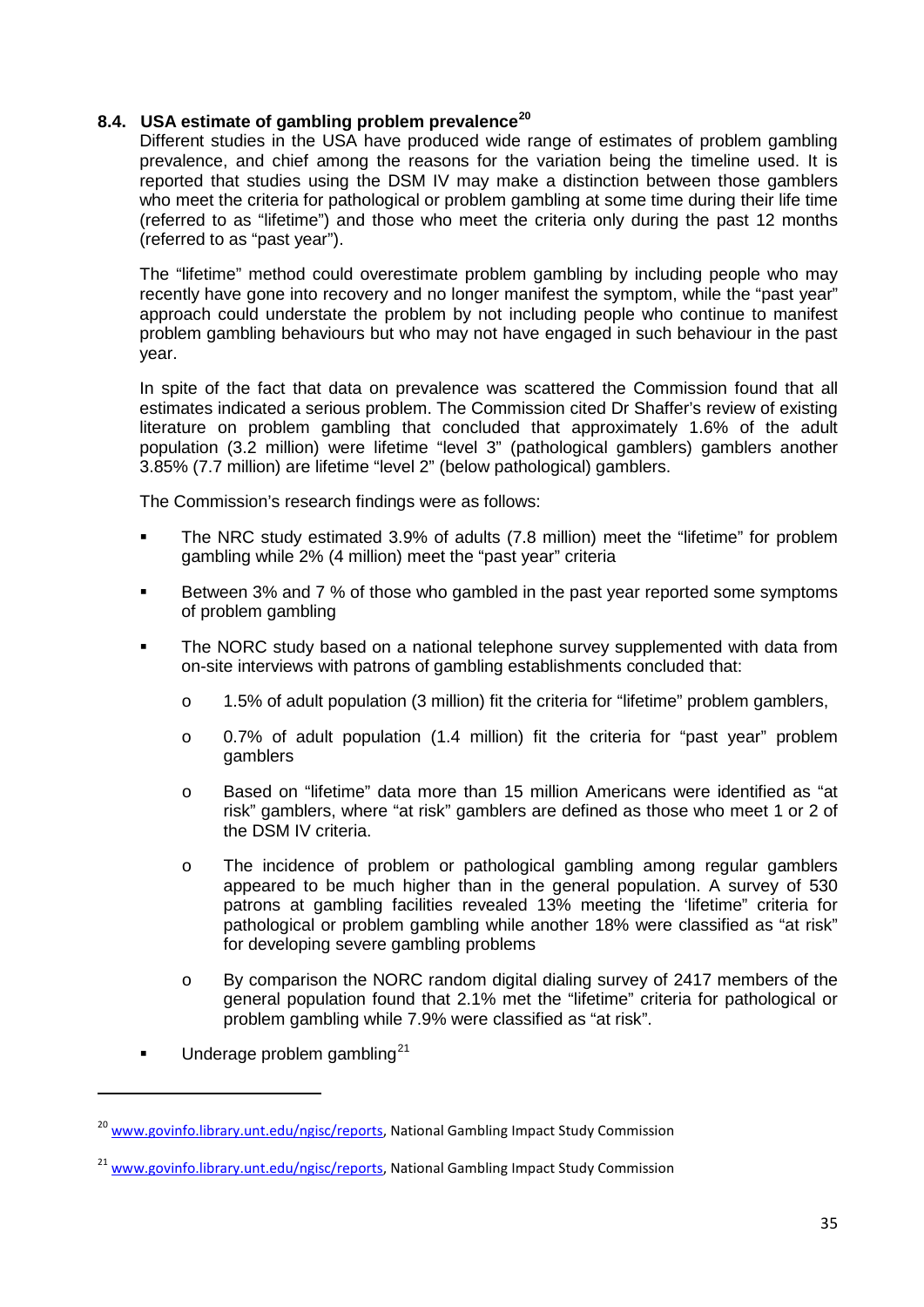The Commission observed that available evidence indicates that individuals who begin gambling at an early age run a much higher lifetime risk of developing problem gambling. The Commission further observed that, although the scope of problems remains to be defined, effective measures need to be implemented to address the problem of adolescent gambling.

The following were some of the findings regarding adolescent gambling:

- o Adolescent gamblers are more likely than adults to develop problem and pathological gambling, with the NRC estimating 1.1 million adolescents between 12 and 18 years being "past year" pathological gamblers (much higher than adults). In the NORC study the rate of problem and pathological gambling among adolescents was found to be comparable to adults
- o Based on its survey of the research literature on problem and pathological gambling among adolescents, the NRC reported that:
	- Estimates of the "past year" rate of problem and pathological gambling combined range from 11.3% to 27.7% with a median of 20%
	- Estimates of "lifetime" adolescent problem and pathological gambling range between 7.7% and 34.9% with a median of 11.2%
	- Estimates of "past year" adolescent pathological gambling alone range between 0.3% and 9.5% with a median of 6.1%
	- Estimates of "lifetime" adolescent pathological gambling alone range between 1.2% and 11.2% with a median of 5.0%

The Commission noted that adolescents are a segment of the population who are at particular risk of developing problem gambling and should therefore be specifically targeted to curtail youth gambling.

# <span id="page-35-0"></span>**8.5. Responsible gambling programmes by jurisdiction[22](#page-35-1)**

United Kingdom

The promotion of responsible gambling features prominently in the Gambling Act 2005, where it forms part of the licensing requirements. The Gambling Commission is also required to consult persons or bodies with knowledge of the social effects of problems gambling before publishing any guides to the industry. Any guides or codes of practice would therefore have input of those dealing with problem gambling. As part of the licensing conditions and associated codes of practice gambling operators are expected to show how they are tackling problem gambling through inter alia:

o Staff training

<u>.</u>

- o Providing advice and information on problem gambling
- o Donating to The Responsibility in Gambling Trust (RIGT) that addresses problem gambling through advice, counselling and education. RIGT is funded through industry contributions and any shortfalls are topped up by bigger gambling firms.

<span id="page-35-1"></span> $22$  - Research and Library Services; 2008; Regulation and Control of Gambling

 <sup>-</sup> Smith Garry Dr; Rubenstein Dan; 2009; Accountability and Social Responsibility in Ontario's Legal System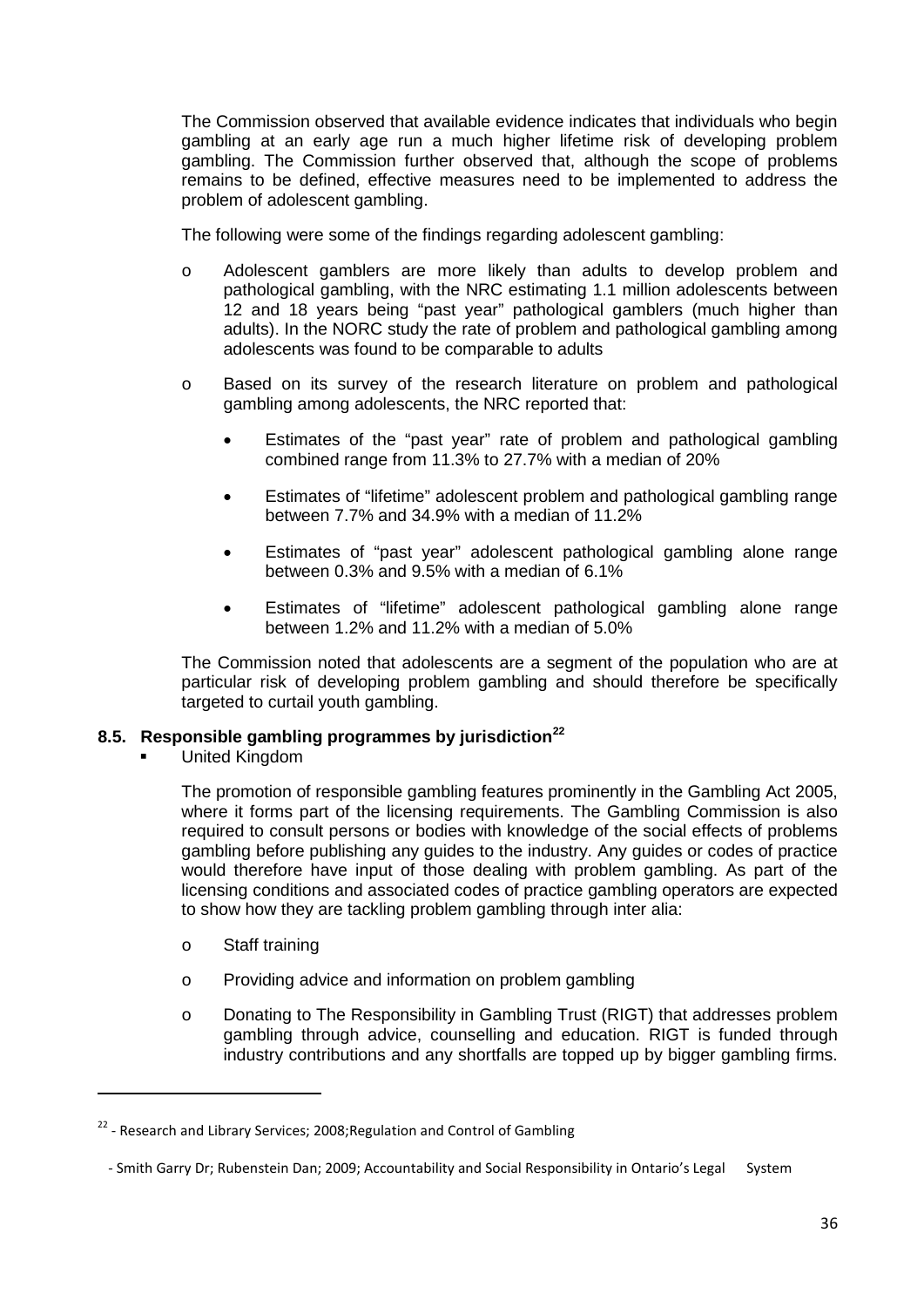RIGT is also responsible to the management of responsible website [www.gambleaware.oc.uk](http://www.gambleaware.oc.uk/) and gambling charities Gamcare and the Gordon House Association. (Regulation and Control of Gambling 2008, 10)

o GamCare is a non-profit organization that was started in 1997 to provide help line support, face to face counseling and online counseling in collaboration with other partner organizations which it provides with funding and training so that they can effectively execute their functions. Because of these partnerships it is able to provide a one-stop service in a very integrated manner. Funding comes from the Responsible Gambling Fund, the gambling industry and various other sources.

This enables the provision of a variety of services for free depending on the circumstances of the client. GamCare also issues operators with accreditation certificates for initiatives that they put into place to deal with problem gambling and various responsible gambling measures. This is done on a voluntary basis and operators pay for the certificates.

**Netherlands** 

Discouraging immoderate gambling was an important consideration from the outset of casino gambling in Holland (a state monopoly), with various methods being experimented with that included entrance fees, dress codes, presentation of valid identification and low maximum bet limits. The introduction of slot machines created an increased demand on problem gambling counseling resources, and prompted the authorities to explore a more robust responsible gambling programme (RGP) that included:

*A mission statement which listed the casino's two main goals as making a profit from gambling and adhering to the goals of the Responsible Gambling Programme. In the event that there was a conflict between the two goals the RGP goal would prevail over the profit goal*

- o *Holland offers brochures that outline the risks of the games and trains casino staff to identify and deal with suspected problem gamblers*
- o *Gambling advertising is limited and low key such as not aiming at youngsters or other risk groups, there can be no mention of big winnings, getting rich, or jackpots and the emphasis must be on entertainment, not gambling.*
- o *All 14 Holland casinos are linked to an ID based computer registration system which tracks individuals' frequency of play, location of play, hours played, money spent and lists of any incidents or observation reports involving an individual.*
- o *Upon entry to a casino, players must register by showing ID. Players concerned about an inability to control their gambling may ask to be excluded from the casino or placed in the "limited visit" category, which means no more than 8 visits per month.*
- o *In addition to voluntary self-exclusion, casinos monitor high risk players i.e. those who averaged 18 visits per months over the past three months; those between the ages of 18-23 who averaged 4 or more visits per month and new clients who have dramatically increased the frequency of their visits.*
- o *Players may also request loss-limit protection, i.e. once they have reached their session loss-limit they are precluded from further gambling*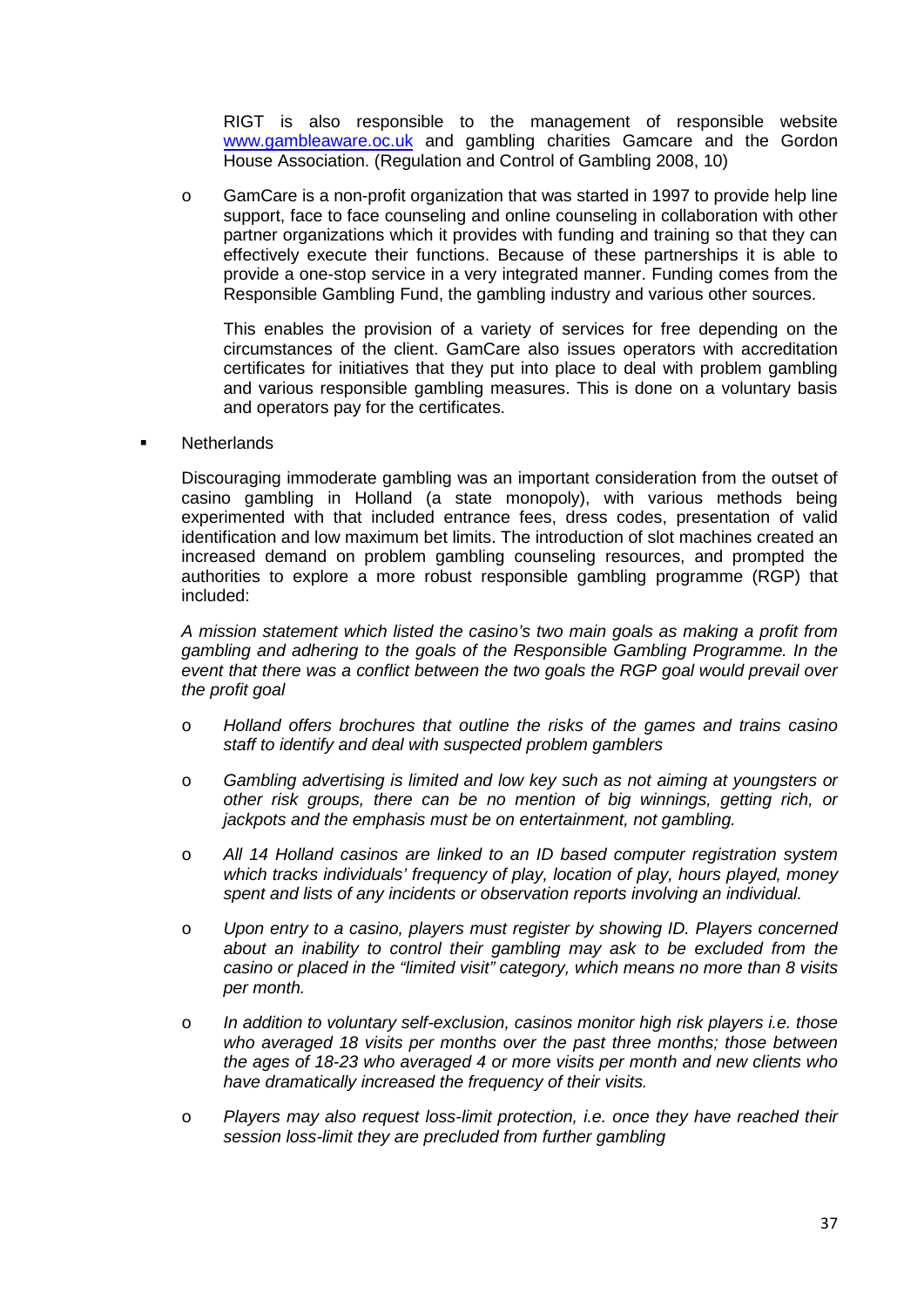- o *Holland Casino also has a responsible gambling strategy for on-line gamblers – players must double register both on-line and at a regular casino. For the first 30 days gamblers pay for points only and not money and when money play is allowed, they must start with minimum stake bet. The maximum on-line bet that can be made through Holland Casino is \$90 Canadian. An entry ban from a land based casino also applies to on-line play*. (Smith and Rubenstein, 2009, 50)
- Australia

Major responsible gambling initiatives include:

- o Responsible gambling is embedded in legislation that is, gambling industry must operate in conjunction with community standards and expectations and in so doing go beyond mere compliance with laws and regulations. The ACT introduced the Gaming and Racing Control Act in 1999 which specified that the Gambling and Racing Commission is obligated to act in the public interest and must promote consumer protection, minimize the possibility of criminal or unethical activity and reduces the risks and costs of problem gambling to the community and individuals
- o Restrictions on electronic gambling machines and depending on the state, restrictions include capping the number of machines in the state, regions and sites, allowing local councils a say in the placement of machines and disallowing ATMs near machines
- $\circ$  Social impact assessments legislation requires any hotel or club applying to increase the number of machines to prepare a social impact assessment detailing for the neighbourhood and community:
	- The current number of machines
	- The demand for gambling
	- The incidence of problem gambling
	- The availability of problem gambling services
	- Proposed harm reduction measures as a result of increasing the number of machines
	- Any likely changes in demand on local infrastructure such as traffic congestion, need for improved public transportation, need for improved social services etc.
	- Gambling regulations were tightened and made explicit relative to:
		- $\div$  Providing players with information on how poker machines work, their chances of winning, availability of problem gambling support services, and how much time and money they have spent per gambling session
		- $\div$  Limiting the amount of cash that can be accessed around gambling venues
		- ❖ Placing cash dispensing facilities outside of gambling areas
		- \* Ensuring advertising and promotions do not encourage problem gambling nor target youth or other vulnerable groups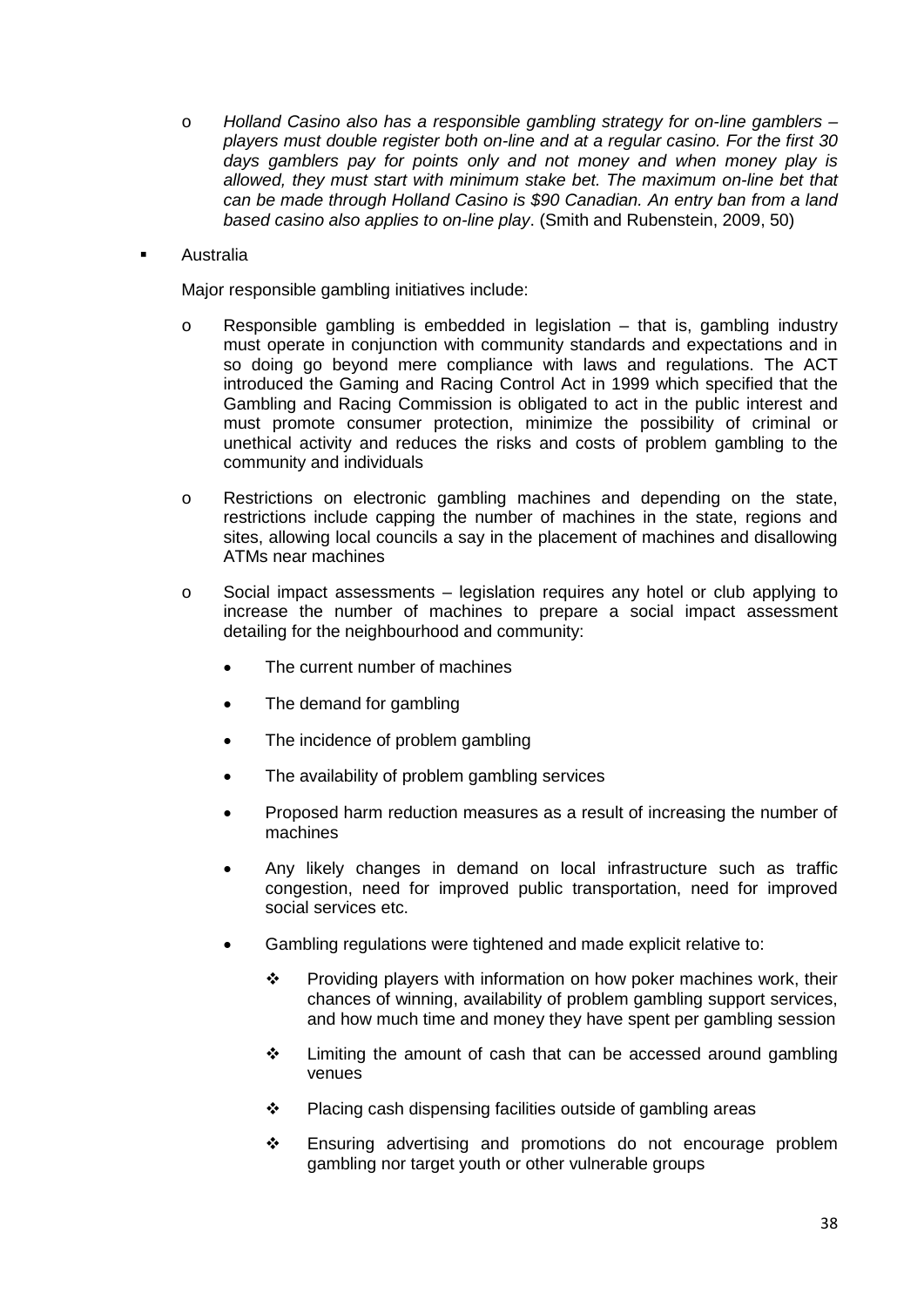- Requiring self-exclusion programmes at all gambling venues and venue-based exclusion programmes for players demonstrating signs of problem gambling or intoxication
- Developing programmes that use smart card technology to activate EGMs and allow players to pre-commit the amount of time and money and or money they will spend in a gambling sessions (Smith and Rubenstein, 2009, 52)
- Canada Ontario

Common approaches used by Canadian jurisdictions to deal with problem gambling include:

- o Voluntary self-exclusion programmes from certain gambling venues
- o Harm reduction measures on EGMs such as pop-up warnings, clocks, problem gambling hotline referrals and player expenditure data
- o Restrictions of betting limits minimum age of players, alcohol and or tobacco consumption, hours of operation, cheque cashing and credit granting.
- o Bans on certain gambling formats such as VLT gambling
- o Constraints on perceived hazardous gambling formats such as capping the number of EGMs in a jurisdiction of gaming venue
- o Responsible gambling training for gambling industry employees
- o Problem gambling education and awareness campaigns as in gambling venue player information brochures and posters with information on odds, payback percentages and how games work and problem gambling modules for use in school curricula
- o Gambling venue information/counselling kiosks that provide facts about the gambling products , tips for gambling prudently, signs of problem gambling and available treatment and in some case crisis intervention
- o Limits on the amount and type of gambling advertising and promotional activities (Smith and Rubenstein, 2009, 44)
- Other jurisdictions
	- $\circ$  Singapore<sup>[23](#page-38-0)</sup>

In Singapore the National Council on Problem Gambling (NCPG) which was established in 2005 in anticipation of the launching of two new big casinos has announced plans to work closely with the two casinos to put into place strict responsible gambling measures. The NCGP is made up of individuals with diverse areas of expertise to collaborate with the government to raise awareness of and support effective treatment programmes to help individuals with gambling disorders.

Among the responsible gaming safeguards developed by the NCGO are:

<u>.</u>

<span id="page-38-0"></span> $^{23}$  Responsible Gaming Quarterly Vol. 8 no. 1, 2010, 14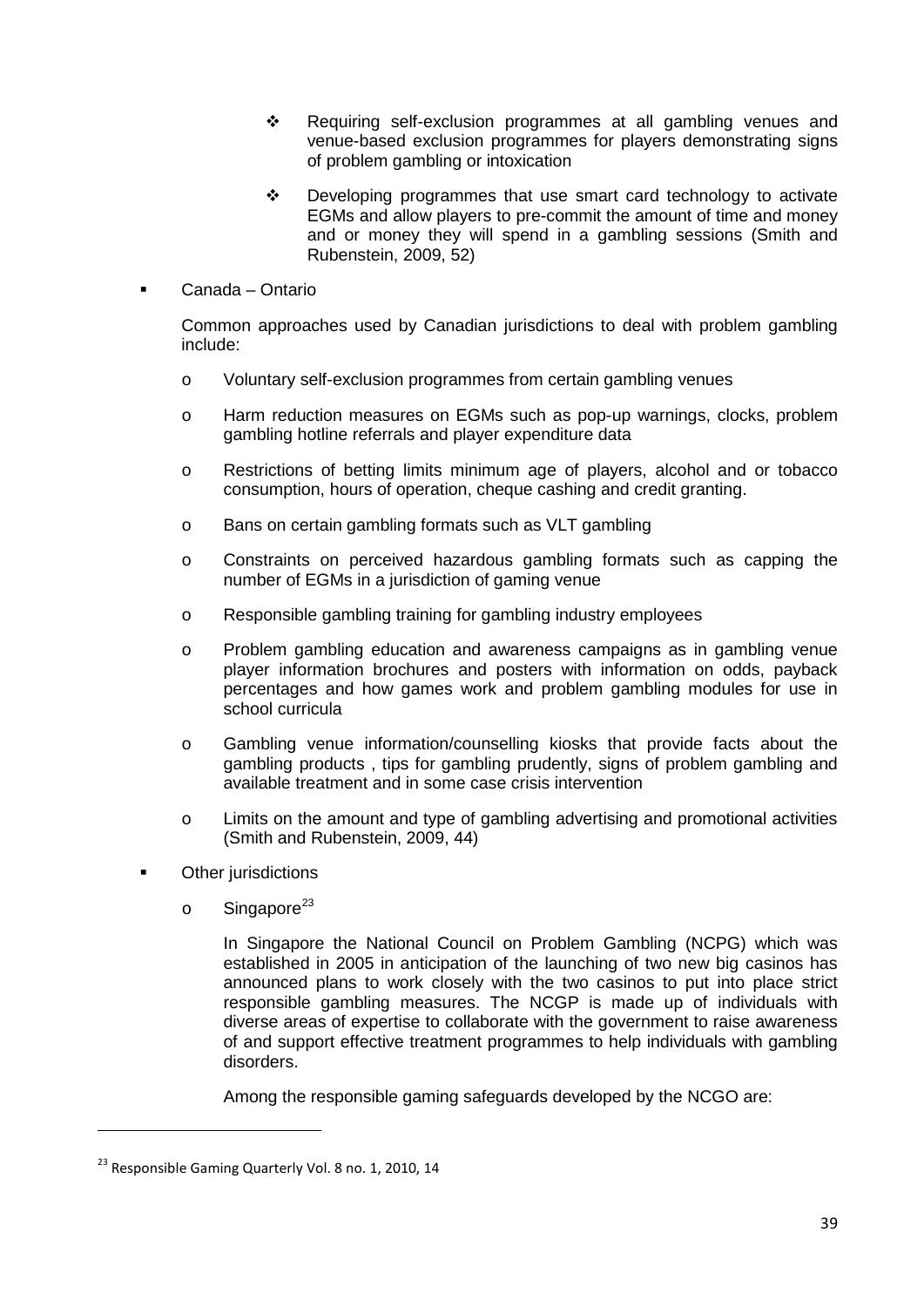- A voluntary stop-loss service which enables patrons to place a limit on how much money they are prepared to spend while gambling. Once patrons reach their limit they are not allowed to continue gambling.
- Singaporeans and permanent residents will not be allowed to use credit or debits cards at the casinos. Only cash will be accepted and since ATMs will not be accessible at the establishment, patrons who spend their available cash will have to leave to withdraw more money
- Both casinos will prominently display responsible gaming signage featuring the city-state's problem gambling help line.
- The Casinos will also offer on-site counseling services to provide immediate assistance to patrons who may experience problems
- Both establishments will train tens of thousands of staff members to detect and address problem gambling cases.
- o Massachussetts USA $^{24}$  $^{24}$  $^{24}$

The State of Massachussets is currently debating legalizing casinos. However the newly formed Massachussets Partnership for Responsible Gambling has taken proactive measures, to ensure that problem gambling prevention and responsible gaming, are key considerations in any policy decisions.

The Partnership, a working group of regional gambling operators and responsible gaming advocates, is committed to increasing public awareness of problem gambling, promoting responsible gambling policies and practices and supporting prevention, intervention and treatment programmes for individuals with gambling disorders. The Partnership's recommendations include:

- Any gaming-related legislation should prominently feature a provision that assures resources and funding for preventing and treating gambling problems. It should also include a plan to develop a robust set of responsible gaming regulations for new and existing gaming operators
- The establishment of a oversight authority to regulate expanded gambling in the jurisdiction, where the Partnership will offer its members' expertise to assist with its development. The governing body with knowledge of public health and gambling disorders will vigorously enforce and frequently assess the efficacy of gambling laws and responsible gaming regulations. ()

# <span id="page-39-0"></span>**8.6. Findings and conclusion**

<u>.</u>

The prevalence studies in Australia and Canada showed that socio-economically distressed areas are affected negatively by commercial gambling. In Canada researchers found that there is a striking correspondence of VLT distribution with neighbourhood socio-economic characteristics. The researchers further noted that when the distress index was decomposed into constituency measures, VLT prevalence, adoption and density are significantly positively correlated with unemployment rates, the proportion of individuals without high school diploma and the proportion of families headed by a lone parent.

In Australia, traditional forms of gambling such as community card games were no longer the predominant form of gambling especially after the introduction and expansion of

<span id="page-39-1"></span><sup>&</sup>lt;sup>24</sup> Responsible Gaming Quarterly Vol. 8 no. 1, 2010, 14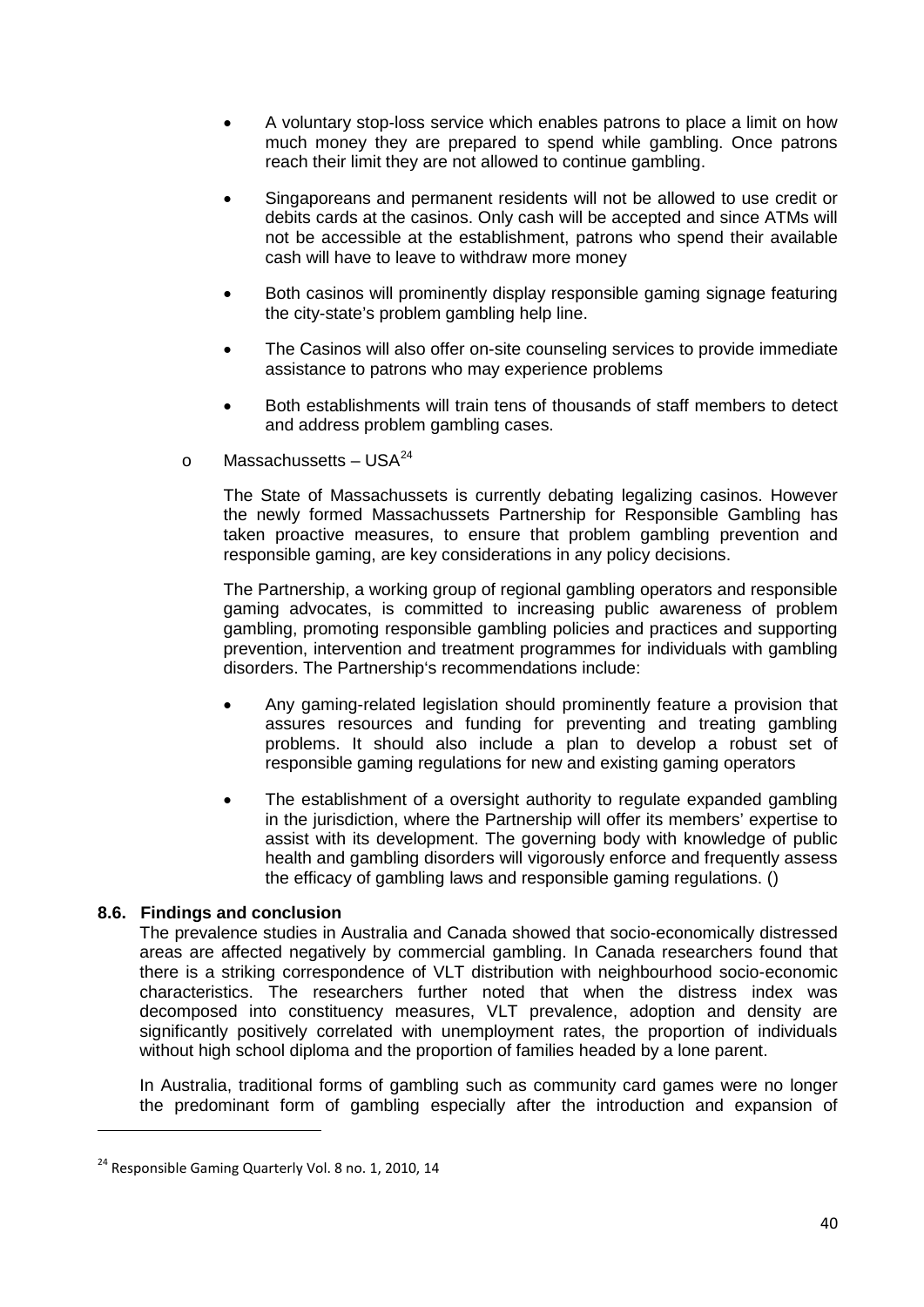commercial forms of gambling. Indigenous people broadened their gambling activities and the convenience provided by electronic gambling machines in clubs, hotels and casinos resulted in a negative impact on them.

The prevalence studies in the UK and USA demonstrated the extent of problem gambling even in well developed economies, which are assumed to have resources to effectively deal with the social ills caused by gambling.

Some notable observations in the UK prevalence study are that:

- Overall 6% of the population used the internet for gambling
- Men are more likely than women to gamble
- People in higher income groups are more likely to gamble
- The rate of problem gambling according to the 2007 survey were 0.6% (284000 people)
- **Problem gambling was more prevalent among men than women**
- Problem gambling was significantly associated with being Asian and Black
- Problem gambling prevalence in Britain is higher than in Australia, South Africa, USA, Singapore Macau and Hong Kong
- The highest prevalence of problem gambling was found among those who participated in the past year in spread betting (14.7%); fixed odds betting (11.2%) and betting exchanges (9.8%)

In the USA problem gambling prevalence estimates revealed a serious problem with 3.9% of the adults (7.8 million) meeting the criteria for "lifetime" problem gambling while 2% (4 million) meet the criteria for "past year" gambling problem. Adolescent problem gambling according to the "lifetime" criteria ranged from 7.7% to 34.9%, while according to the past year criteria it ranged from 0.3% to 9.5%.

The findings lead one to conclude that gambling appears to be impacting socioeconomically distressed areas more than the affluent ones and that the convenience brought about by commercial gambling does have an influence on gambling problem prevalence and that the more permissive gambling jurisdictions seem to be showing higher gambling prevalence. Underage gambling appears to be a very serious problem that requires dedicated resources and focused attention early on.

Responsible gambling programmes in these and other jurisdictions are comprehensive and include provision of information and counseling services on problem gambling, staff training for identifying and dealing with problem gambling, a voluntary stop-loss service, egaming legislation that features a provision that assures resources for problem gambling and the establishment of an oversight body to oversee implementation of problem gambling programmes and the efficacy thereof.

Other innovations include smartcards for identification and tracking of problem gamblers, self-exclusions programmes and self-setting of limits by gamblers. Where gamblers have multiple accounts these are linked to obviate prospects of a gamblers switching between accounts to avoid being noticed during self-exclusion or when exceeding the self-set limits. In Netherlands, Canada and Australia the programmes are embedded in legislation, while in Singapore the National Council for Problem Gambling is independent and collaborate with government and in Massachussets the Partnership for Responsible Gambling is an independent body that seeks to lend support to government initiatives by making its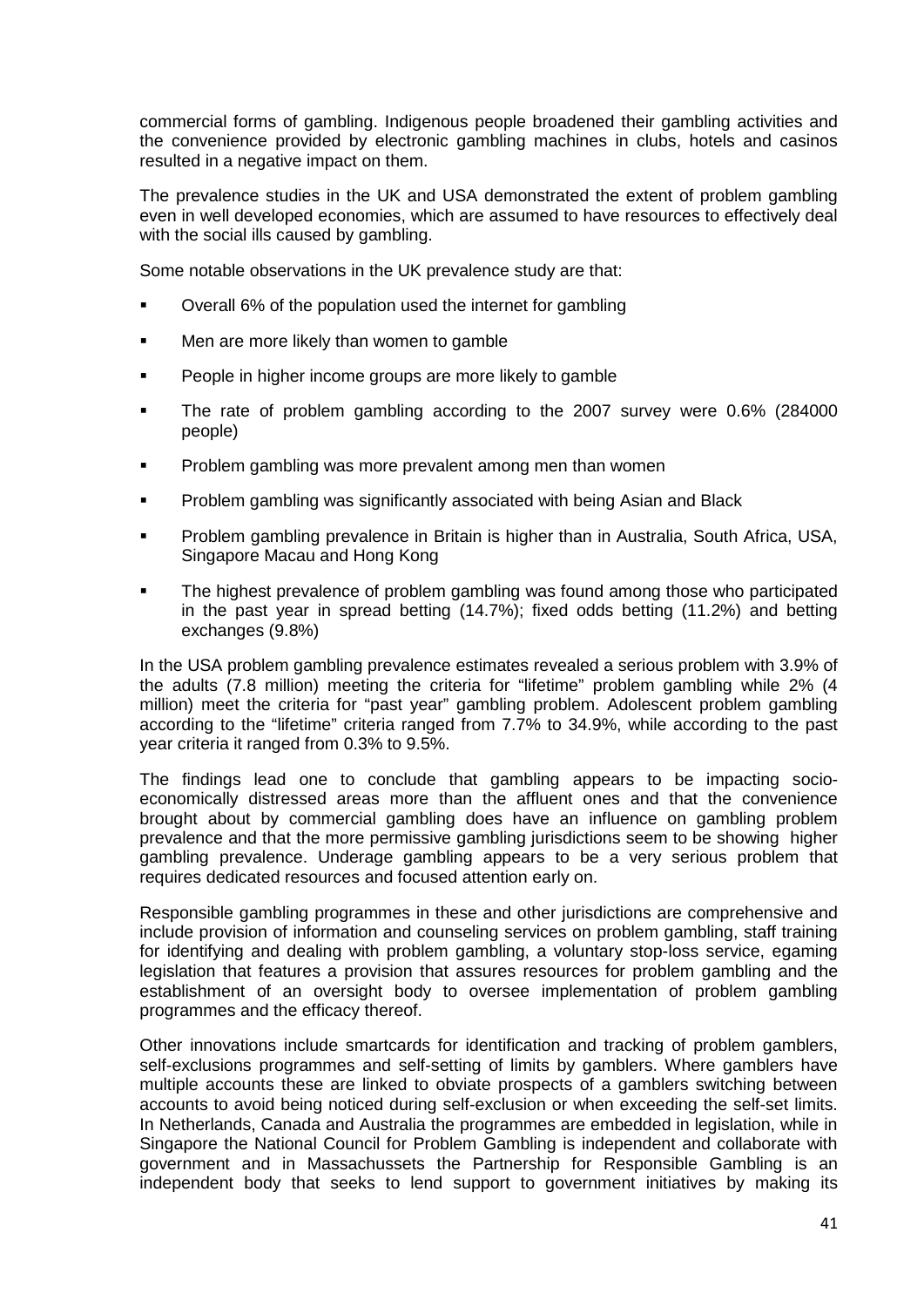members available to provide expertise in developing policy and putting into place oversight structures and mechanisms.

GamCare in the UK is a non-profit organization (with funding from the Great Foundation and other sources) that addresses not only gambling problems but also provides counseling for other problems whose cause might be gambling or whose outcome might be problem gambling. GamCare works in collaboration with other agencies some of which it provides with funding and training. There is also the Responsible Gambling Strategy Board made up of independent persons who are specialists in various fields who advise on various responsible gambling programmes that are funded by the Responsible Gambling Fund.

## <span id="page-41-0"></span>**9. Person to person betting**

# <span id="page-41-1"></span>**9.1. Introduction**

Person to person (P2P) involves two people with differing opinions against each other. P2P implies a betting system exclusively under the control of a licensed gambling platform where the operator's revenue is guaranteed (i.e. free from risk) thus leaving the players to share in the rest (they are at risk only to each other) It is a simple, fair and easy form of betting and can be regarded more as some form of social betting. Traditionally this was a suitable model of betting because of low volumes and was used for social interaction within communities. In modern day betting with large volumes of bets it has become unsuitable because of its nonscalability.

As more and more people developed interest in betting, totes and pools developed which paid a dividend from the betting pool, with odds unknown at the time of placing the bet. Totes and pools are very much liquidity dependent and 'winners are always welcome'. Fixed odds/sportsbook entails the bookmaker setting the odds on the bet with the price being known but the real cost to the consumers not being disclosed. With the evolution of betting, betting exchanges came about with customers being able to choose their own prices and the operator taking commission on bets placed. Betting exchanges combine the advantages of all other methods (reviewed above) and leverages the power of the internet and benefits from the network effect. Betting exchanges are an efficient and transparent market place that provides the customer with best value and many new features and opportunities (Betfair, 2010).

#### <span id="page-41-2"></span>**9.2. Suitable/available P2P model,**

Betting Exchanges allow registered members to place bets against each other on any sporting or special event covered by the exchange. Rather than betting against a bookmaker and taking the odds they dictate, members bet against each other and agree to their own fixed-odds price. The betting exchange operator acts as a facilitator/platform for the transaction and retains a commission (collected from the winning bet) for the service provided. [\(www.betexware.com\)](http://www.betexware.com/)

The most notable changes since the introduction of betting exchanges has been the attempt to make the playing easier or attractive by adopting a trading approach where players can lay bets making it possible to cover multiple outcomes in a single market. This, it is reported, almost guarantees a favourable result regardless of who wins. The leading betting exchange operators are Betfair - clear market leader, and the others in no particular order are Livebetting, Betdaq, Betsson, Tradesports and the stateside facing Matchbook.

Betting exchanges provide a suitable P2P model based on a robust regulatory framework that strikes a balance between the interest of the operator (in terms of turnover) and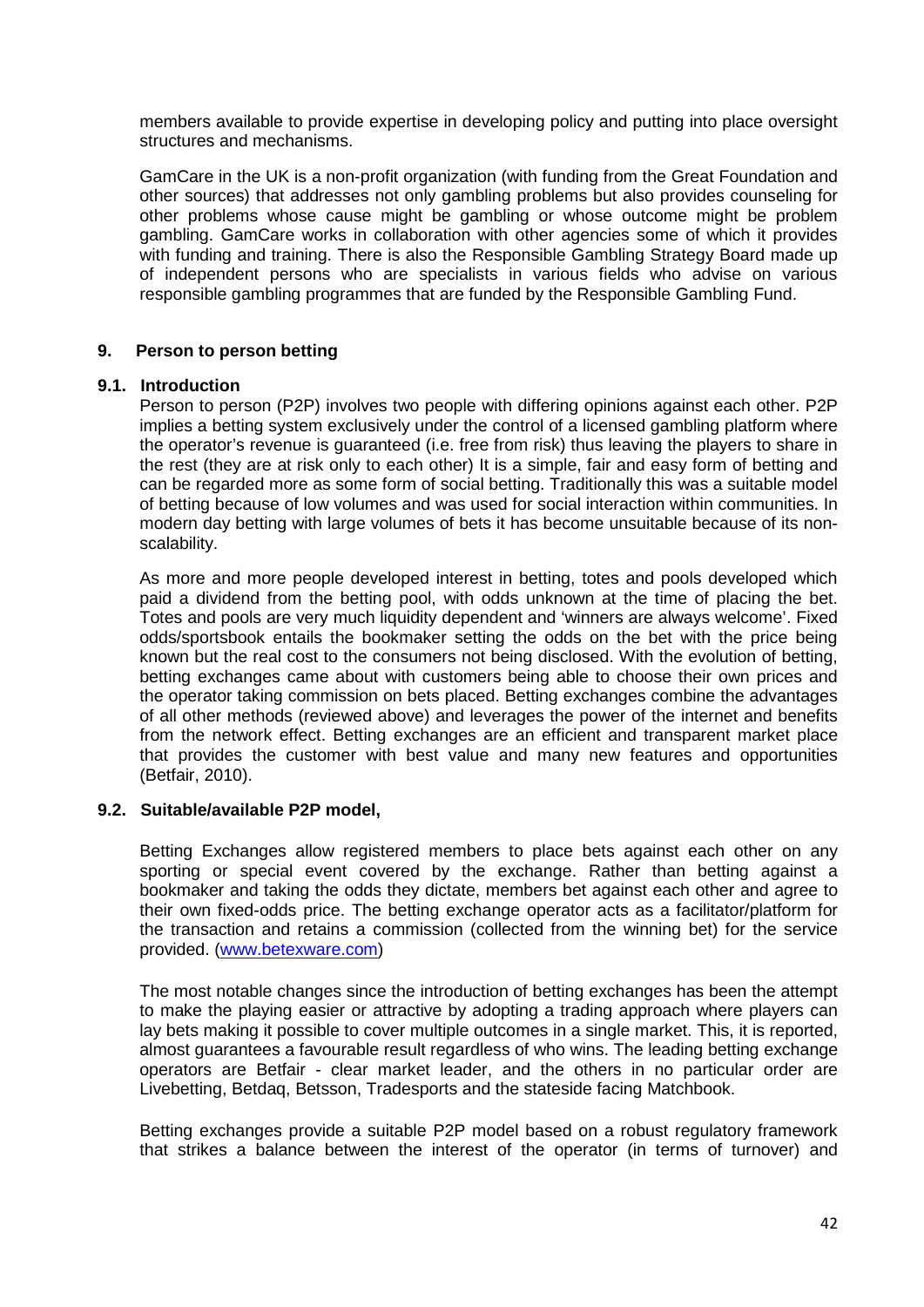interests of the regulators (in terms of tax levied) and should also incorporate the following unique selling points: (Niall O'Connor, 2009)

**Transparent markets** - *Transparency equals fair betting markets, because it ensures that all players in the market are provided with the same market information. In its purest form, a*  betting exchange, which covers horse racing, presents a system, where all private *information about a horses chance is incorporated in the price; in addition to information pertaining to Jockey; track, trip, form etc....Punters are able to learn of each others information by observing prices, and they are, for the first time, able to change their actions according to the prices that they see (they can play or lay, and bet in-running). Transparency also facilitates arbitrage across the betting market, thus ensuring that different prices do not obtain on different markets.*

**Longshot Bias** - *Research into betting exchanges supports the notion that the longshot bias is positively related to the transaction costs faced by bettors in acquiring information concerning the true probabilities of runners in a horse race/sporting event. Markets that are characterized by lower transactions and information costs, have a tendency to be more informative, and punters trading in those markets are provided with a more realistic assessment as to the chance of longshots. Accordingly, the favourite longshot bias is typically diminished, if not eroded - a situation that pertains on Betfair.*

- **Low cost structure** The low cost structure of the trading system, ensures that transaction costs for traders are kept to a minimum. This ensures that the prices available on the betting exchanges are significantly better, when compared with those on offer from the traditional layers.
- **Breadth of bets**  Punters are able to play or lay, and bet in running on all events, however, the more sophisticated may hedge, arb; cut in running; etc....... much more appealing, compared with the rigidity of fixed odds betting;
- **Perception** Punters do not traditionally like bookmakers and in the exchanges they have been presented with a system which purports to be "betting without the bookies." Every time one of the Big Three UK bookmakers is seen to knock the betting exchanges punters are more likely to migrate towards them in defiance. If the exchanges move offshore so will the punters.

# <span id="page-42-0"></span>**9.3. The growing need for betting exchanges**

It is reported that Betting Exchanges are still evolving, even in Europe where they have made significant progress into the sports betting market during the past five years. According to Niall O'Connor, "the internet has revolutionized the nature of traditional betting markets. And at the forefront of that revolution has been the betting exchanges - trading systems that facilitate person to person betting through allowing traders to either back or lay on a wide range of sports betting markets. The ability to back and lay, alongside low transaction and information costs, conspires to attract a heavier concentration of informed, financially focused bettors onto the betting exchanges in that these informed bettors seek out opportunities where they can identify misperceptions of probability, so as to benefit by removing or mitigating it, their presence goes some way towards erasing the favourite longshot bias. Moreover, the absence of risk-averse bookmakers from the equation, leads to the development of 100% books on almost every sporting event." (Niall O'Connor 2009).

But even more importantly is the fact that the betting exchange market is growing, and growing exponentially as recent estimations by the Media & Entertainment Consulting Network, showed that the total volume of matched bets in Europe rose to US\$160 Billion by 2008 - an estimated compound annual growth rate of 79%. It is reported that while these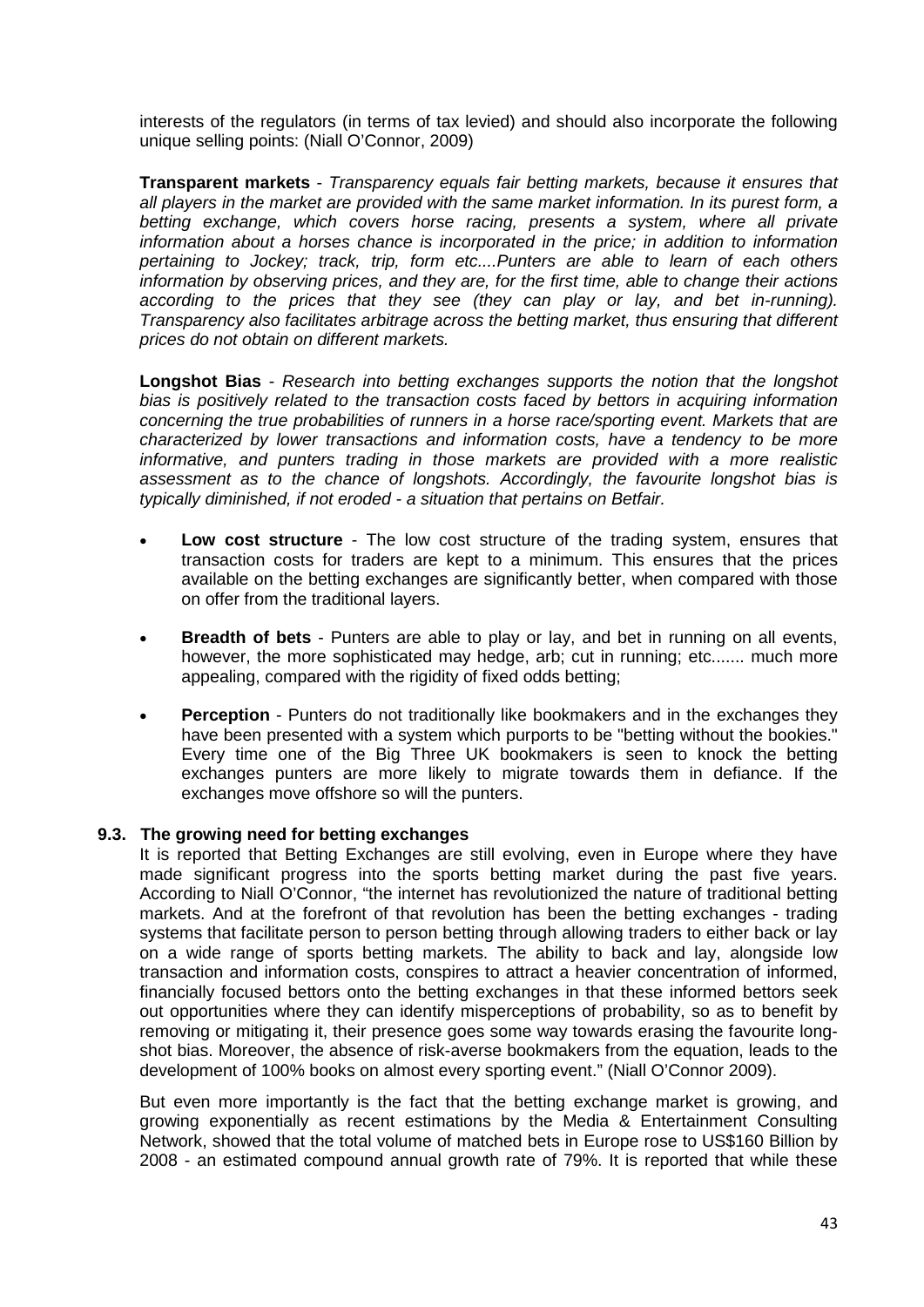figures may be a little optimistic, the possibility of growth in regions such as Australia, the USA and Asia is significant. (www.betexware.com)

# <span id="page-43-0"></span>**9.4. Impact on society given prospects of proliferation**

Betting exchanges appear to be growing and growing very fast especially given estimates of the market in 2008 (\$160 billion). One aspect that will accelerate the growth even further and with it proliferation is improved technology that will make it easier to place bets not only through the internet but also via mobile phones and television remote controls. The extent of the growth and hence proliferation still has to be estimated but given current bandwidth penetration globally, this is bound to be massive.

Betting exchanges are a new activity in the gambling sector and sufficient information has not been gathered yet to establish amongst others the flow of investment, levels of employment to be generated and the economic benefits on other businesses providing goods and services to the betting exchange companies.

From the estimate of the size of the market, it is evident that the regulatory authorities will be smiling all the way to the bank from tax and tax related levies collected. Like all other forms of gambling there is bound to be unintended consequences of problem gambling and deviant operators who do not always play the game according to the rules.

The impact on society will be the cost of regulation to government and cost to the industry of putting into place appropriate responsible gambling programmes to mitigate the impact on society. Given the fact that betting exchanges are a recently developed gambling activity, many jurisdictions around the world have not yet figured out how they will legislate for betting exchanges. However in the UK, according to O'Connor, "a policy paper issued by the Department of Culture Media and Sport (DCMS) in April 2003, revealed, for the first time, that the UK Government was prepared to embrace the concept of betting exchanges.

The paper stated that betting exchanges would be bound by the general conditions of an ordinary betting license, but, that they would also be subjected to specific duties:

- They would not be able to initiate bets in any way on the exchange in that they merely construct a controlled market; and are not a party to the bet.
- They may not permit their customers to identify themselves to each other, either through personal contact or otherwise.
	- o They must display and disseminate their betting rules.
	- o They must consent to having their play and payment systems checked by someone authorized by the Gambling Commission.
	- o They must at all time separate money belonging to punters and their own operating resources.
- On matters of public policy, the exchanges will be subjected to the same level of regulation as any other gambling product operating through the internet. The paper also stated that, pursuant to the steps which will be taken to achieve the Government's regulatory objectives there will be no need for individual layers on the betting exchanges to be licensed". (Niall O'Connor, 2009)

# <span id="page-43-1"></span>**9.5. Findings and conclusion**

Person to person betting with betting exchanges as a operating model has an estimated market size of US\$160 billion (in 2008). One could confidently conclude that betting exchanges have revolutionarized person to person betting and are certainly a gambling activity that is not only here to stay but a major gambling activity of the future. Because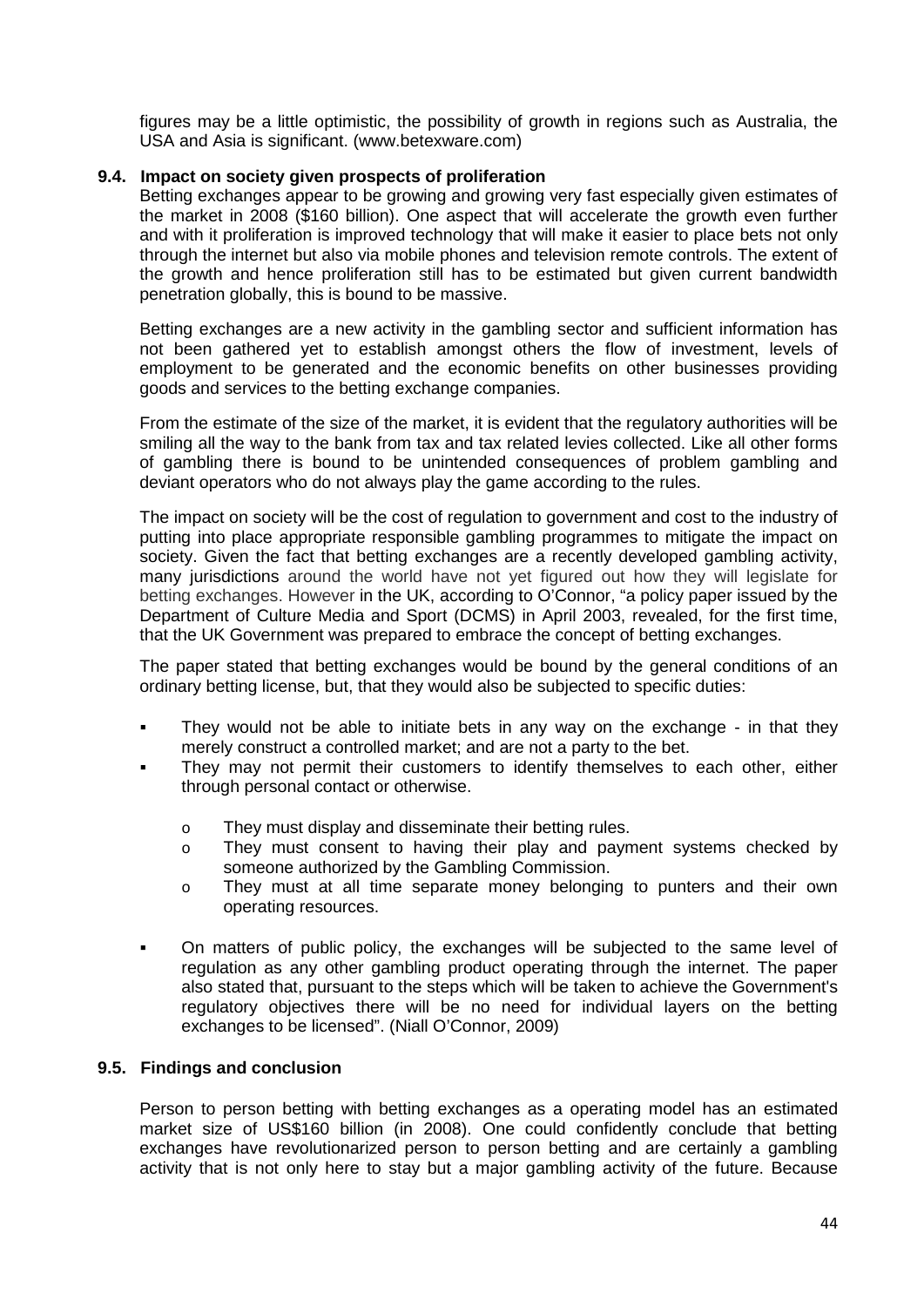betting exchanges as a platform is recently evolving gambling, a lot of jurisdictions have not figured out what regulatory framework to adopt, but according to a Betfair official any robust framework should be flexible enough to accommodate any new form of gambling activity.

Betting exchanges are allowed in the UK, France, Netherlands, Australia and Denmark and according to eGaming Review Magazine they will soon be taking hold in the rest of Europe, North America and Asia. Denmark has apparently just finalized its regulatory framework that includes regulating betting exchanges, and a lot of industry players are impressed with the framework. Matters of fairness, integrity, privacy and general market stability should be sufficient enough for regulators to achieve their public interest objectives.

Betting exchanges appear to be where the future of gambling lies, given the exponential growth of the activity globally. A number of international players have indicated some interest in the South African market. Again here South Africa should also not allow events not to overtake it. New as the gambling activity is with no existing regulatory frameworks in other parts of the world, ways can be found in which it can be accommodated into the current framework.

## <span id="page-44-0"></span>**10. Greyhound/Dog racing**

## <span id="page-44-1"></span>**10.1. Background (Wikipedia)**

*Greyhound racing is the sport of racing greyhounds. The dogs chase a lure (traditionally an artificial hare or rabbit) on a track until they arrive at the finish line. The one that arrives first is the winner. Modern greyhound racing has its origins in coursing. The first recorded attempt at racing greyhounds on a straight track was made beside the Welsh Harp reservoir, Hendon in 1876, but this experiment did not develop. The sport emerged in its recognizable modern form, featuring circular or oval tracks, with the invention of the mechanical or artificial hare in 1912 by Owen Patrick Smith. O.P. Smith had altruistic aims for the sport to stop the killing of the jack rabbits and see 'greyhound racing as we see horse racing'.* 

*The sport was particularly attractive to predominantly male working-class audiences, for whom the urban locations of the tracks and the evening times of the meetings were accessible, and to patrons and owners from various social backgrounds. Betting has always been a key ingredient of greyhound racing, both through on-course bookmakers and the totalisator, first introduced in 1930. Like horse racing, it is popular to bet on the greyhound races as a form of parimutuel gambling*

*Greyhound racing is a popular form of gambling, similar to horse racing. In many countries, greyhound racing is purely amateur and conducted for enjoyment. In other countries (particularly the UK, US, Ireland and Australia) there is some popular concern in the aforementioned countries regarding the well-being of the dogs; the effectiveness of industry efforts to address these concerns is controversial. A greyhound adoption movement has arisen to assist retired racing dogs in finding homes as pets.*

*In common with many other sports, greyhound racing enjoyed its highest attendances just after the Second World War—for example there were 34 million paying spectators in 1946. The sport experienced a decline from the early 1960s, when the 1960 Betting and Gaming Act permitted off-course cash betting, although sponsorship, limited television coverage, and the later abolition of on-course betting tax have partially offset this decline*

*In the United States, greyhound racing is not governed by the Animal Welfare Act, so treatment of the dogs depends largely on the industry's self-regulation. In the UK Greyhounds are not kept at the tracks and are instead housed in the kennels of private individuals, and transported to the tracks to race. Unfortunately this can sometimes leave*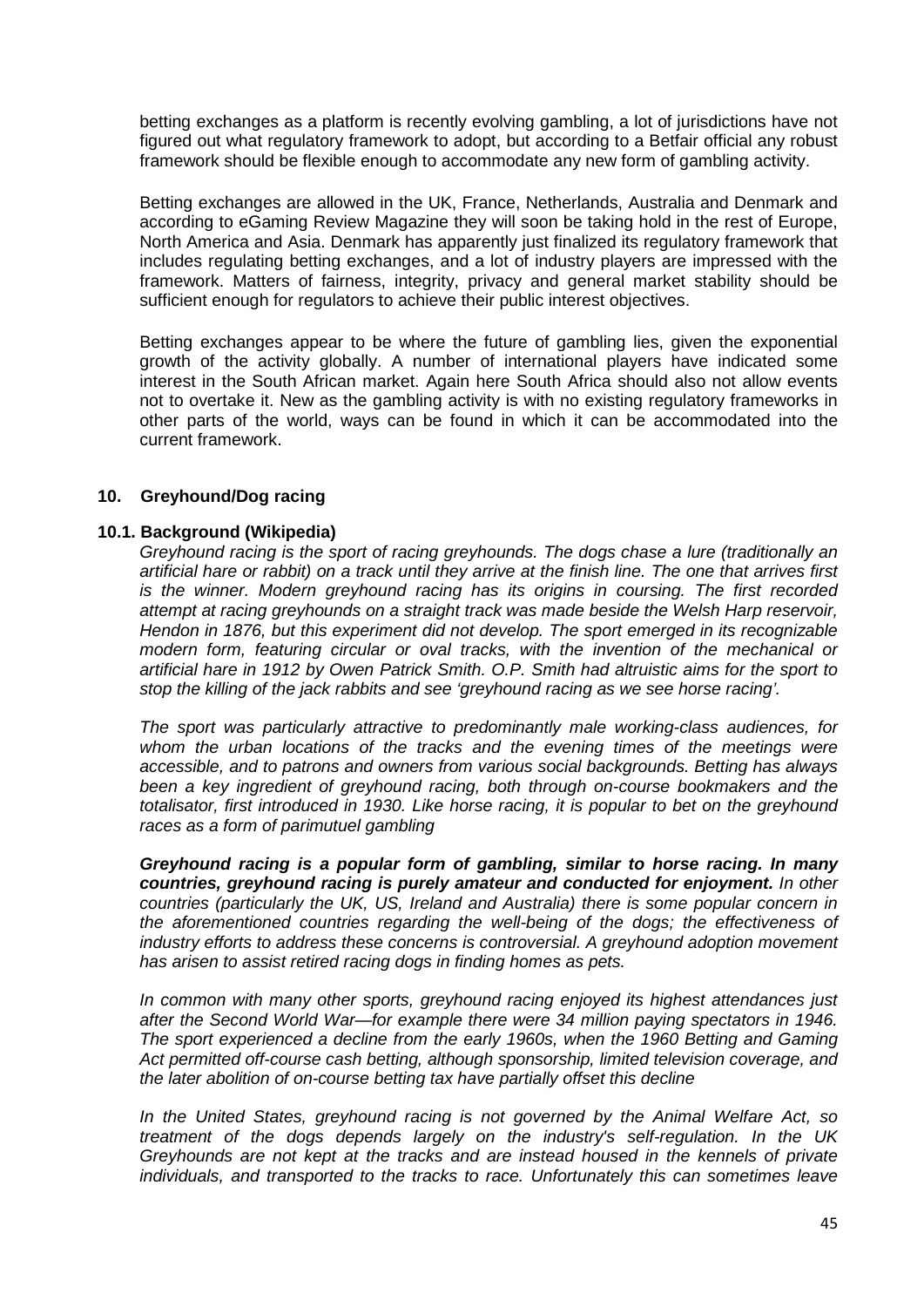*the dogs exposed to substandard treatment from their owners. The Greyhound Racing Authorities in Australia regulates greyhound welfare and living conditions and all racing authorities in Australia finance Greyhound Adoption Groups, which house dozens of greyhounds a month In several European countries (Belgium, Denmark, Czech Republic, Finland, France, Germany, Hungary, Netherlands, Sweden, Switzerland) greyhound racing is carried out by the owners of the dogs without financial interest. There is some popular concern in the latter countries regarding the well-being of the dogs; the effectiveness of industry efforts to address these concerns is controversial. A greyhound adoption movement has arisen to assist retired racing dogs in finding homes.* 

# <span id="page-45-0"></span>**10.2. United Kingdom[25](#page-45-3)**

Regulation of over-breeding of dogs;

In the UK an estimated 10000 greyhounds are reported to be entering and leaving the licensed sport each year, with a further 3000 - 4000 believed to be racing on unlicensed tracks. There is also an admission that because of the scarcity of information, the authorities do not know the precise number of greyhounds and what actually happens to them during their life time. Even worse is the fact that there is very little enforcement of the 1999 Breeding and Sales Dogs Welfare Act. All greyhounds in the UK are earmarked at around 12-15 weeks but are not registered with the Regulator unless or until they are ready to race at about 15 months.

Somewhere along the way there are those greyhounds that display insufficient ability or inclination to race, which means that they have to be cared for or disposed in some way or another. The increased volume of racing in recent years and the flow of greyhounds leaving the sport, means that demands for re-homing outstrip current supply of retirement provision.

Regulation and Animal Welfare Act 2006 demand that racing breeders should be licensed and subject to fully qualified veterinarian supervision. All greyhound puppies should be registered at birth or at least at the time of earmarking

# <span id="page-45-1"></span>**10.3. Use of drugs to enhance ability of dogs;**

Performance enhancing drugs are sometimes used to affect the outcome of a greyhound race and clearly the act of running a greyhound at an event on which gambling is taking place which has been given drugs in order to affect its performance is unacceptable and in contravention of provisions of the Gambling Act 2005.

A recommendation has been made to legislate for drug misuse. Apparently enforcement at the independent tracks is a challenge, but a drug testing regime is in place at licensed tracks and random testing would have to be increased, backed by regulations to enable local authority inspectors and sampling stewards from the regulatory authority to gain access at venues to take samples.

# <span id="page-45-2"></span>**10.4. Handling of disposal of retired dogs;**

<u>.</u>

It is reported that some greyhounds are temperamentally unsuited to re-homing because of mass-kenneling, although for the majority of greyhounds the demand for retirement places far outstrip the supply. The options for tracking this imbalance include:

 A condition of granting a track license should be that the track operates an efficient re-homing scheme

<span id="page-45-3"></span><sup>&</sup>lt;sup>25</sup> Lord Donoughue of Ashton, 2007, Independent Review of the Greyhound Industry in Great Britain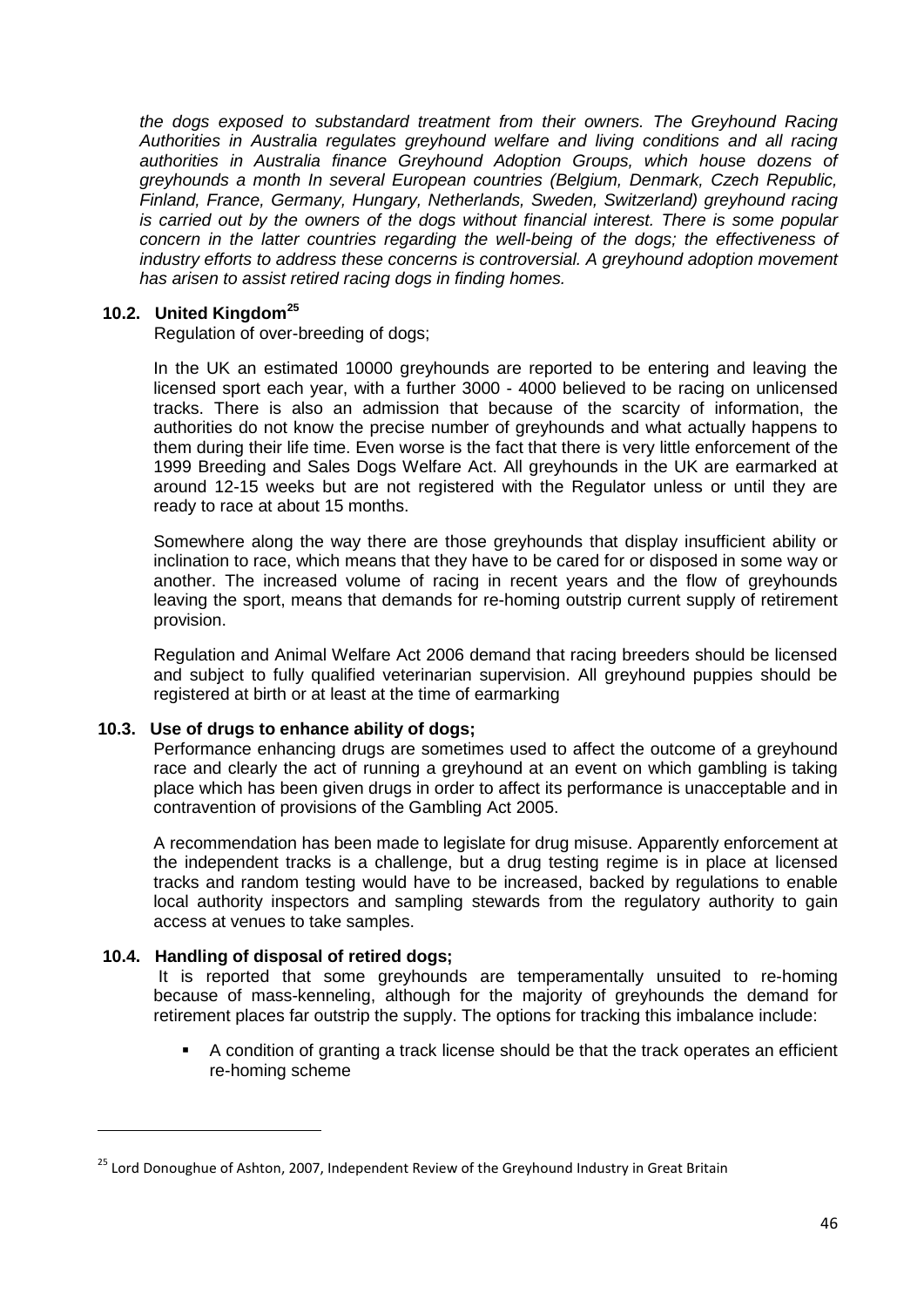The racing and betting industries should increase the allocation of financial support for retirement provision

# <span id="page-46-0"></span>**10.5. Transportation and housing of dogs**

In the UK the Animal Welfare Act requires that animals be provided with a suitable environment and this includes instances where greyhounds are being transported by road or otherwise. The Welfare Animal Transport Order also requires anyone transporting live vertebrate animals in connection with an economic activity to provide a suitable environment.

Furthermore in the event that greyhounds are being transported by air, the International Air Transport Association has published standards for air transportation for animals including dogs. Suitable environment means providing sufficient space for a greyhound to turn around easily and that in the event of an accident the greyhound should be more securely protected.

Greyhounds need to be housed both at the tracks and at training and breeding establishments. Firstly, in addressing the issue of housing at the tracks, there are a number of instances which require that greyhounds be kenneled. The first being to comply with the welfare rules in respect of ventilation, space and ambient temperature criteria. The second addresses the integrity issues to ensure that the greyhounds are kept in a secure environment during the period immediately before they race thus eliminating or substantially reducing any substitutions or other performance affecting interference taking place.

With regard to housing greyhounds at the breeding and training establishments, it has been reported that the standards of these establishments vary from poor to high quality across the industry. This led the authorities to require that there be minimum standards for kenneling and other built accommodation used for the purpose of keeping or housing greyhounds. There is also a provision in the regulations that allows for independent inspections to take place on behalf of the regulatory or local authority as appropriate at any reasonable hour without notice.

#### <span id="page-46-1"></span>**10.6. Socio-economic impact to society**

The following information has been extracted from Industry Statistics as compiled by the Gambling Commission from regulatory returns for the period 1 January 2008 to 31 December 2008 for the whole betting industry as follows:

| Category             | <b>Turnover £million</b> | <b>Gross profit £ million</b> |
|----------------------|--------------------------|-------------------------------|
| Off-course returns   | 1,646.8                  | 312.2                         |
| On-course returns    | 70.8                     | 6.9                           |
| Betting sector total | 10,816.9                 | 1544.3                        |

Returns

% of turnover to be applied in determining greyhound component will be: 15.22%

Employment (number of employees)

Fulltime equivalent for sector 43,133 and for greyhound is 6565

Head count for sector 67,613 and for greyhound 10, 291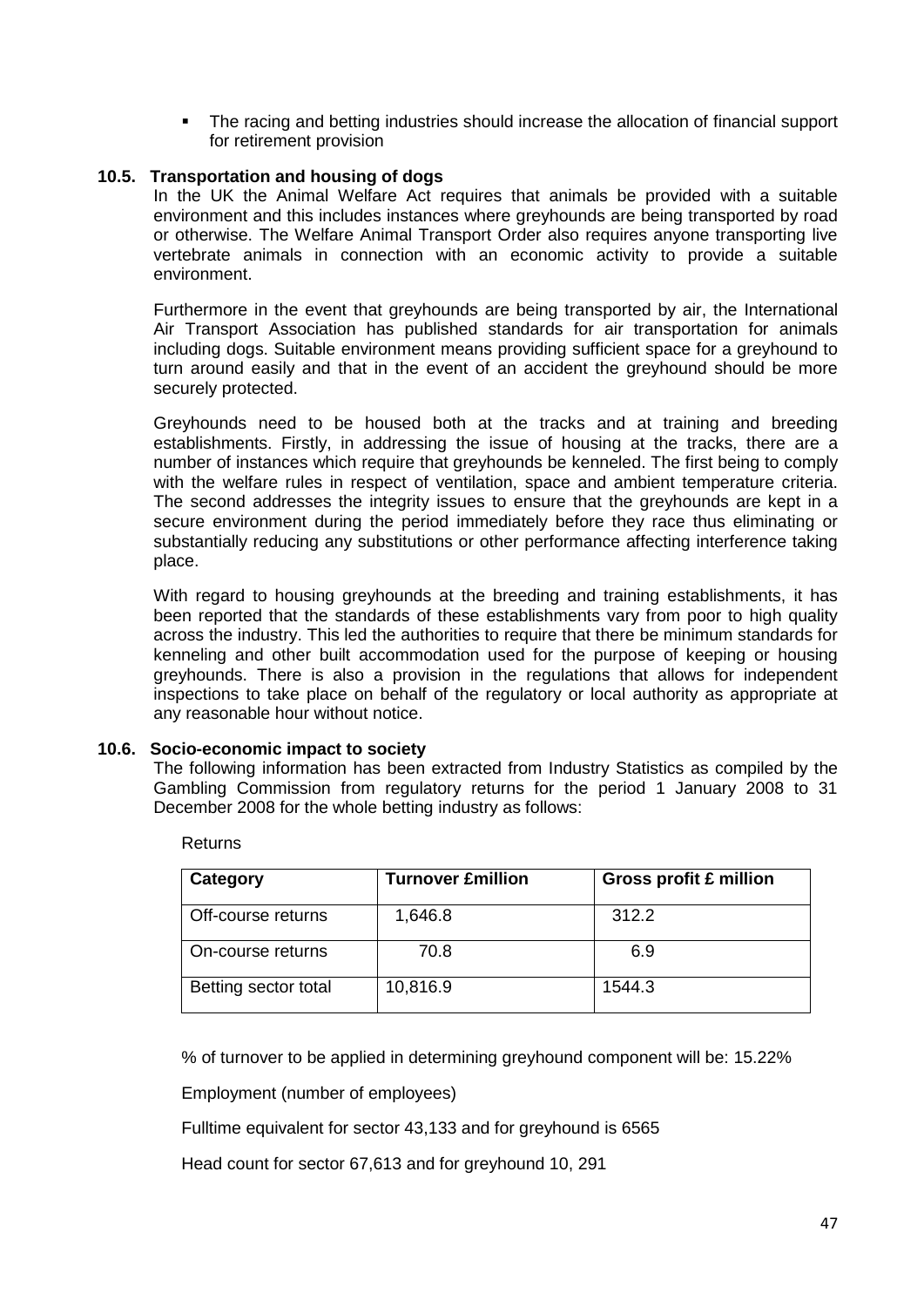## Pool betting returns

| Category           | <b>Turnover £ million</b> | <b>Gross profit £ million</b> |
|--------------------|---------------------------|-------------------------------|
| Greyhound          | 53.9                      | 14.7                          |
| Total pool betting | 482.4                     | 143.1                         |

% of turnover to be applied in determining greyhound component will be: 11.17%

- o Total pool betting gross profit from gaming machines in betting shops £1,138 million and for greyhound £ 127.15million
- o Number of self-exclusions recorded by operators (using 15.22%)

| <b>Description</b>                                                                           | <b>Total</b> | Greyhound |
|----------------------------------------------------------------------------------------------|--------------|-----------|
| Self-exclusions                                                                              | 10,281       | 1,564     |
| Known breaches of self-exclusion                                                             | 3,362        | 512       |
| No. of individuals who cancelled their self<br>exclusion after minimum self-exclusion period | 964          | 147       |

## o Underage gambling

The following incidences of under the age of 18 persons were recorded

## (Using 15.22%)

| <b>Description</b>                                                           | Total  | Greyhound |
|------------------------------------------------------------------------------|--------|-----------|
| Persons who entered<br>betting premises                                      | 85,097 | 12,957    |
| Persons who took a bet $\vert$ 22,202<br>before<br>was<br>age<br>ascertained |        | 3,379     |

## o Integrity betting

| <b>Description</b>                                  | <b>Total for sector</b> | Greyhound |
|-----------------------------------------------------|-------------------------|-----------|
| Suspicious cases reported                           | 48                      |           |
| Suspicion grounds not substantiated                 | 22                      | 3         |
| Passed to relevant body for investigation           | 15                      | 2         |
| involving<br>Active<br>investigations<br>Commission | 11                      | 2         |
| Cases closed                                        | 22                      | $2^*$     |

<span id="page-47-0"></span>\* 15.22% not applied as actual figure was provided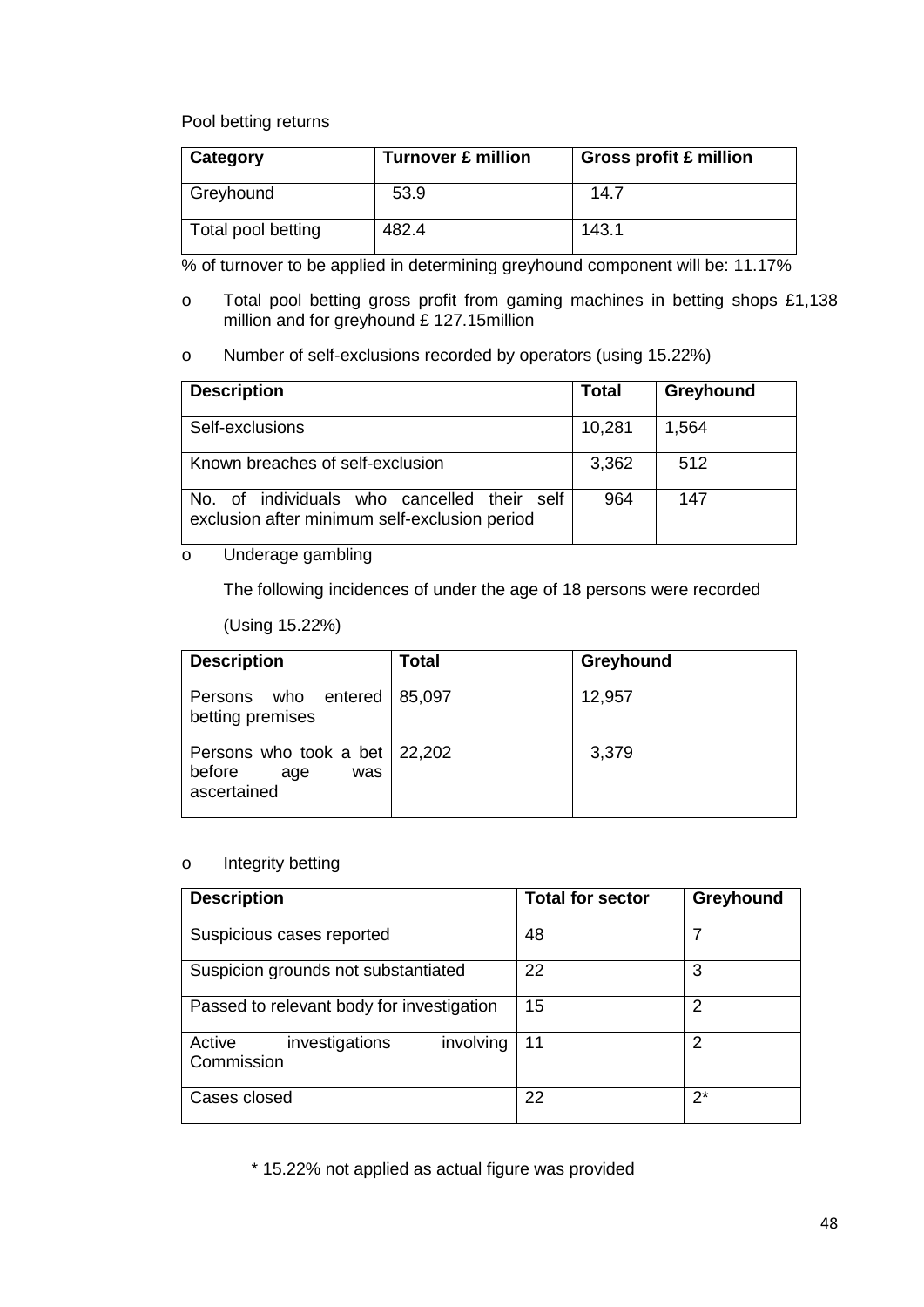# **10.3. Australia – South Australia Province[26](#page-48-0)**

The Australian Greyhound Racing Association (AGRA) is divided into many state governing bodies, which regulate greyhound welfare and living conditions. All racing authorities in Australia, part-finance some of the Greyhound Adoption Groups, which house dozens of greyhounds a month.

Each Australian State and Territory has a governing greyhound racing body. The New South Wales Greyhound Racing Authority (NSWGRA) and Greyhound Racing Victoria (GRV) are the two largest authorities, governing over 40 racetracks. The Queensland Greyhound Racing Authority (QGRA), Western Australian Greyhound Racing Authority (WAGRA), Tasmanian Greyhound Racing Authority (TGRA), Greyhound Racing South Australia (GRSA), Northern Territory Racing Authority, and the Canberra Greyhound Racing Club (CGRC), all contribute to running and monitoring of greyhound racing in Australia as it continues to grow

GRSA is the body responsible for promoting the sport of greyhound racing in South Australia and a key part of its role is setting standards for the establishment and conduct of greyhound premises. A greyhound industry Code of Practice has been developed to assess and monitor greyhounds as follows:

Regulation of over-breeding of dogs

In the GRSA code no reference is made to regulation of over-breeding but rather reference is made to breeding regulations mainly for stud dogs looking specifically at:

- o Registration of the greyhound as a stud sire the owner of the greyhound must register it as a stud sire with the Board, subject to payment of fees
- o Registration and retention of registration it is a condition of registration and retention of the registration that the stud master be registered with the Board
- o Expiration as stud sire upon death subject to any express provision in the rules to the contrary the registration of a greyhound as stud sire may expire upon the death of the sires.
- o Conditions of registration as a stud sire any registration of any greyhound as a stud sire is conditional upon:
	- DNA fingerprint analysis being carried out by a Boar approved analytical laboratory
	- Costs of DNA fingerprint analysis to be borne by owner of the stud sire
	- A successful fertility test carried out in the preceding 30 days as per appropriate veterinary procedures
	- Any costs incurred to be paid by the stud master
- o No greyhound whelped in South Australia shall be eligible to be registered for any purpose unless the litter in which it was produced was registered with GRSA
- o Application for registration of a litter shall be:

<u>.</u>

<span id="page-48-0"></span><sup>&</sup>lt;sup>26</sup> Grevhound Industry – A code of practice for Greyhound Establishments, Commenced 2006, Revised 2007, Greyhound Racing South Australia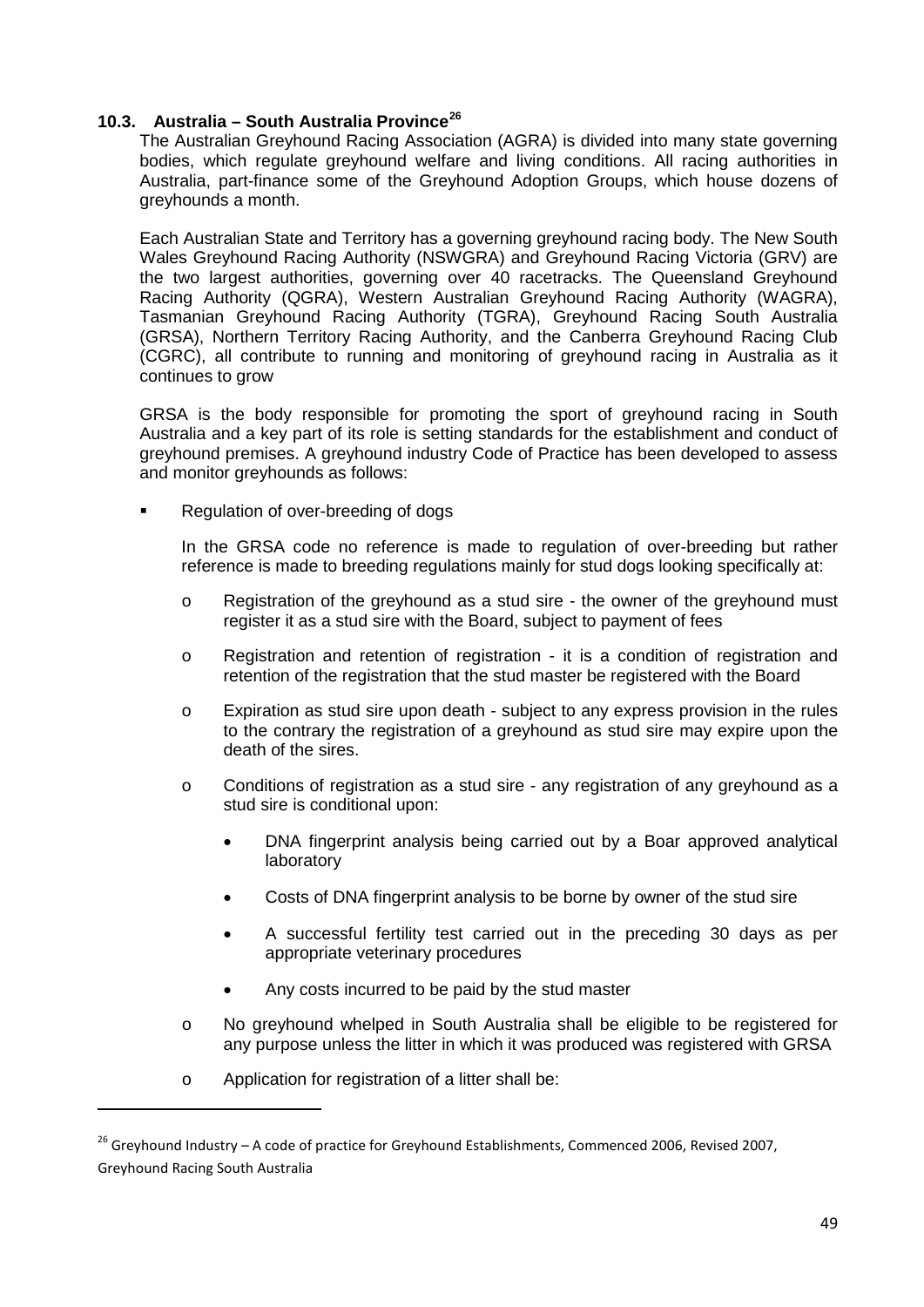- Lodged with the authority within four months of the whelping date
- Accompanied by a certificate of vaccination with first vaccination between the age of eight and twelve weeks. The second vaccination between the age of twelve and sixteen weeks
- Use of drugs to enhance performance
	- o The owner, trainer or person in charge of a greyhound nominated to compete in a race shall ensure the greyhound is free of any drugs
	- o Any person who administers, attempts to administer or causes to be administered aids or abets any person to administer or has prior knowledge of a drug being administered to enhance the performance or behaviour of the greyhound shall be guilty of an offence
	- o The owner, trainer or person inc charge of any greyhound brought onto a race course for purposes of engaging in any race which is found on testing, examination or analysis conducted pursuant the rules shall be guilty of an offence
	- o Any greyhound which competes in a race and is found to be the recipient of a drug shall be disqualified from that race
- Handling of disposal of retired dogs

Greyhound Racing New South Wales (GRNSW) runs a 'Greyhounds as Pets' program for retired greyhounds. 'Greyhounds as Pets' is a not for profit industry initiative. The objective is to improve animal welfare in the greyhound racing industry by providing dogs with a 'career change' if they are not suited to, or ready to retire from the racing industry.

The program starts with a staff of foster care givers, who train the former greyhounds how to be pets and how to live outside the organized and structured life of racing. The Dogs are also provided with up to date vaccinations, are desexed, microchipped and wormed. If needed they also are given a dental exam. The costs of all these are heavily subsidized by GRNSW initiative.

- Transport and housing
	- o Transport
		- Greyhounds shall at all times be transported in vehicles that are well ventilated, maintained and regularly disinfected
		- Greyhounds kenneled in minimum sized pens that are not engaged in a training programme or injury recovery programme must be exercised:
			- Dogs in enclosures larger than 20 square meters do not normally require additional exercise
			- \* Care must be taken to ensure that dogs being exercised are not in danger of attack or other injury
			- \* Treadmills and or rotary walking machines must only be operated while a responsible person is in attendance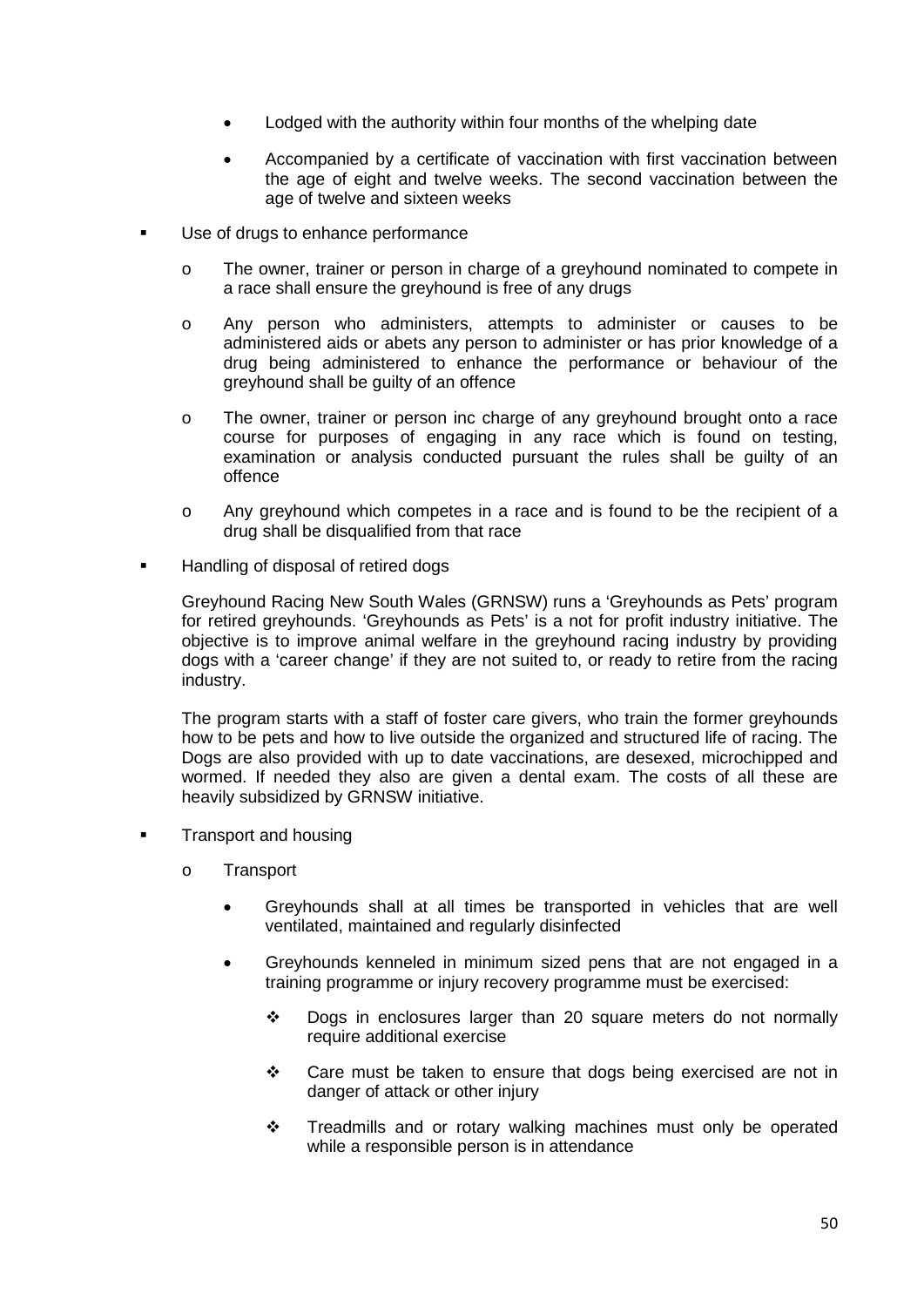- $\cdot \cdot$  Appropriate exercises may be provided by allowing dogs access to an exercise or training area daily
- Security requirements include:
	- \* Kennels must be able to be securely locked to prevent unauthorized entry
	- All prescribed veterinary medication must be kept in a secure lockable cupboard
	- $\div$  Each individual kennel must be fitted with a secure closing device that cannot be opened by the greyhounds
	- \* Any security methods used must allow for ready access to greyhounds and ready exit for staff in the event of an emergency
	- Dogs should be safe from attack, stress, injury and their behavioural needs should be met
- o Housing
	- General hygiene
		- $\div$  The establishment must be clean at all times
		- Greyhound establishment sites must have adequate water supply and must be sewered
		- $\div$  Waste disposal must be in accordance with the requirements of the local government authority
		- After cleaning sleeping areas must not be allowed to remain wet
		- ◆ Disinfection of pens must be done prior to whelping or whenever the occupant of the pen is changes
		- All watering and feeding utensils must be cleaned daily
		- \* Pests including fleas, ticks, flies, mosquitoes and rodents must be effectively controlled
	- General construction and materials
		- Greyhound kennels must be designed, constructed, serviced and maintained in a way that ensures the good health and well being of the animals
		- ❖ Housing must provide protection from the weather
		- Materials should be selected for ease of maintenance, cleaning, durability and toxicity
		- \* Where water impervious materials capable of conducting heat are utilized, adequate insulation must be incorporated in the walls to minimize heat
	- Inside pens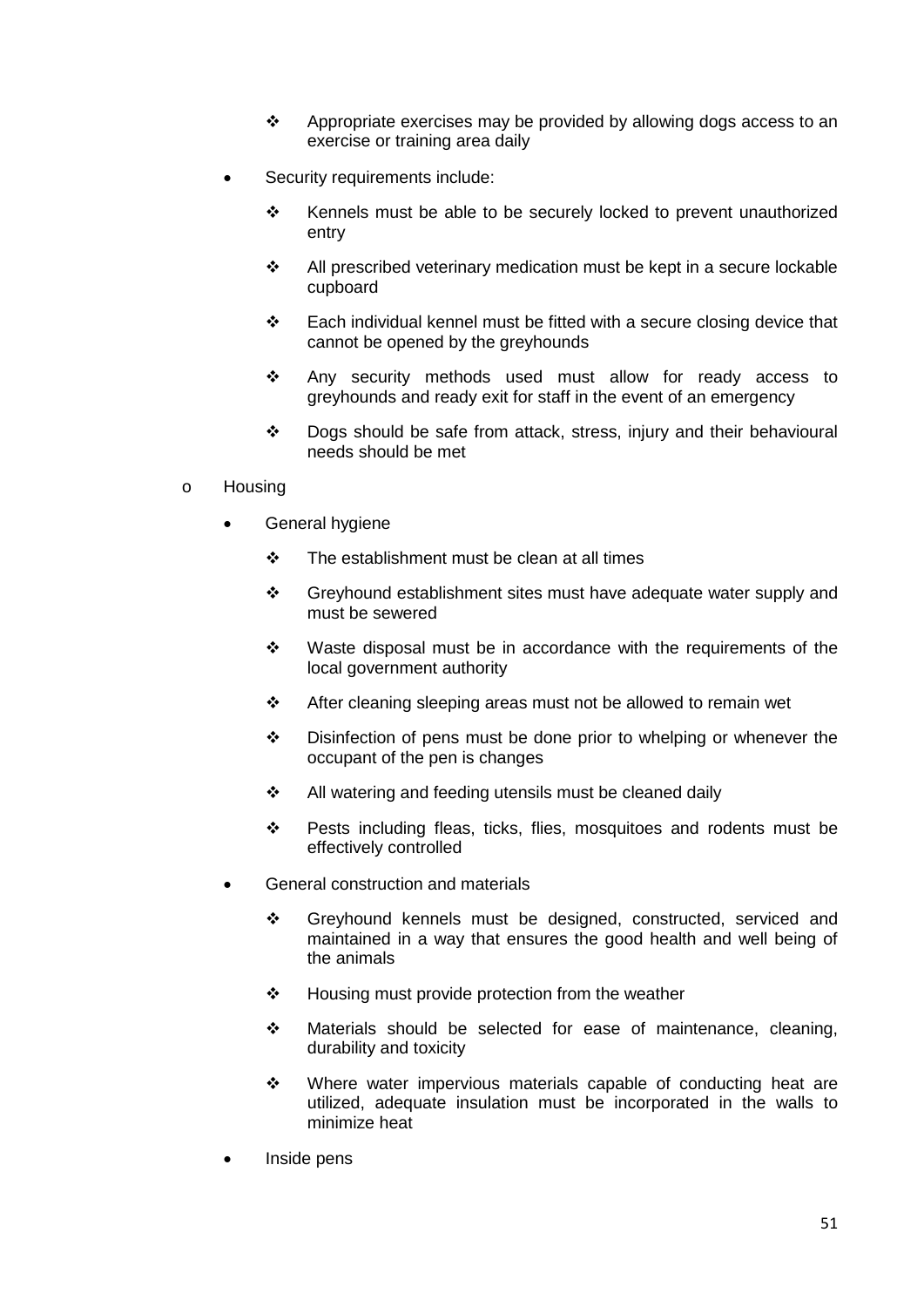- $\div$  The internal surfaces of wall of all inside kennels should be constructed of impervious solid, washable materials
- \* Floors of inside pens must be made of an impervious material or coated as such to assist cleaning and drainage
- Floors of all inside pens must be sloped to enable wastes and water to run off
- \* Where pens are constructed indoors, temperature, humidity and ventilation must be considered
- Outside pens
	- $\div$  Dirt or grass floors are only acceptable in outside pens
	- Pens constructed outdoors require separate or attached roofing to be maintained to provide sun protection with 75% shade
- **Fencing**

Pens may be separated by solid partitions and fencing maintained in an escape proof condition

Sleeping areas

All housing must be provided with a weatherproof sleeping area containing raised beds

- Enclosure sizes general considerations
	- $\div$  A litter may be housed together until the pubs are 16 weeks old
	- \* A maximum of four pups to the age of 13 months old may be housed together
	- $\div$  Pups housed together must be of similar age
	- Boarding kennels must not exceed on dog per pen
	- ◆ One greyhound only is permitted to be housed in each minimum sized racing kennel

# <span id="page-51-0"></span>**10.4. United States of America[27](#page-51-1)**

Handling of disposal of retired dogs

After the dogs are no longer able to race (generally, a greyhound's career will end between the ages of four and six), or as soon as they no longer consistently place in the top four, the dogs' race career ends. The best dogs are kept for breeding purposes. In the United States, prior to the formation of adoption groups, over 20,000 retired greyhounds a year were euthanized; recent estimates still number in the thousands, with about 90% of National Greyhound Association-registered animals either being adopted, or returned for breeding purposes (according to the industry numbers upwards of 2000 dogs are still killed annually in the US while anti-racing

<u>.</u>

<span id="page-51-1"></span><sup>&</sup>lt;sup>27</sup> www.hotsportlinks.com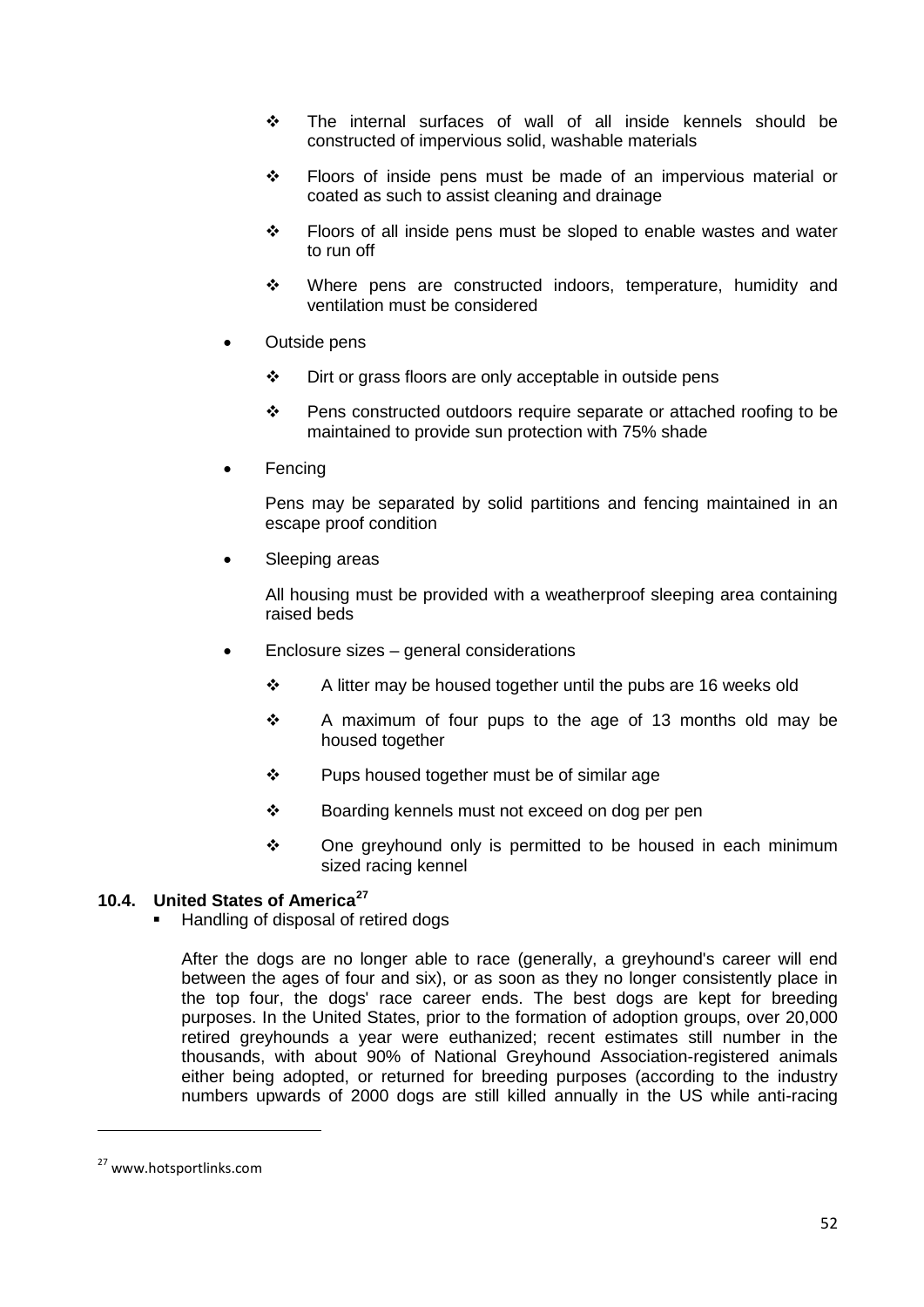groups estimating the figure at closer to 12,000.) Other greyhounds are either sold to research labs, or sent to foreign racetracks, sometimes in developing countries.

In recent years, several state governments in the United States have passed legislation to improve the treatment of racing dogs in their jurisdiction. During the 1990s seven states banned live greyhound racing. In November 2008, Massachusetts held a vote to ban greyhound racing, which passed 56% to 44%. In venues where greyhound racing does not involve gambling, the dogs are almost invariably pets and are, therefore, generally well treated.

Housing

In the United States, greyhound racing is governed by state law, which ranges from total prohibition in some states, to other states which do not specifically regulate racing and largely rely on the industry's self-regulation. Kennels are made up of indoor crates stacked two levels high, with the females usually kept on the upper level, and males on the lower level. While the space allocated to each dog varies between locations, typical crate size is 3-1/2 feet wide by 4 feet (1.2 m) deep by 3 feet (0.91 m) high. While living on the track these dogs will spend most of their time in these kennels

In addition to state law and regulations, most tracks adopt their own rules, policies and procedures. In exchange for the right to race their greyhounds at the track, kennel owners must sign contracts in which they agree to abide by all track rules, including those pertaining to animal welfare. If kennel owners violate these contract clauses, they stand to lose their track privileges and even their racing licenses

## <span id="page-52-0"></span>**10.5. Findings and conclusion**

This is one gambling activity that has been subject of much heated debate especially between the pro and anti-greyhound racing groups. While it will certainly be easy to legislate for issues around breeding, housing, transporting and use of drugs, challenges remain, even in the jurisdictions where the gambling activity is allowed. As the British report on greyhound racing has indicated, there is scarcity of information about the actual numbers and the life careers of greyhounds, in terms of the actual number of dogs and what actually happens to them during their lifetime.

All greyhounds are reportedly earmarked at around 12- 15 weeks and become ready for racing at 15 months and along the way those with insufficient inability to race are disposed off in one way of the other. The manner of disposal once the racing days are over is also a matter of contention. The report states that of the 10000 greyhounds leaving the licensed sport annually, only some 4000 are re-homed. These two issues are among the many that are subject of heated contestation between the interest groups and these are some of the things that need to be investigated further to help inform the decision-making process. The fact of the matter is that the gambling activity is currently taking place underground and abuse of the greyhounds is certainly taking place at a scale that cannot be imagined. Greyhound racing is however being fully practised in four jurisdictions viz Australia, USA (in seven states), Ireland and the UK.

Greyhound racing is one gambling activity that is subject of much heated contestation between the pro and anti greyhound racing groups and there is paucity of information on the actual number of these dogs and what happens to them during their life time. Even the UK were greyhound racing developed as a cultural sport and has been practiced for many years, there is no mechanism of dealing with dogs that might be excess to racing requirements. In fact the authorities there indicated that their concern is with dogs that have been registered for racing. Various programmes are in place to take care of the greyhounds once they are past their racing careers including adoption as pets and placing them with organizations that house them. The various programmes are reported to be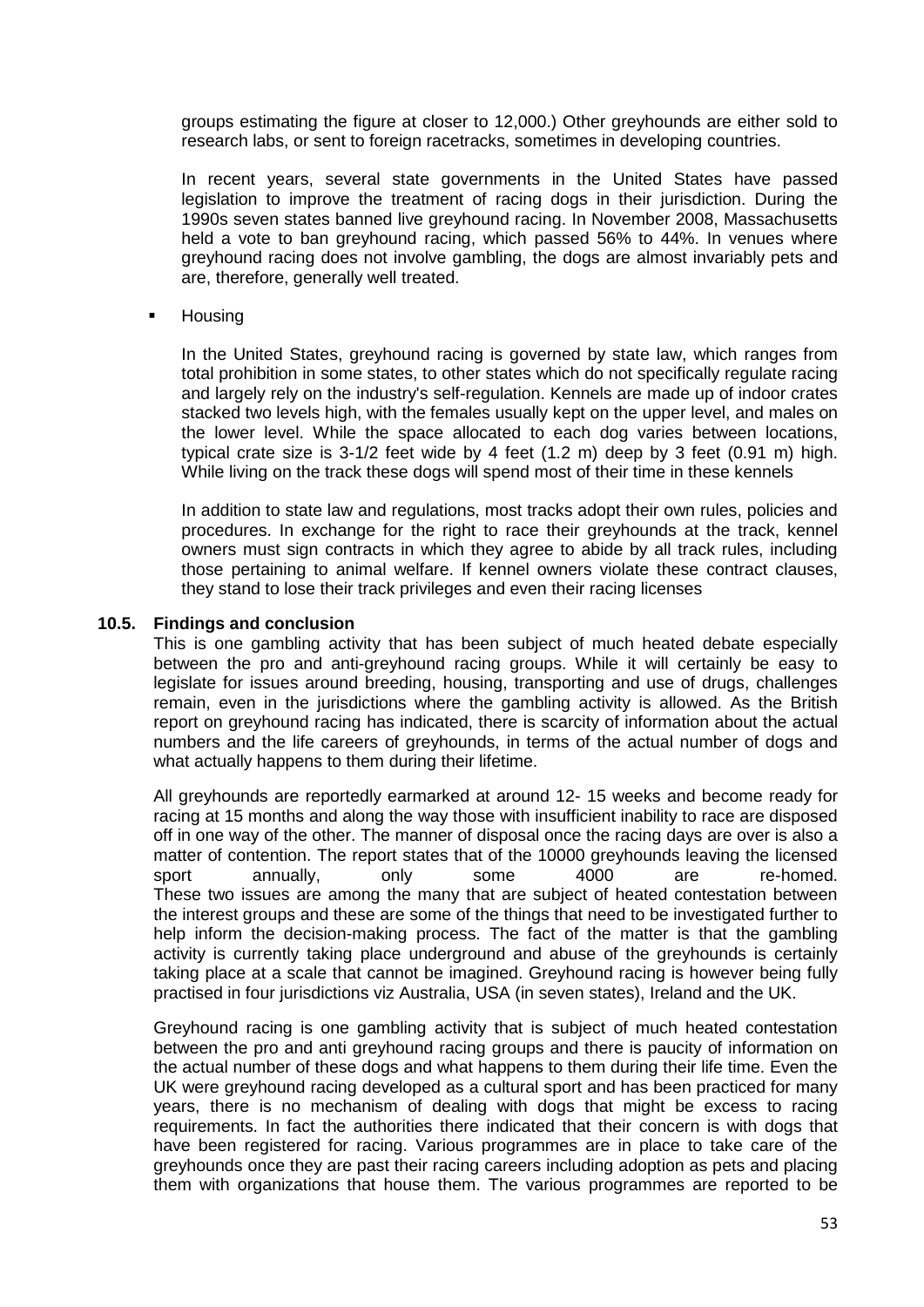successful to varying degrees. However the British Greyhound Racing Authority has a mechanism of tracking the dogs once they are retired to ensure they are not ill-treated.

Greyhound racing is practiced on a full scale in only four jurisdictions around the world and other than animal welfare legislation and codes of practice adopted in the practicing jurisdictions, there is no legal framework. Self-regulation appears to be the norm and in the USA even animal welfare laws do not cover greyhounds. Despite greyhound racing being permitted in 13 states in the USA, only about seven states practice it and various greyhound gambling websites have indicated some legislators as being very keen on introducing legislation to prohibit it.

# <span id="page-53-0"></span>**11. Electronic Bingo Terminals - United Kingdom**

## <span id="page-53-1"></span>**11.1. Background**

Apparently the bingo game can be traced as far back as the  $16<sup>th</sup>$  century. In some jurisdictions it was a gaming activity that was used to benefit charities and worthwhile causes. A number of people can be involved in the game of bingo competing for a predetermined prize that lasts approximately 15 minutes. Some US states and Canadian provinces imposed a prize limit in order to restrict playing to a social level and obviate the potential for problem gambling. Like all other gambling activities, bingo has evolved and with developments in technology the typical bingo 'card' game has been replaced by hand held devices, video bingo machines, internet games etc.

Electronic bingo machines first became popular after the passing of the US Indian Gaming Regulatory Act of 1988 (IGRA) which resulted in a number of Native American tribes increasing revenue by building large bingo halls and parlours and offering significantly large prize payouts. Because the IGRA allowed 'maximum flexibility' of technology in the use of bingo – whether or not it was electronic, computer or other technological aids – technology transformed electronic bingo machines into virtual slot machines. When the authorities realized this they took action to prevent what they considered "exploitation of technology", but were overruled by the courts given the statutory language of the IGRA which appeared to allow any form of technology. (Kelly and Derevensky, 2010)

#### <span id="page-53-2"></span>**11.2. Specific regulations for EBT's including traditional bingo,**

In the UK bingo is not given a statutory definition in the 2005 Gambling Act other than that it means any version of the game irrespective of by what name it is described. It is to have its ordinary and natural meaning. Two types of bingo are commonly understood viz; cash bingo where the stakes paid make up the cash prizes that are won and prize bingo where various forms of prizes are won not directly related to the stakes paid. For commercial operators the distinction between the two types of bingos has been abolished and the holder of a bingo operating license is able to offer any type of bingo game.

Licensing authorities need to satisfy themselves that bingo can be played in any bingo premises for which they issue a premises license:

- Protection of children and young persons
	- o Children and young persons (anyone under the age of 18) cannot be employed in providing any facilities for gambling on bingo premises. However children aged 16 and 17 maybe employed in bingo premises while bingo is being played provided the activities on which they are being employed are not connected with the gaming or gaming machines
	- o Children and young people are allowed into bingo premises. However they are not allowed to participate in the bingo and if category B or C machines are made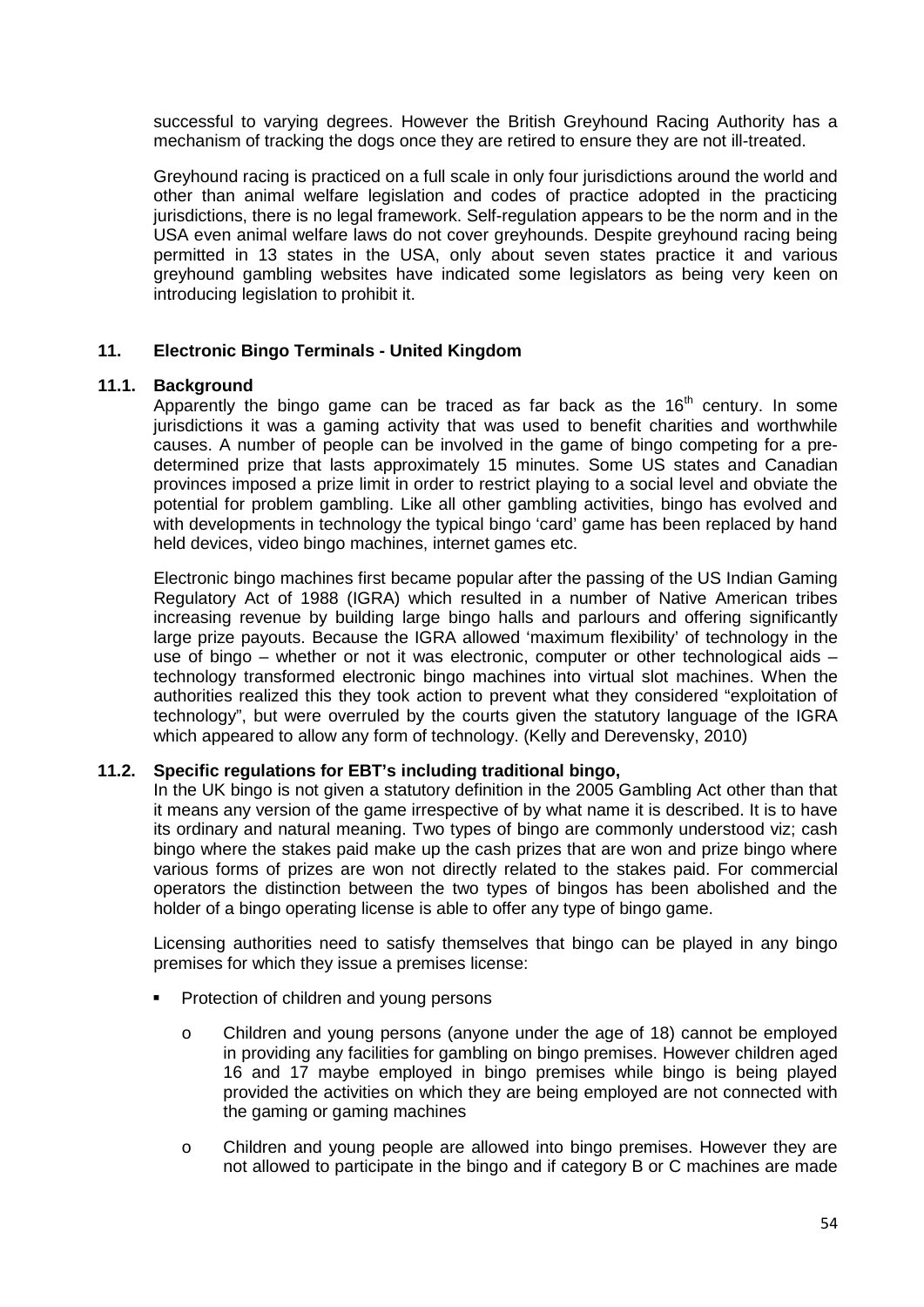available for use these must be separated from areas where children and young people are allowed.

- Gaming machines
	- o Holder of a bingo premised license may make available for use up to eight category B machines; any number of category C machines; and any number of category D machines. Regulations state that category B machines at bingo premises should be restricted to sub-category B3 and B4 machines and not B3A lottery machines
	- o A single licensed bingo premises is entitled to provide a maximum of eight gaming machines in categories B3 and B4 and an unlimited number of category C and D gaming machines.
	- o Equipment operated by a bingo operating license for the purpose of playing bingo, such as a mechanized cash bingo and electronic bingo ticket minders (EBTs), are exempt from controls on gaming machines provided they comply with any conditions set by the Commission.
- Primary Gambling Activity
	- o An operating license condition provides that gaming machines may be made available for use in licensed bingo premises only on those days when sufficient facilities for playing bingo are also available for use.
	- o In this respect, in cases where bingo is exclusively offered by means of electronic bingo terminals or bingo machines, there must be more individual player positions made available for bingo than there are gaming machines made available for use
	- o Supplement 4 of the License Conditions and Codes of Practice sets out in full the requirements on operators
- Bingo in clubs and alcohol licensed premises
	- o Bingo is a class of equal chance gaming, permitted on alcohol-licensed premises.
	- o In addition new rules are laid down in the Act about playing bingo specifically in alcohol-licensed premises. Where the level of bingo played in these premises reaches a certain threshold, it will no longer be authorized by these rules and a bingo operating license will have to be obtained from the Commission for future bingo games.
	- o The threshold is that if the bingo played during any seven-day period exceeds £2000, either in money taken or prized awarded, all further games of bingo played for the next 12 months will require an operating license to be legal. If after a single incidence of 'high turnover' bingo all further games are below the threshold, no operating license is required.
	- o If it comes to the attention of licensing authorities that alcohol-licensed premises are playing bingo during the course of a week which involves significant stakes and prizes that makes it possible that the £2000 in seven days is being exceeded, authorities should inform the Commission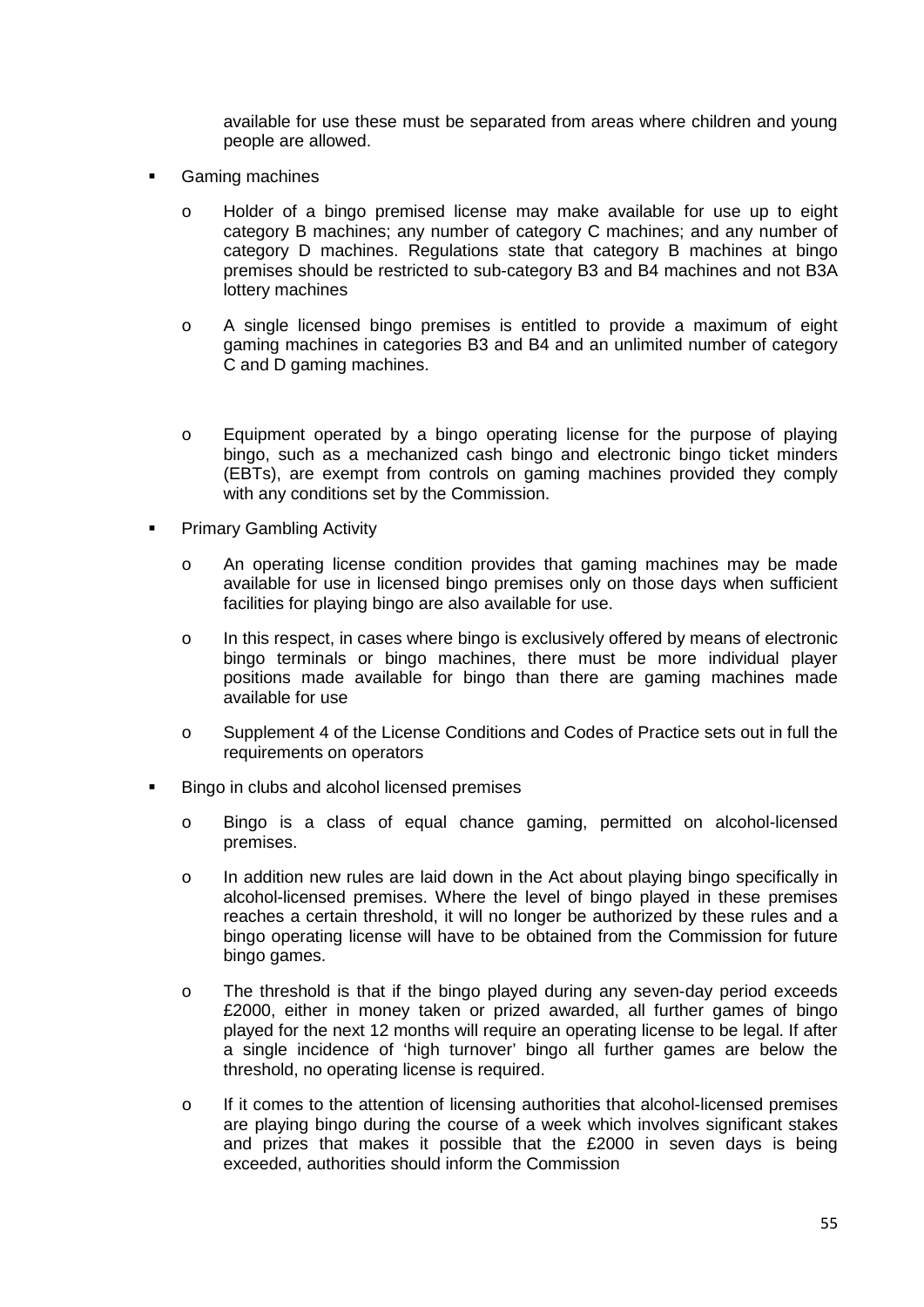Bingo in casinos

Large casinos are able to offer bingo as part of their casino premises license and they are not require a separate bingo premises license, though they need to obtain a bingo operating license in order to offer facilities for bingo at a casino

# <span id="page-55-0"></span>**11.3. Demarcation of areas**

There are default and mandatory conditions relating specifically to bingo premises

- **Mandatory conditions** 
	- o Restriction for persons under the age of 18 years with notice visible displayed
	- o Bingo premises can't be accessed from casino, adult gaming of betting premises
	- o Barrier to be erected with notice visibly displayed separating under 18 persons from the over 18-years persons. The barrier and notice must be adequately supervised
	- o Admission charges, charges for displaying bingo games and rule of bingo must be prominently displayed
	- o ATM facility to be out of reach of customers i.e. customer must stop gambling and make an effort to reach it
- Default conditions
	- o Bingo facilities in bingo halls not to be offered between 24h00 and 9h00, although gaming machines in the bingo hall can be accessed

# <span id="page-55-1"></span>**11.4. Number of licenses**

There were 216 bingo operators licensed by the Commission at 31 March 2009 operating 641 clubs against 222 operators with 675 clubs at 31 March 2008. Gala Bingo and Mecca Bingo between them own 40% of the clubs

| Organization                | <b>Total bingo clubs</b> | % of total |
|-----------------------------|--------------------------|------------|
| <b>Buckingham Bingo</b>     | 11                       | 1.7        |
| <b>Carlton Clubs</b>        | 14                       | 2.2.       |
| Gala Bingo                  | 158                      | 24.6       |
| Mecca Bingo                 | 102                      | 15.9       |
| Riva Bingo                  | 13                       | 2.0        |
| Top ten Bingo               | 36                       | 5.6        |
| Independent/small operators | 307                      | 48.0       |
| Total                       | 641                      | 100        |

(Source: Gambling Commission – Industry statistics 2008/9)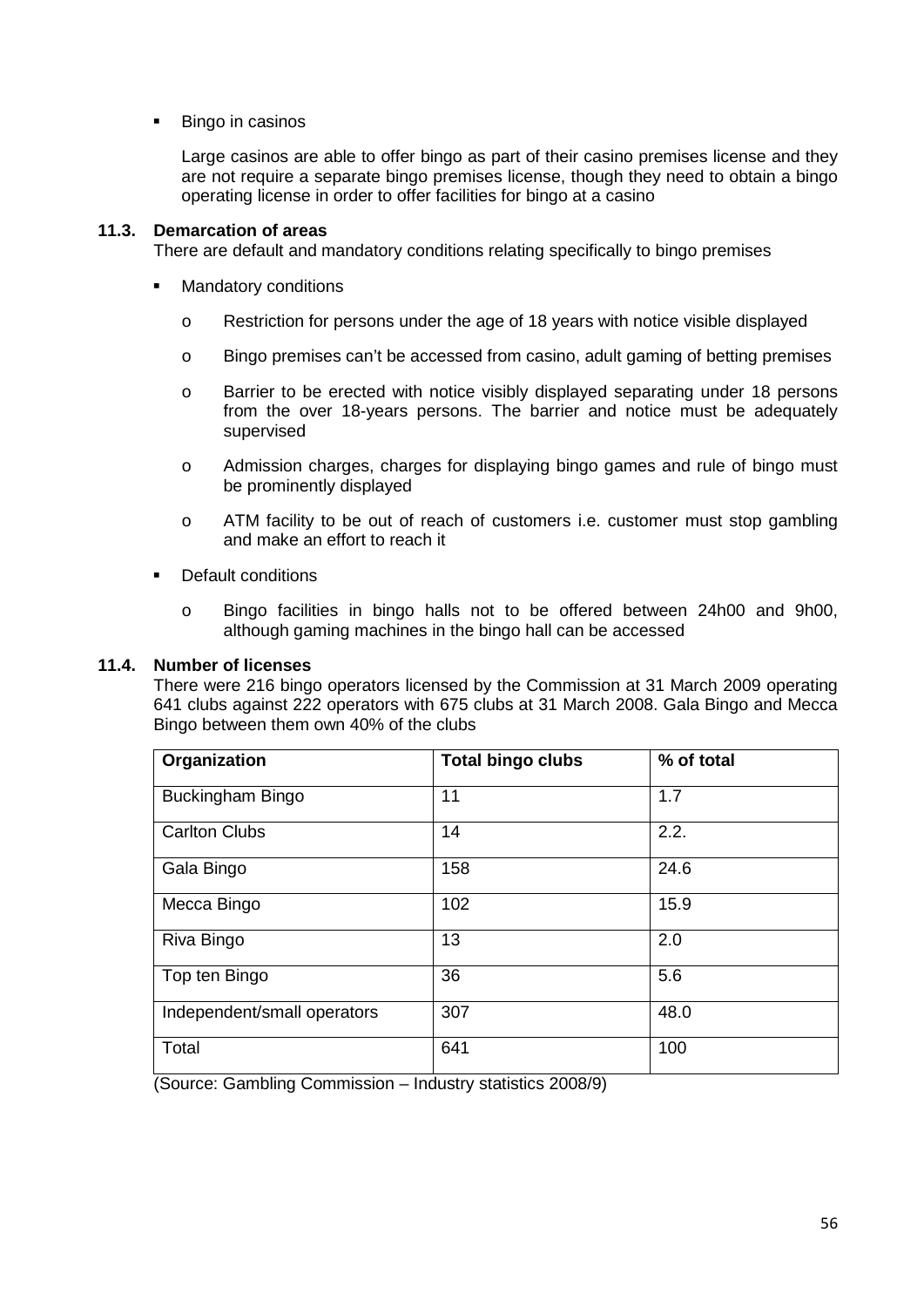Gaming machine categories

| <b>Machine category</b>                              | <b>Maximum stake</b>                 | <b>Maximum prize</b> |
|------------------------------------------------------|--------------------------------------|----------------------|
| A                                                    | Unlimited                            | Unlimited            |
| <b>B1</b>                                            | £2                                   | £4000                |
| <b>B2</b>                                            | £100 pounds (in multiples of<br>£10) | £500                 |
| B <sub>3</sub>                                       | £1                                   | £500                 |
| B <sub>3</sub> A                                     | £1                                   | £500                 |
| <b>B4</b>                                            | £1                                   | £250                 |
| $\mathsf{C}$                                         | £1                                   | £70                  |
| D non-money prize                                    | 30 <sub>p</sub>                      | £8                   |
| D non-money prize                                    | £1                                   | £50                  |
| combined money and non-<br>D<br>money prize          | £10p                                 | £5                   |
| combined<br>money and<br>D<br>non-<br>money prize    | 10 <sub>p</sub>                      | £8                   |
| combined<br>D<br>and<br>money<br>non-<br>money prize | 10p                                  | £15                  |

(Source: Gambling Commission – Industry statistics 2008/9)

Gross gaming revenue

| 1 April to 31 March | Gross gaming revenue £ million |
|---------------------|--------------------------------|
| 2004/5              | 1,783                          |
| 2005/6              | 1,826                          |
| 2006/7              | 1,820                          |
| 2007/8              | 1,620                          |
| 2008/9              | 1,694                          |

(Source: Gambling Commission – Industry statistics 2008/9)

Number of employees (fulltime equivalent 14337

Number of employees (headcount) 16926

(Source: Gambling Commission – Industry statistics 2008/9)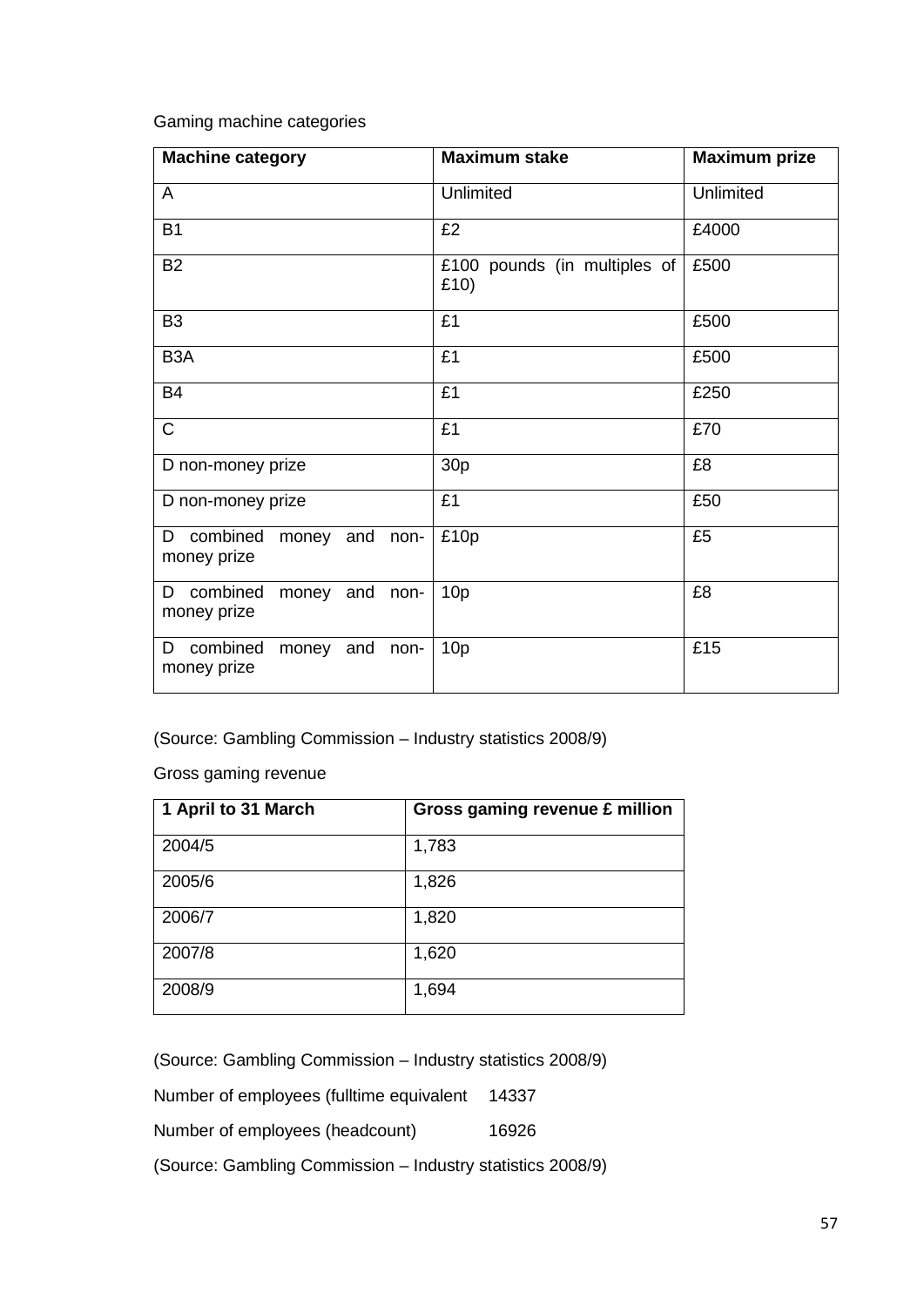## <span id="page-57-0"></span>**11.5. Findings and conclusions**

The game of bingo can be traced as far back as the  $16<sup>th</sup>$  century when it was being played more as a social pastime with limited prize money. With time and developments in technology the game evolved dramatically and the passing of the 1988 Indian Gaming Regulatory accelerated the popularity of the electronic version to the extent that electronic bingo machines came to be regarded as virtual slot machines.

Attempts by authorities to prevent further use of these machines were overruled by court decisions. It could be that the current controversy surrounding the EBTs being regarded as electronic gambling machines (casino machines) has its origins in the US bingo machine situation (the IGRA).

or specific regulations on EBTs, the UK was considered to look at issues around protection of children, the type of gaming machines allowed for bingo games, licensing conditions regarding number of machines for the primary gambling activity, bingo in clubs and alcohol licensed premises, bingos in casinos etc. Also the issues of demarcation and licensing were considered looking at the UK situation. All the issues considered were found to be adequately provided for.

But even more importantly, to try and circumvent the controversy caused by the use slot machines (high stake and prize machines) in bingo premises, the UK has made specific prescriptions for the holder of a bingo premised license to make use of certain categories of machines in the B, C and D categories. There is no restriction on the number of machines for the C and D categories but with the B category the operator can have up to eight category B and even then regulations stipulate that category B machines at bingo premises should be restricted to sub-category B3 and B4 machines and not B3A lottery machines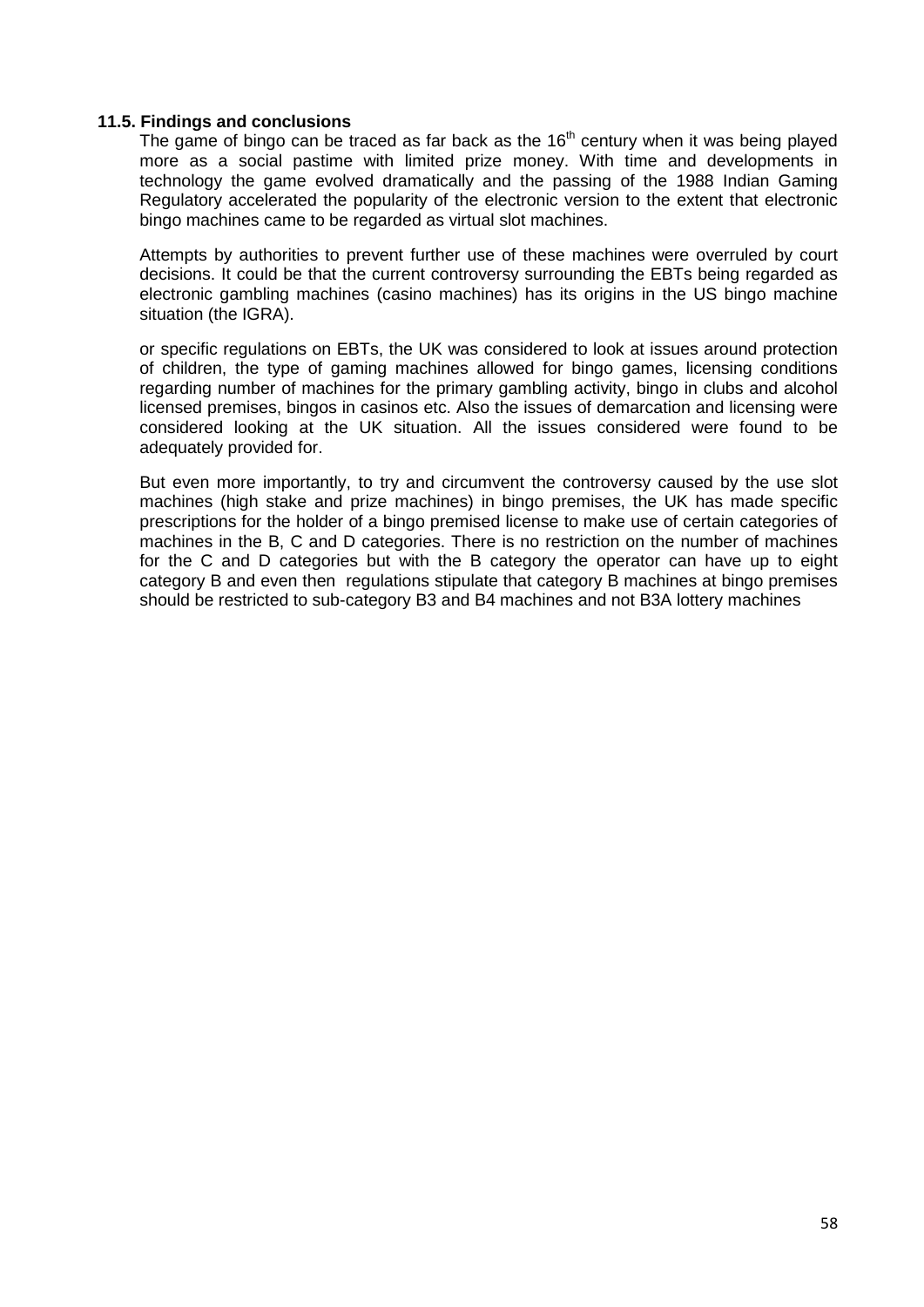# **Bibliography**

Annual Report, 2009, Alderney Gambling Control Commission

Australian Government Productivity Commission; 2009, Gambling Report

Botswana Gambling Board CEO, 2005, 3<sup>rd</sup> Annual GRAF Conference in Gaborone,www.grafrica.net

Gilliland A Jason, Ross A Nancy, Opportunities for Video Lottery Terminal in Montreal: An environmental Analysis [\(www.questia.com\)](http://www.questia.com/)

Greyhound Industry – A code of practice for Greyhound Establishments, Commenced 2006, Revised 2007, Greyhound Racing South Australia

Kelly J, Derevensky J L, 2010, Electronic Bingo Terminals

Kurlantzick Joshua, 2010, Raising the Stakes:Can Legalized Betting Save the Developing World from its Ills

Lekopanye Moeketsi, 2007, [www.allafrica.com](http://www.allafrica.com/)

Lord Donoughue of Ashton, 2007, Independent Review of the Greyhound Industry in Great Britain

McMillen Jan and Donnelly Katie, Gambling in Australian Indigenous Communities: The State of Play [\(www.questia.com\)](http://www.questia.com/)

National Centre for Social Research, 2007, British Gambling Prevalence Survey 2007, Gambling Commission

National Gambling Impact Study Commission Report – www.govinfo.library.unt.edu/ngisc/reports

National Responsible Gambling website, 17 August 2004

O'Connor N, 2009, Betting Market: Trading without Dark Pools – The Story of how Betfair and the betting exchanges revolutionized the betting market

Pinto Susan; Wilson Paul, 1990, Gambling in Australia, Australian Institute of Criminology

Research and Library Services, 2008, Regulation and Control – Research Paper 19/09 prepared by the Committee on Social Development outlining legislative framework in Ireland and Great **Britain** 

Responsible Gaming Quarterly Vol. 8 no. 1, 2010, 14

Robert J W, Robert T W, 2007, Internet Gambling: A Comprehensive and Synthesis of Literature

Smith Gary Dr; Rubenstein Dan; 2009; Accountability and Social Responsibility in Ontario's Legal Gambling Regime – Final report to Ontario Problem Gambling Research Centre

[www.aph.gov.au](http://www.aph.gov.au/)

[www.betexware.com](http://www.betexware.com/)

www.egrmagazine.com

[www.gambleaware.oc.uk](http://www.gambleaware.oc.uk/)

[www.hotsportlinks.com](http://www.hotsportlinks.com/)